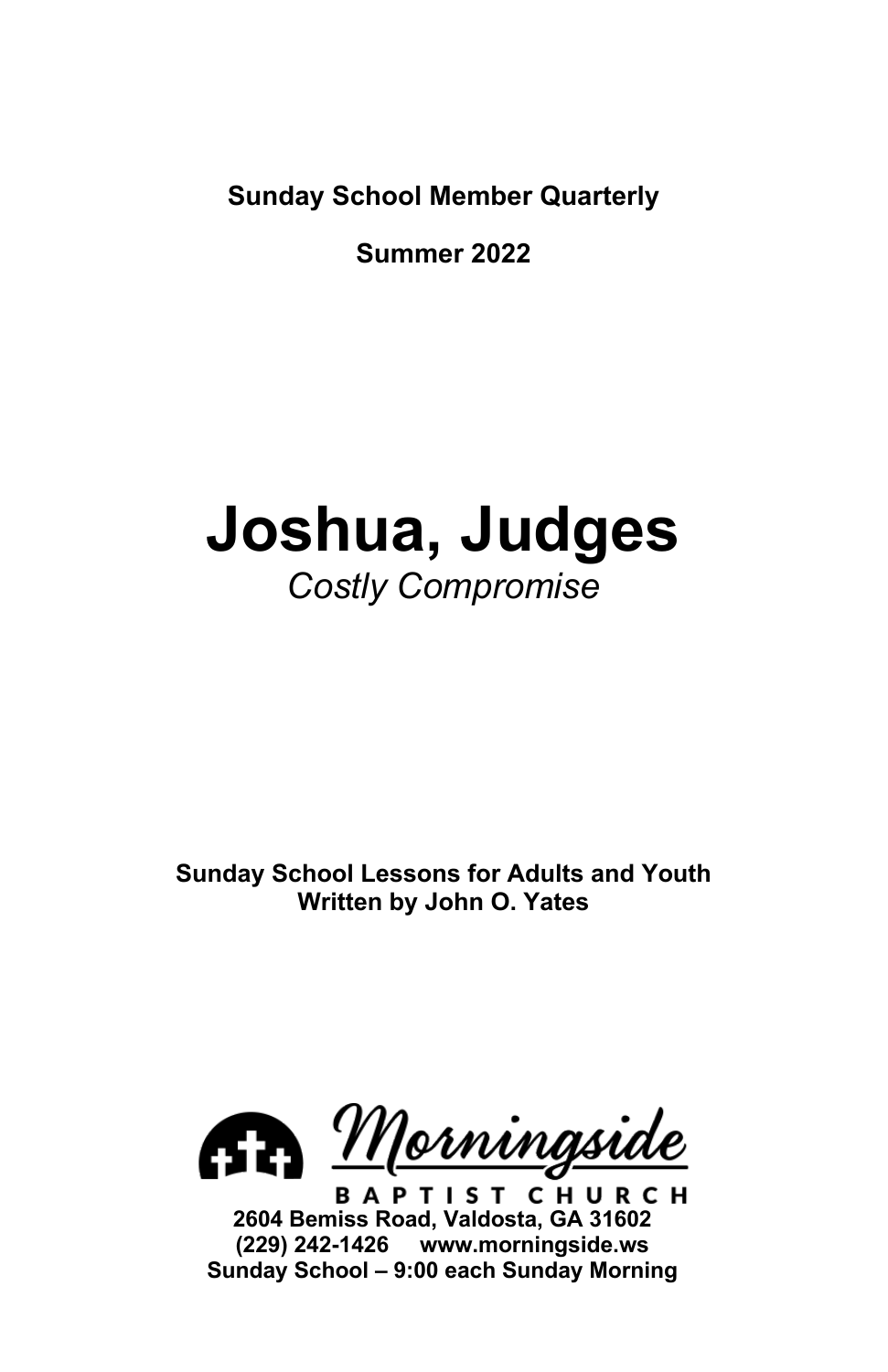## **Sunday School Lessons**

#### **June through August 2022**

### **Joshua, Judges** *Costly Compromise*

#### *LOOKING BACK*

| June $5$ :      |                                                    |  |
|-----------------|----------------------------------------------------|--|
| <b>JOSHUA</b>   |                                                    |  |
| June $12$ :     |                                                    |  |
| June 19:        |                                                    |  |
| June 26:        |                                                    |  |
| July $3$ :      | Victory through Obedience (Josh. $10 - 12$ ) 19    |  |
| <i>July 10:</i> | Claiming Your Inheritance (Josh. $13 - 21$ )22     |  |
| July $17$ :     |                                                    |  |
| <i>July 24:</i> |                                                    |  |
| <b>JUDGES</b>   |                                                    |  |
| July $31$ :     |                                                    |  |
| Aug. 7:         |                                                    |  |
| Aug. $14$ :     |                                                    |  |
| Aug. $21$ :     | Self-centered, Irresponsible Living $(13 - 16)$ 42 |  |
| Aug. 28:        |                                                    |  |
|                 |                                                    |  |

#### **Supplementary Materials**

*Sunday School Member Quarterly, Spring 2011, Joshua, Judges.* Copyright © 2011, John O. Yates. All rights reserved. Revised and updated 2022.

**2** *Sunday School Member Quarterly, Summer 2022, Joshua, Judges*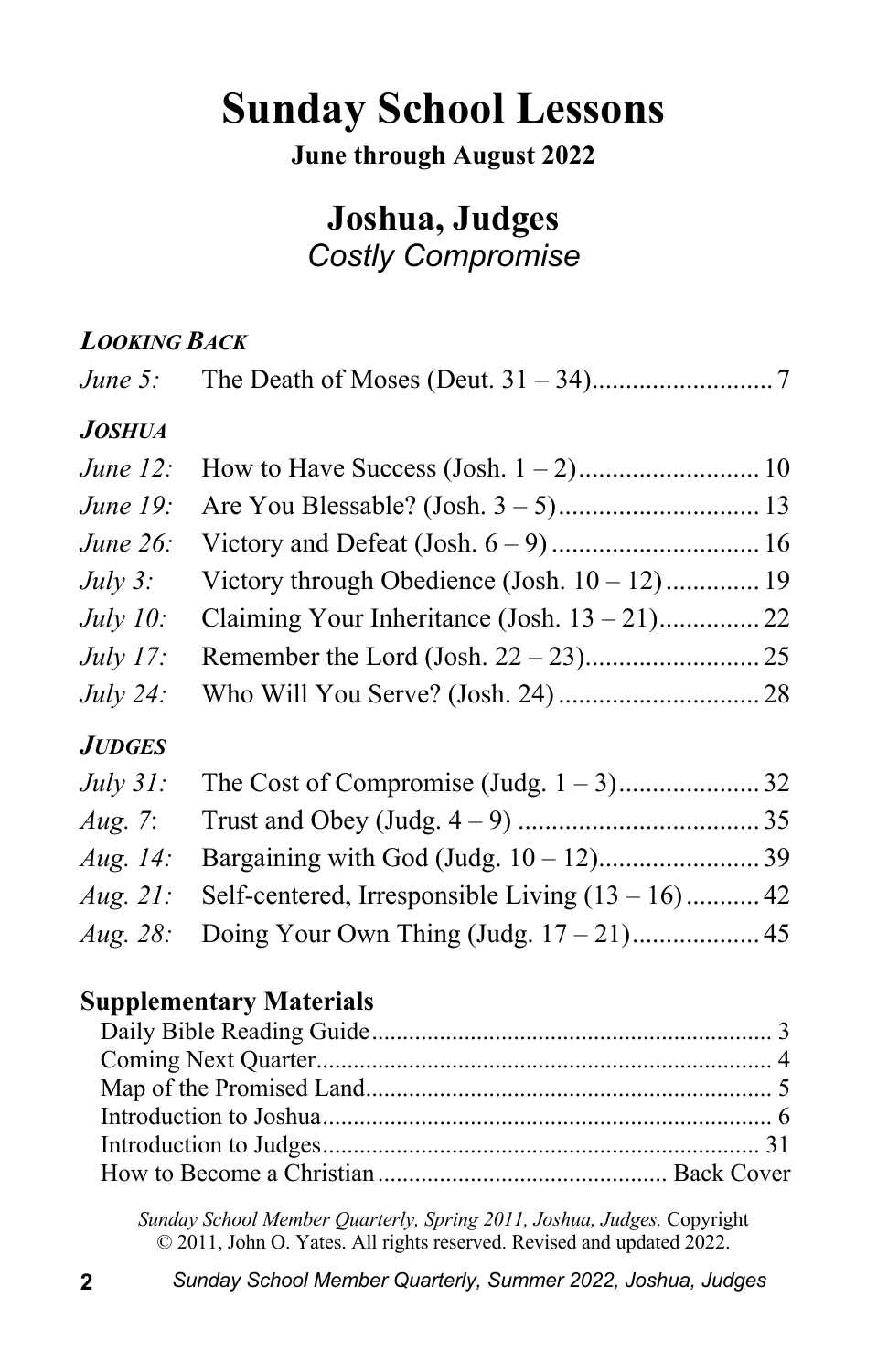## **Daily Bible Reading Guide**

Read the following scripture passages each day and complete the learning activities in this book each week. This will prepare you for Sunday School class, and God will bless you as you read, study, and memorize His Word.

#### **Week of May 30 – June 4**

**Mon**: Numbers 20:2-13; **Tues**: Deuteronomy 31; **Wed**: Deuteronomy 32; **Thurs**: Memorize Deuteronomy 31:12; **Fri**: Deuteronomy 33; **Sat**: Deuteronomy 34

#### **Week of June 6 – 11**

**Mon:** Joshua 1; **Tues:** Joshua 2; **Wed:** Deuteronomy 3:21-29; **Thurs:** Memorize Joshua 1:8; **Fri:** Joshua 1; **Sat:** Joshua 2

#### **Week of June 13 – 18**

**Mon:** Joshua 3; **Tues:** Joshua 4; **Wed:** Joshua 5; **Thurs:** Memorize Joshua 3:9; **Fri:** Deuteronomy 10; **Sat:** Micah 6

#### **Week of June 20 – 25**

**Mon:** Joshua 6; **Tues:** Joshua 7; **Wed:** Joshua 8; **Thurs:** Joshua 9; **Fri:** 1 Corinthians 15:50-58; **Sat:** 1 John 5

#### **Week of June 27 – July 2**

**Mon:** Joshua 10; **Tues:** Joshua 11; **Wed:** Joshua 12; **Thurs:** 1 John 3; **Fri:** Hebrews 10; **Sat:** Ephesians 4

#### **Week of July 4 – 9**

**Mon:** Joshua 13 – 14; **Tues:** Joshua 15 – 16; **Wed:** Joshua 17 – 18; **Thurs:** Memorize Joshua 21:45; **Fri:** Joshua 19 – 20; **Sat:** Joshua 21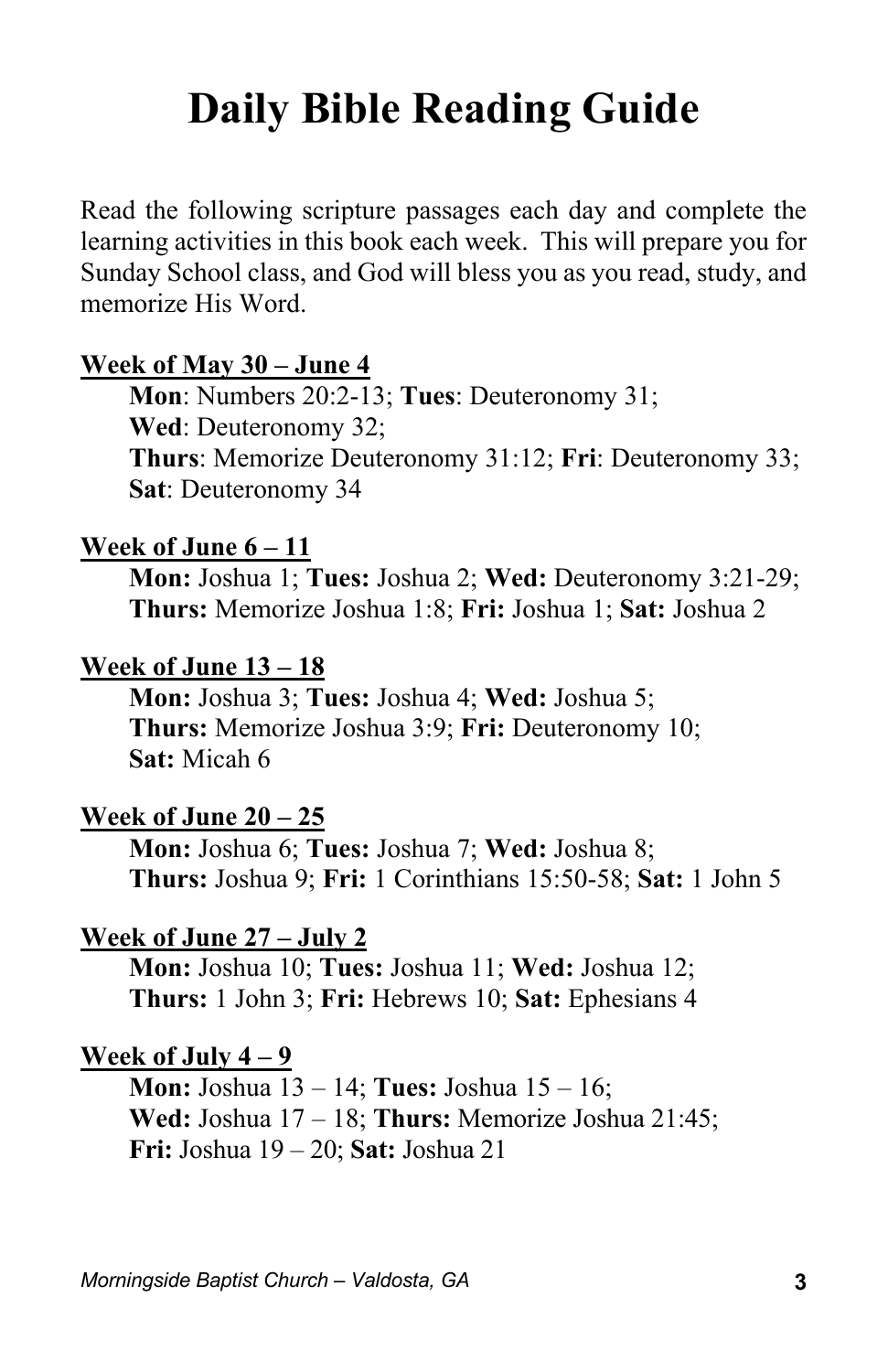#### **Week of July 11 – 16**

**Mon:** Joshua 22; **Tues:** Joshua 23; **Wed:** Philippians 1; **Thurs:** Memorize Joshua 23:11; **Fri:** Ephesians 2; **Sat:** Psalm 103

#### **Week of July 18 – 23**

**Mon:** Joshua 24; **Tues:** 1 John 2; **Wed:** 1 Kings 18; **Thurs:** Memorize Joshua 24:15; **Fri:** Acts 7; **Sat:** Joshua 24

#### **Week of July 25 – 30**

**Mon:** Judges 1; **Tues:** Judges 2; **Wed:** Judges 3; **Thurs:** Memorize Judges 2:10; **Fri:** Judges 2; **Sat:** Judges 3

#### **Week of August**  $1 - 6$

**Mon:** Judges 4 – 5; **Tues:** Judges 6; **Wed:** Judges 7; **Thurs:** Judges 8; **Fri:** Judges 9; **Sat:** Hebrews 11

#### **Week of August 8 – 13**

**Mon:** Judges 10; **Tues:** Judges 11; **Wed:** Judges 12; **Thurs:** Memorize Proverbs 3:5-6; **Fri:** Judges 11; **Sat:** Judges 12

#### **Week of August 15 – 20**

**Mon:** Judges 13; **Tues:** Numbers 6; **Wed:** Judges 14; **Thurs:** Judges 15; **Fri:** Judges 16; **Sat:** Proverbs 7

#### **Week of August 22 – 27**

**Mon:** Judges 17; **Tues:** Judges 18; **Wed:** Judges 19; **Thurs:** Memorize Judges 17:6; **Fri:** Judges 20; **Sat:** Judges 21

#### **Coming Next Quarter September – November 2022**

## **Acts, Part 1**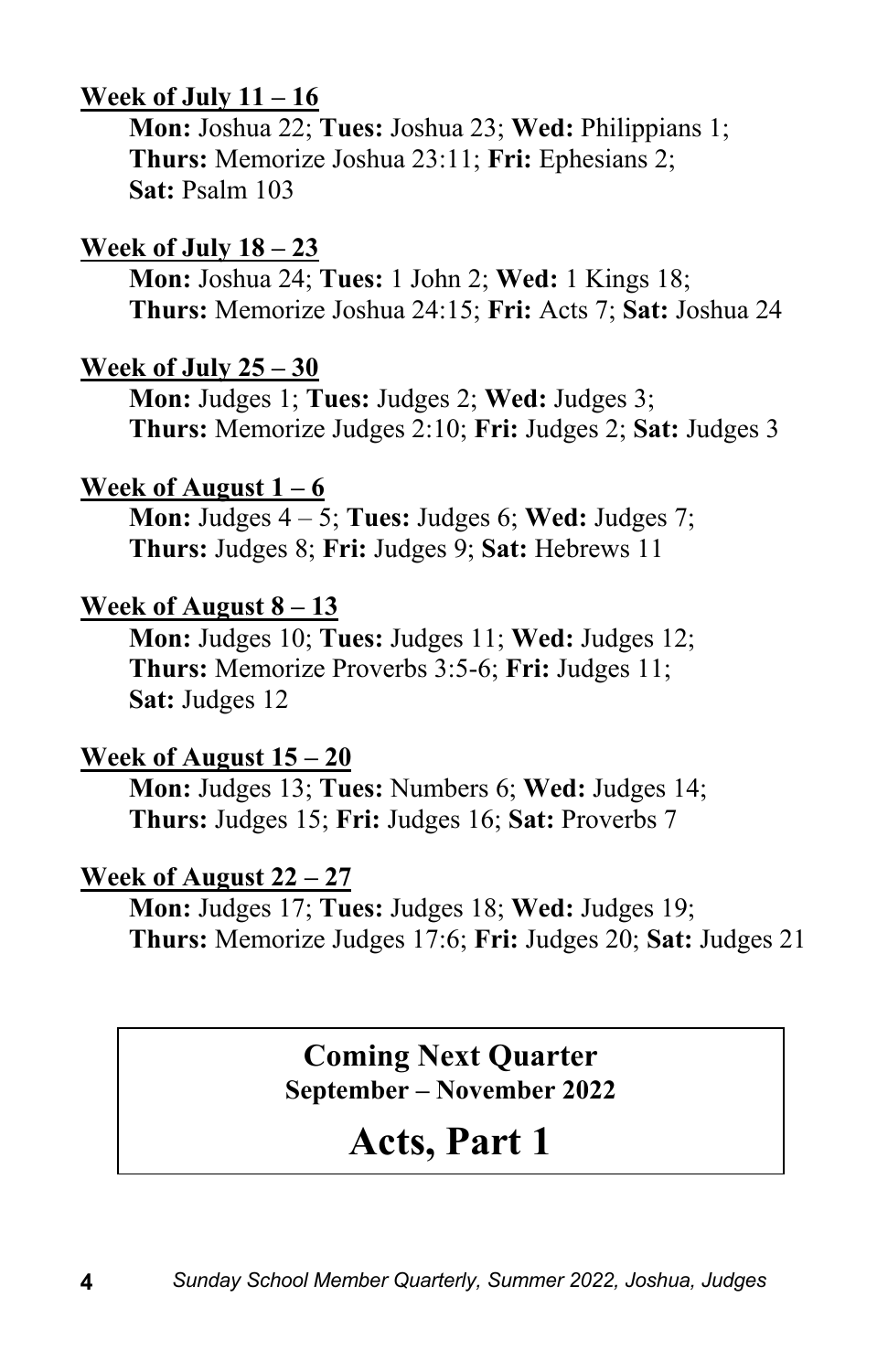## **Map of the Promised Land**

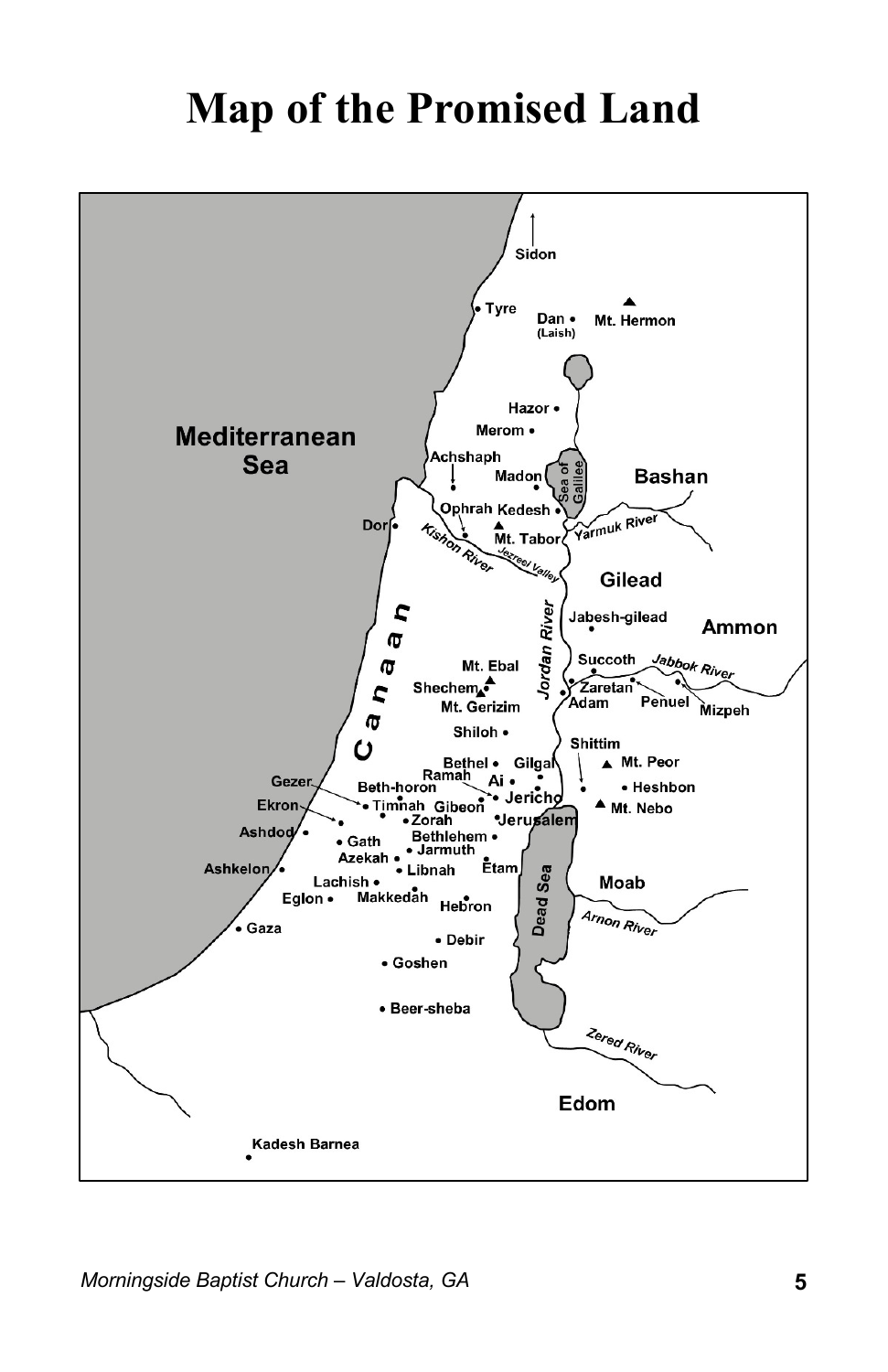## **Introduction to Joshua**

#### **Author:** Joshua

**Date:** 1405 B.C. to approximately 1375 B.C.

The book of Joshua records the entry of the children of Israel into the Promised Land, their conquest of the land, and the settlement of the various tribes into their inheritances.

**Author**: Joshua was born into Egyptian slavery and left Egypt during the Exodus. He and Caleb were the only members of the generation of Israelites that left Egypt under Moses' leadership who were allowed to enter the Promised Land (Num. 14:28-30, 38). Joshua served as Moses' "right-hand man," as well as Israel's military commander (Ex. 17:8-13; 24:13). God selected Joshua to succeed Moses (Num. 27:15-23).

**Dates**: The Israelites crossed the Jordan River and entered the Promised Land on the  $10^{th}$  day of the  $1^{st}$  month of the  $41^{st}$  year of their freedom from Egypt (Josh. 4:19). This was approximately late March of 1405 B.C.). It took about 6 years for the Israelites to subdue the land. Joshua lived to be 110 years of age (Josh. 24:29). If we assume he was about 40 at the time of the Exodus, then he was 80 when he led the children of Israel into the Promised Land. That assumption would mean Joshua lived about 30 years in the Promised Land, dying in approximately 1375 B.C.

The title of this quarter's study is *Costly Compromise*. The word compromise means to accept standards that are lower than desired or prescribed. God gave His people standards for behavior that would yield blessings. Throughout the books of Joshua and Judges, however, we will see that God's people suffered whenever they compromised His standards. The lesson for us is that compromise **always** comes at a high cost.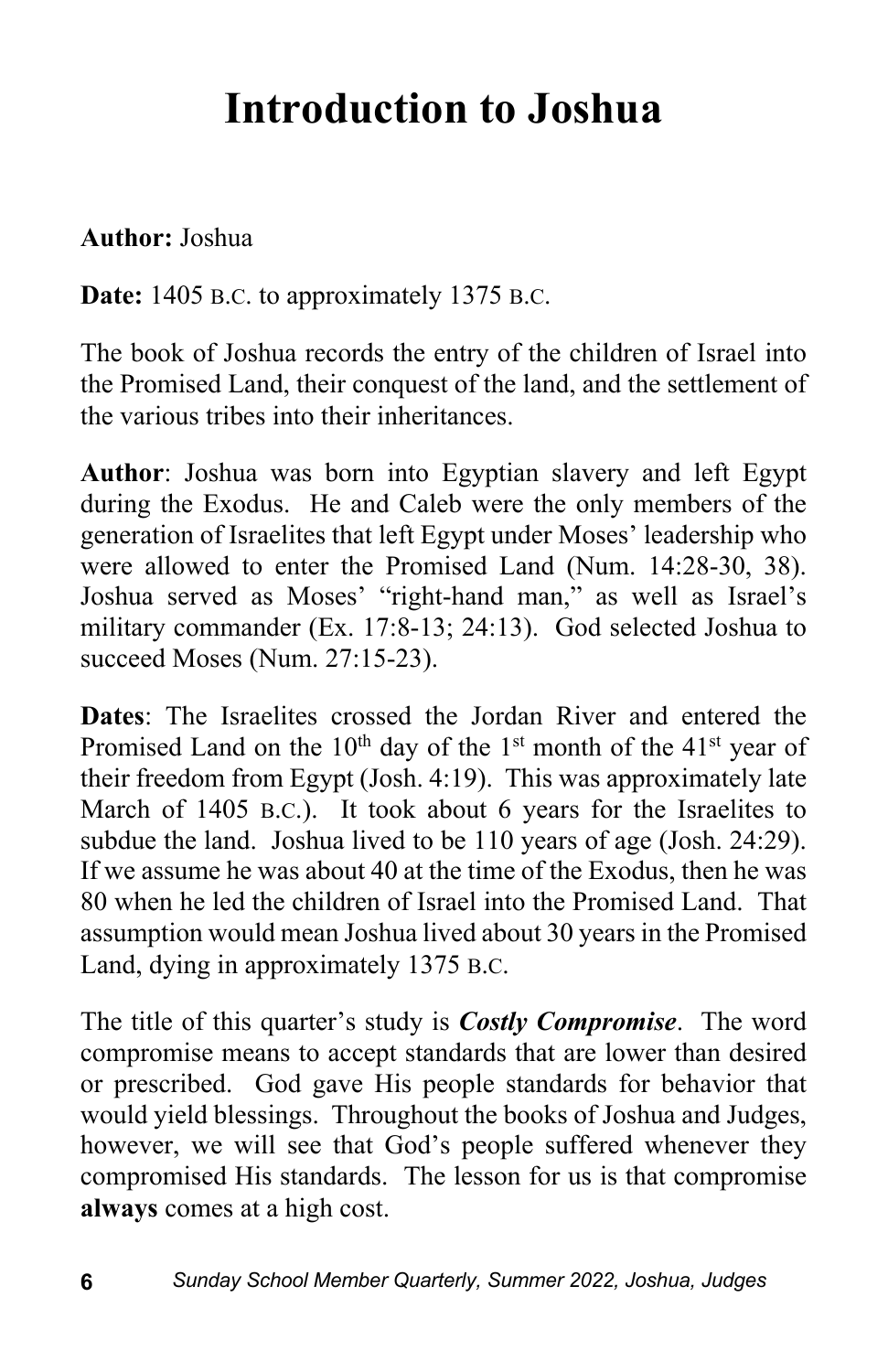## **The Death of Moses**

Have you ever given any "final" instructions?

Before leaving on a trip, we often give instructions to family members who are staying at home ("Don't forget to put out the trash," "Be sure the doors are locked," "Don't forget to set the alarm," etc.). If you retire or leave one job for another, you might give final instructions to those who will take over your responsibilities. In your will you leave some very important final instructions that are to be carried out after your death.

We generally listen very closely to **final** instructions, because they are usually very **important** instructions.

In this week's lesson, you will learn about the final instructions Moses gave the Israelites, as well as the final events of his life.

| Deut. 31:7          | Moses spoke to Joshua in front of all the people.<br>God had already chosen Joshua to be Moses'<br>successor to lead the people into the Promised Land.<br>What instruction did Moses give Joshua? |
|---------------------|----------------------------------------------------------------------------------------------------------------------------------------------------------------------------------------------------|
| <b>Deut.</b> 31:8   | Moses assured Joshua that God would be with him.<br>What instruction did he give Joshua?                                                                                                           |
| Deut. 31:9          | Moses wrote the Law. What did he do with it?                                                                                                                                                       |
| Deut.<br>$31:10-11$ | Every seven years Israel was to come together for a<br>giant assembly during the Feast of Tabernacles.<br>What were they to do at that time?                                                       |
| Deut. 31:12         | Who were they to gather for this public reading of<br>the Bible?                                                                                                                                   |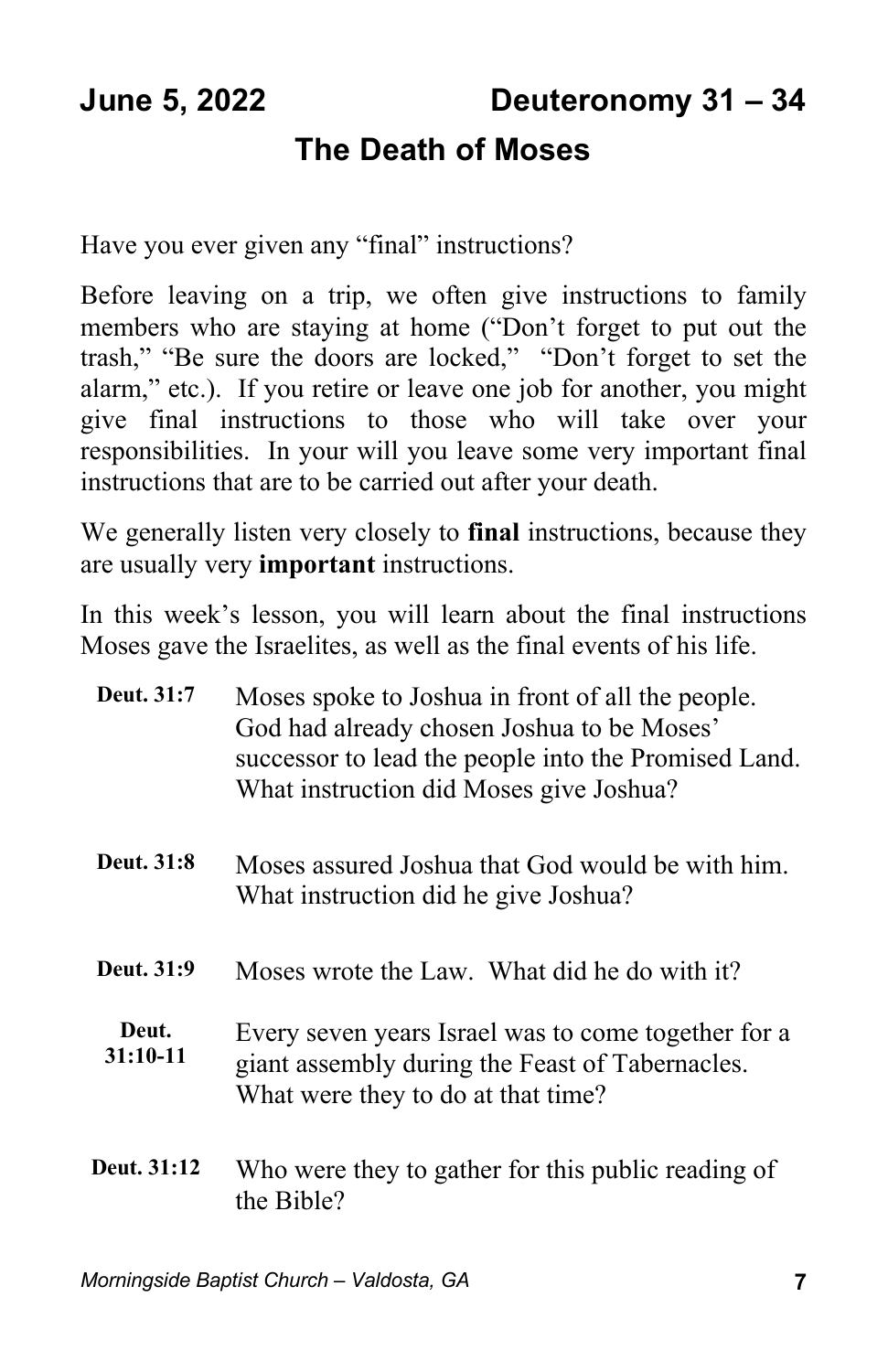|    | The purpose of this event was "that they may" |
|----|-----------------------------------------------|
|    | , and that they may<br>. and                  |
|    | the LORD your God, and                        |
| tο | all the words of this Law."                   |

**Deut. 31:13** What would happen if Israel faithfully read and taught the Bible?

Moses' final instructions to Israel were to **be strong**, **don't be afraid**, **read the Bible**, and **teach it to their family members and others**. God told Moses to teach Israel a song to help them remember to be faithful to God (chapter 32), and then Moses blessed the twelve tribes of Israel (chapter 33). Chapter 34 tells about the final events of Moses' life.

**Deut. 34:1-3** Where did Moses go? What did God show him? **Deut. 34:4** What did God tell Moses?

Moses was not allowed to enter the Promised Land because he had disobeyed God (Num. 20:12). Compromise cost Moses the blessing of leading the people into the beautiful homeland God provided.

| Deut. 34:5  | What happened to Moses?                   |
|-------------|-------------------------------------------|
| Deut. 34:6  | Who buried Moses?                         |
| Deut. 34:7  | How long did Moses live?                  |
| Deut. 34:8  | How long did Israel mourn for Moses?      |
| Deut. 34:9  | Who succeeded Moses as Israel's leader?   |
| Deut. 34:10 | Was there ever another leader like Moses? |
|             |                                           |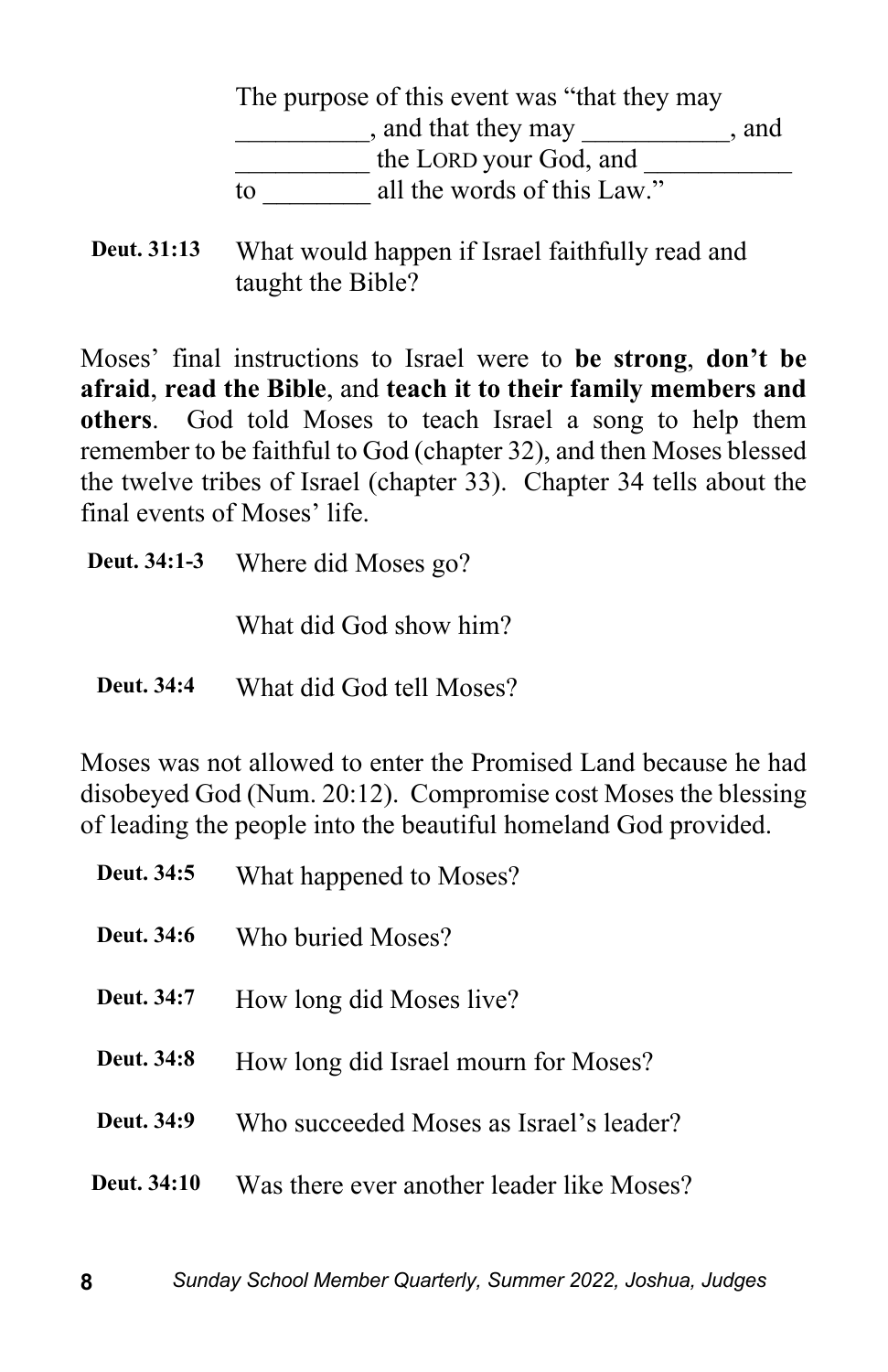How does this verse describe Moses' relationship to the Lord?

#### **Deut. 34:11-12** What event, more than any other, showed that God's hand was upon Moses?

In his clashes with Pharaoh, God used Moses to do amazing signs and wonders that utterly terrified everyone who saw them.

**Concluding Thoughts:** God used Moses to give some very important instructions to the Israelites. They were Moses' final instructions. Moses told them to:

- **Be strong**,
- **Don't be afraid**,
- **Read the Bible**, and
- **Teach it to everyone they could**.

Those are good final instructions. The last words of famous people are often remembered long after their death.

Do Moses' final instructions apply to us today? Do we need to be strong, reject fear, read the Bible, and teach it to everyone we can?

Those are definitely good instructions for us, but the real question is this: **will you obey them?**

Moses knew when to issue his final instructions, because God told him when he was going to die. Unlike Moses, we don't know when we will die and leave our loved ones. We'd better get busy obeying God and setting a good example for others now.

Is there something you need to do to obey God? Do it **today**!

**Project**: Memorize **Deuteronomy 31:12**. It's hard to obey God if you don't know what He wants you to do. If you faithfully come to Sunday School every Sunday, God will bless you by helping you understand and obey His Word.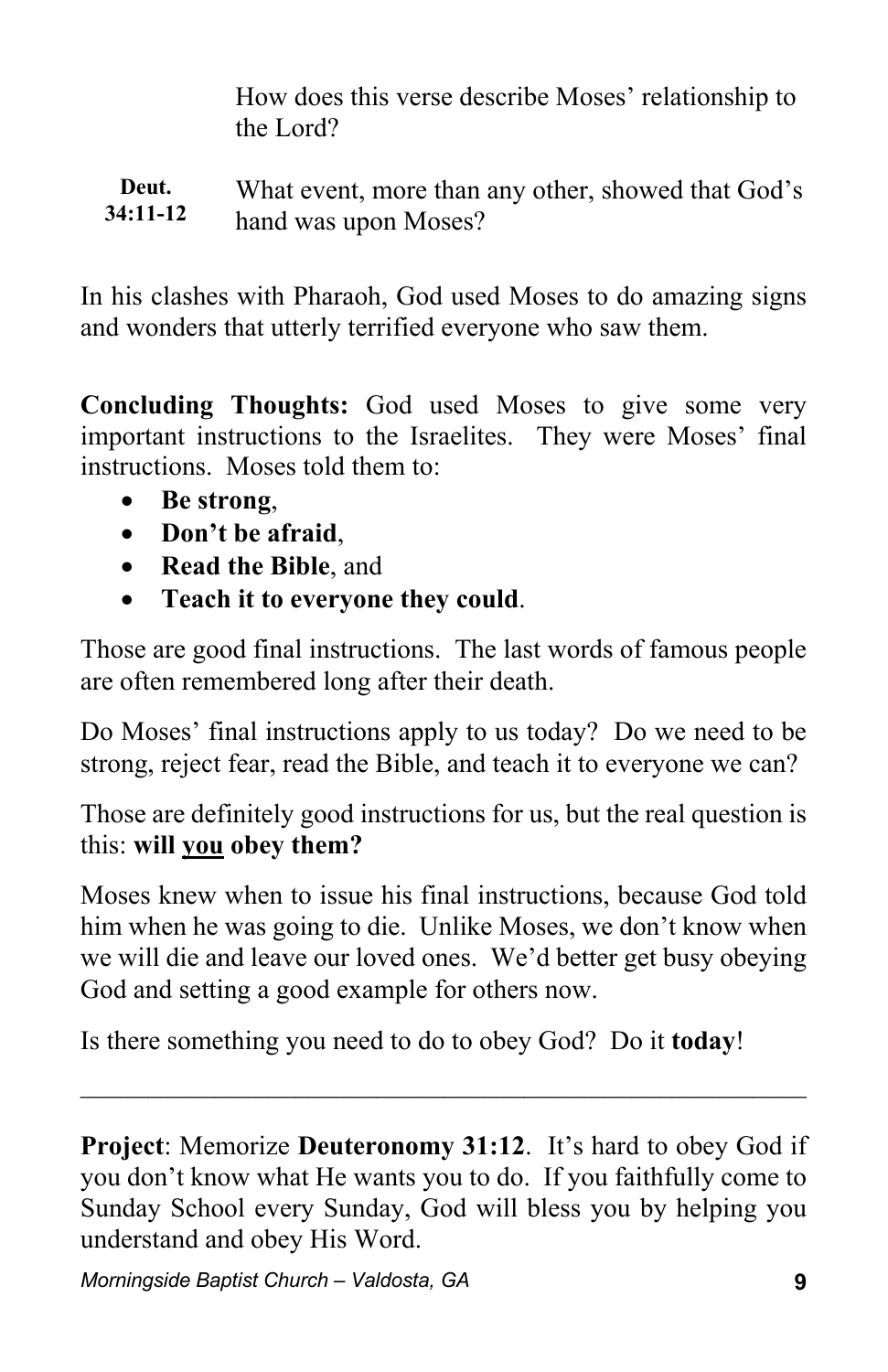#### **How to Have Success**

Success is something everyone wants but few ever feel they have achieved. Even the most high-profile and powerful people in our society still strive for something more. Humans are hardwired with a drive to succeed. After all, no one wants to be a failure!

Self-help books, seminars, websites, and mobile apps are very popular, largely because people want to succeed. Search the Internet for "how to succeed" and you will discover **2 billion** results!

How can you have success? What is true success? Did God ever tell us what it takes to be successful? If so, wouldn't you like to know what He said we must do to succeed? In this lesson you will discover God's formula for success. You will also learn about a woman who went from being a loser to a winner and what caused that transformation.

| <b>Josh. 1:1</b> | What had just happened?                                                                                                                       |
|------------------|-----------------------------------------------------------------------------------------------------------------------------------------------|
|                  | Who did the LORD speak to?                                                                                                                    |
| <b>Josh.</b> 1:2 | What instruction did God give Joshua?                                                                                                         |
| Josh. 1:3-4      | Notice that God said He had <b>already</b> given the land<br>to the Israelites. In God's mind, the conquest of the<br>land was a "done deal!" |
| <b>Josh.</b> 1:5 | What promises did God make to Joshua?                                                                                                         |
| <b>Josh.</b> 1:6 | , ,<br>and of a good<br>$\text{``Be}$<br>What was Joshua to do with the land?                                                                 |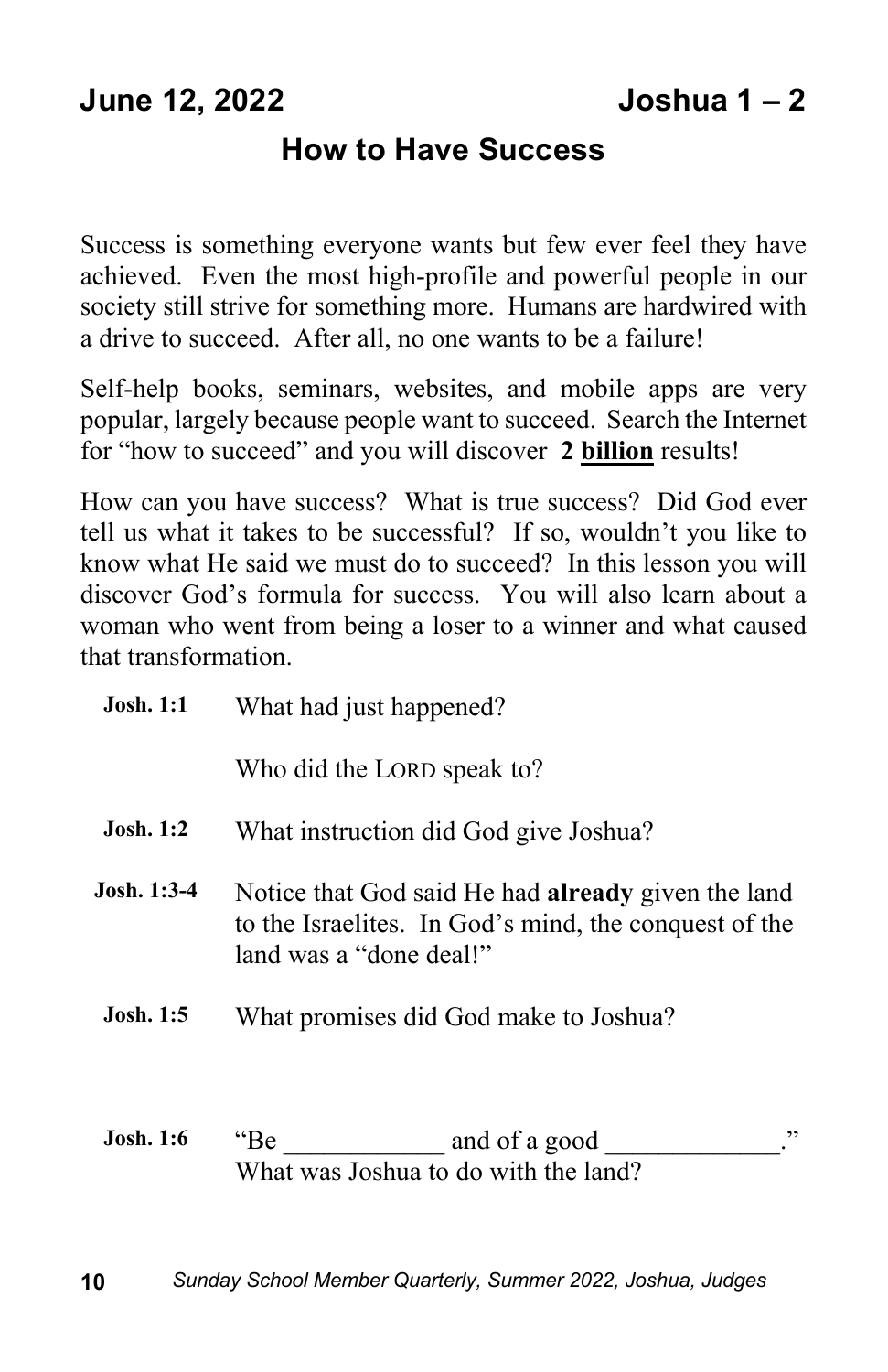**Josh. 1:7** "Only be thou and very \_\_\_\_\_\_\_\_\_\_\_\_\_\_\_\_." What did God promise if Joshua obeyed His Laws?

**Josh. 1:8** Here is God's formula for success; in fact, this is the only time the word success appears in the Bible. What did God say would bring Joshua success?

| <b>Josh.</b> 1:9 | "Вe    | and of a good                   |  |
|------------------|--------|---------------------------------|--|
|                  | be not | , neither be thou               |  |
|                  |        | : for the LORD thy God is       |  |
|                  |        | thee whithersoever thou goest." |  |

Verses 10-15: The tribes of Reuben, Gad, and half the tribe of Manasseh had previously asked to settle on the east side of the Jordan River, on condition that they help the other tribes conquer Canaan. Joshua reminded these tribes to fulfill their commitment.

**Josh. 1:16-18** The people promised to follow and obey Joshua just as they had Moses, on one condition. According to verse 18, what did they require of Joshua?

Joshua 2 tells about an unlikely character who trusted God and helped the Israelites.

**Josh. 2:1-7** Joshua sent two spies to learn about the defenses of Jericho. These spies hid in a harlot's house. Why do you think the men went there?

It was not uncommon in that day for harlots to manage inns.<sup>1</sup> Rahab's house was a good place to gather information and its location on the city wall (verse 15) made escape possible.

**Josh.** 2:8-14 What agreement did Rahab and the spies make?

<sup>1</sup> *Wiersbe's Expository Outlines on the Old Testament*, © 1993 by Victor Books/SP Publications, Inc.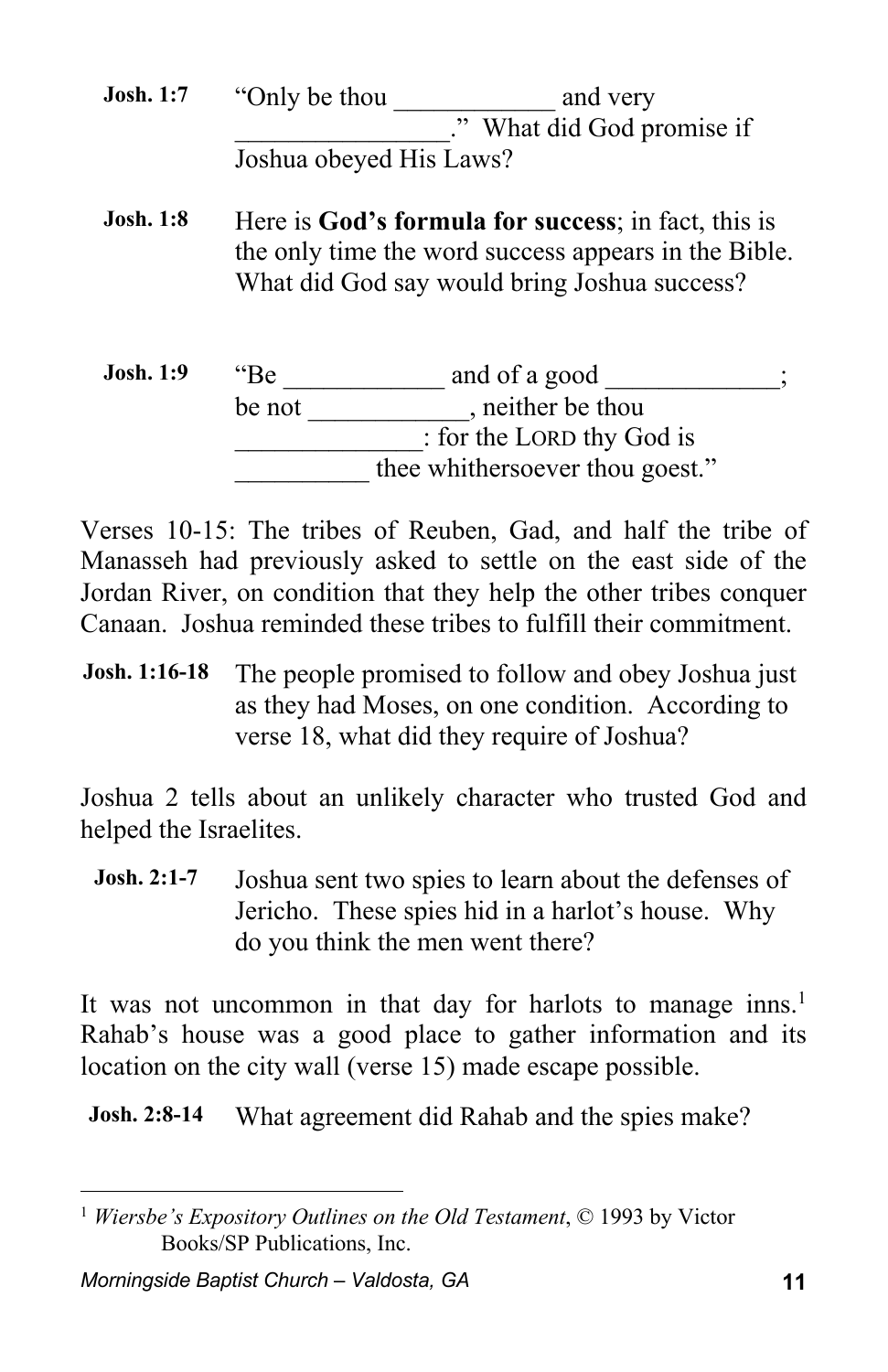**Josh. 2:15-22** What did Rahab put in her window so the invading Israelites would not harm her or her household?

#### **Josh. 2:23-24** What did the spies tell Joshua?

**Concluding Thoughts**: We can learn several important truths from the story of Rahab. She was a harlot who turned to the LORD in faith and then helped His people. As a result of her trust in God, Rahab and her family were saved from the destruction of Jericho. She and her family lived among the Israelites permanently (Josh. 6:25). As a matter of fact, Rahab appears in the genealogy of King David and of Jesus Christ (Matt. 1:5). Hebrews 11:31 names Rahab as one of the heroes of the faith and James 2:25 names her as an example of one whose faith was evidenced by her works.

Rahab's inclusion in the Bible reminds us that **God can save anyone who turns to Him in faith**, regardless of their sinful background. The fact that God used Rahab to protect the spies tells us that **God can use anyone who turns to Him in faith**. You may feel that your sinful past disqualifies you from serving God, but if you are sincerely repentant and have turned away from your sin, **you can serve God**. The scarlet thread (Josh. 2:21) reminds us of the blood of Jesus Christ, which is the only security in the face of physical and spiritual attack.

We began today's lesson talking about success. In chapter 1 you found God's formula for success. Rahab was a loser who became a success by repenting of her sin and placing her trust in God. Have you ever done those things? If not, you can't hope for real success. Read the verses printed on the back of this book and turn to Jesus now. If you're already saved, obey God and immerse yourself in the Bible. That's how you can have success.

**Project**: Memorize **Joshua 1:8**. Be sure to do the **Daily Bible Readings** (page 3) each day. You'll learn even more by attending Sunday School. Come to Sunday School this Sunday.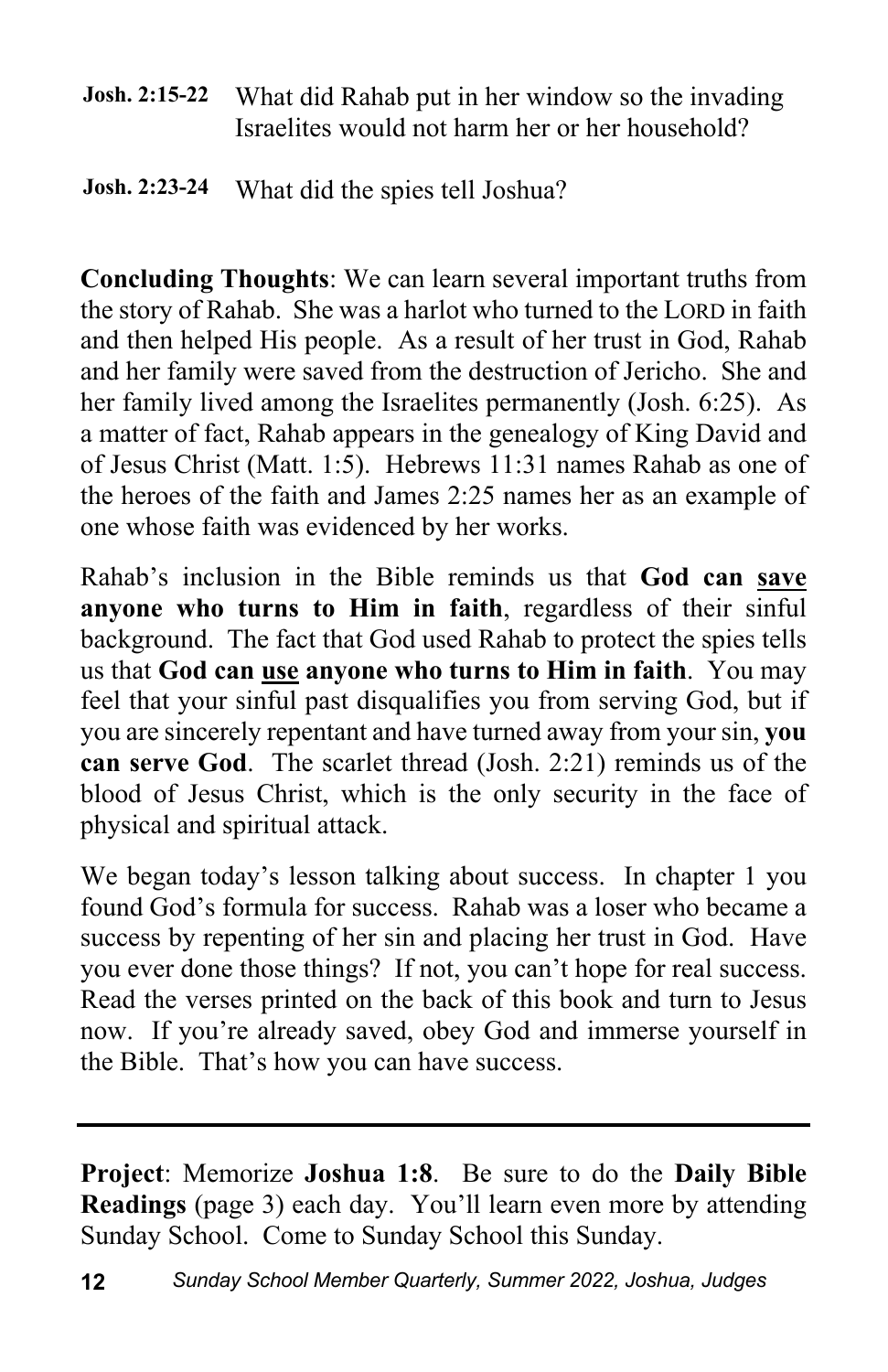### **Are You Blessable?**

Does it ever seem that other people are being blessed by God, but you're being left out? Why are those people being blessed, but you're not experiencing similar blessing in your life? Does God have certain requirements or prerequisites we must meet if we expect Him to work in our behalf?

Remember that we are talking about a sovereign and all-powerful God who can bless anyone He chooses; but are there things we need to do to be "blessable?" The late evangelist Bill Sturm said God blesses all those that let Him. What must you do to be ready to receive God's blessings? If you are doing something that prevents you from receiving God's blessings, wouldn't you want to know so you can change your behavior? The experiences of the children of Israel at the Jordan River provide us some answers.

- **Josh. 3:1-4** The Israelites moved from their camp 6 miles east of the Jordan River and camped right beside the river. How would they know when to move on?
- **Josh. 3:5** What did Joshua tell the people to do?

Why must they do this?

The word **sanctify** means to be clean, holy, and morally pure. God expected His people to sanctify themselves before He blessed them and did wonders in their sight. Perhaps we miss out on God's marvels and blessings because we are polluted and unclean.

**Josh. 3:7-8** What was God going to do for Joshua?

Verses 10-11: God promised to drive seven evil nations out of the Promised Land and give the land to the Israelites. The Ark of the Covenant was a gold-covered box that contained the Ten Commandments and other items. It represented God's presence.

*Morningside Baptist Church – Valdosta, GA* **13**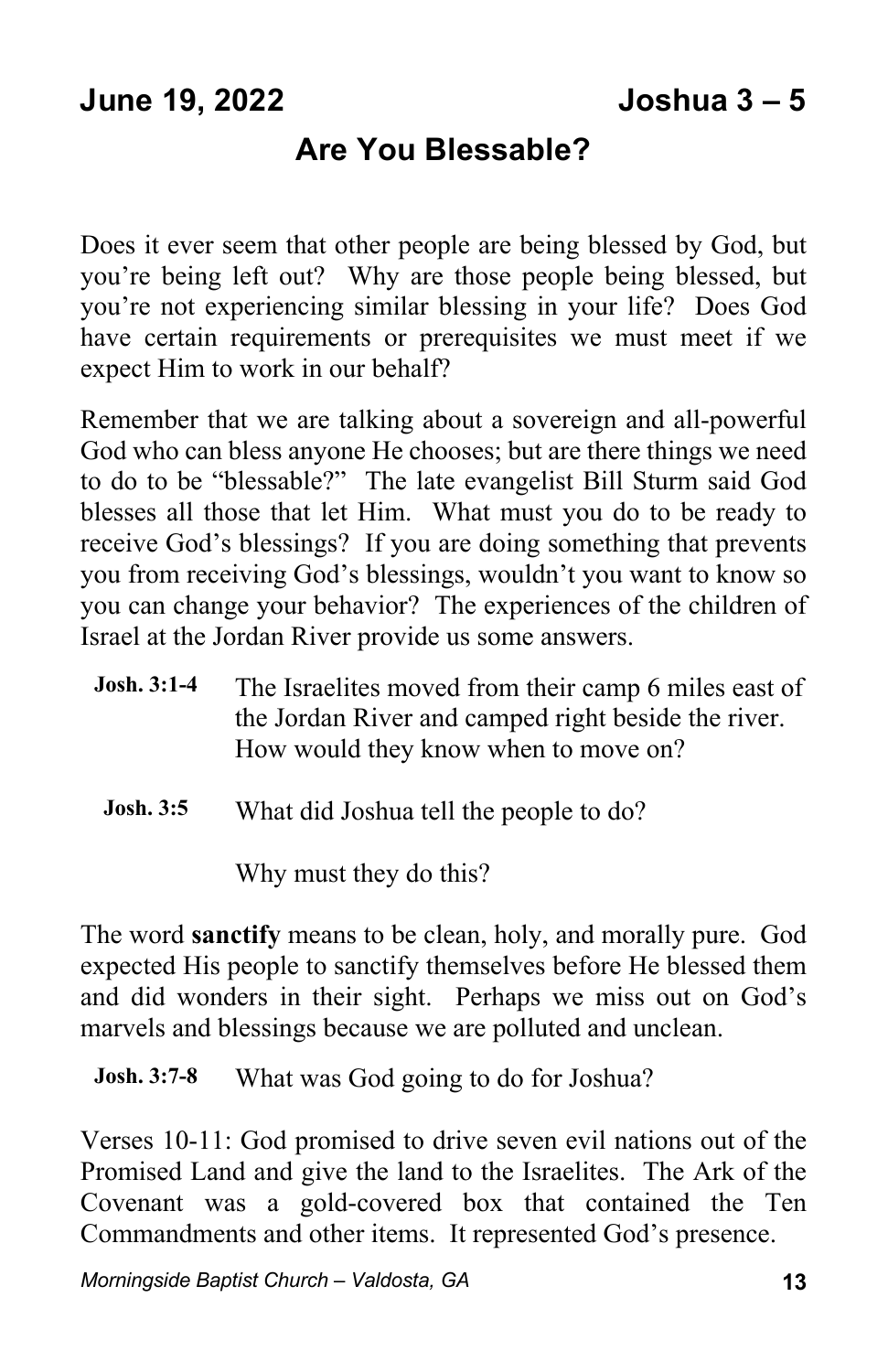- **Josh. 3:13** When would the Jordan River dry up so the Israelites could cross over?
- **Josh. 3:14-17** What happened?

Where did the priests who carried the Ark of the Covenant stand while the Israelites crossed over the Jordan?

Did you notice the emphasis on the fact that the Israelites crossed over on **dry ground**? If you dammed up a river and stopped the water flow, would the riverbed be dry? No, it would be muddy and slimy and take many days to dry. Remember that there were several million Israelites who had to cross that riverbed. God miraculously stopped the river and dried up the riverbed!

| Josh. 4:1-10      | God told Joshua to send 12 men (one from each<br>tribe) back into the riverbed. Each man was to bring<br>a large stone up onto the western riverbank. The<br>stones would be a reminder of God's power. Joshua<br>also set up 12 stones in the middle of the riverbed. |
|-------------------|------------------------------------------------------------------------------------------------------------------------------------------------------------------------------------------------------------------------------------------------------------------------|
| Josh. 4:11-18     | According to verse 14, how did the people feel about<br>Joshua?                                                                                                                                                                                                        |
|                   | God told Joshua to summon the priests up out of the<br>riverbed. What happened when they reached the<br>riverbank?                                                                                                                                                     |
| Josh. 4:19-20     | The Israelites went about 4-5 miles west and camped<br>at Gilgal (see the Map of the Promised Land on<br>page 5). This is where Joshua set up the 12 stones.                                                                                                           |
| Josh. 4:21-23     | What was the purpose of the 12 stones?                                                                                                                                                                                                                                 |
| <b>Josh. 4:24</b> | Who did God want to know about His power?                                                                                                                                                                                                                              |
|                   | What did He want the Israelites to do?                                                                                                                                                                                                                                 |

**14** *Sunday School Member Quarterly, Summer 2022, Joshua, Judges*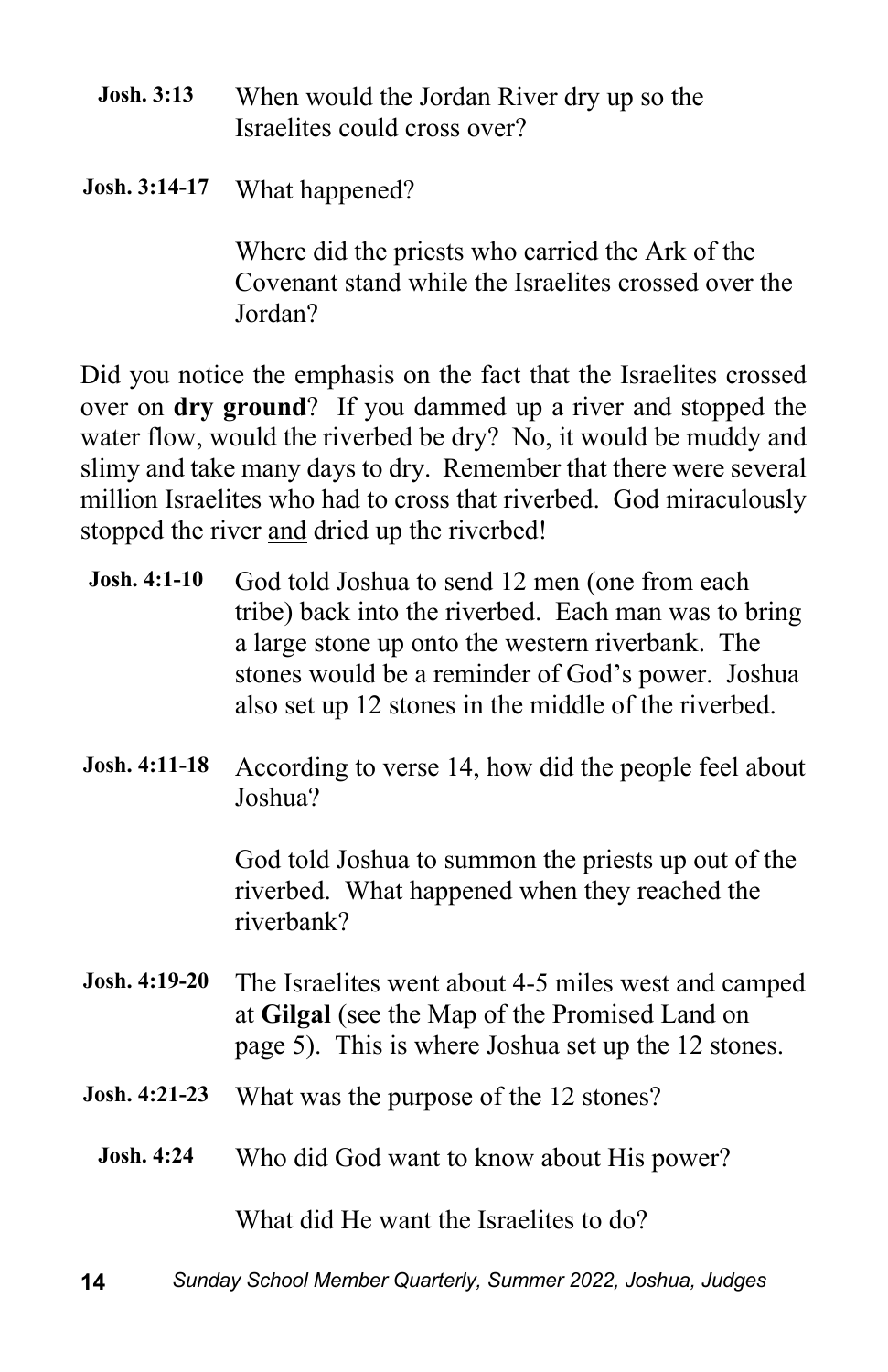| <b>Josh.</b> 5:1  | How did the inhabitants of the land feel when they<br>heard about Israel's miraculous river crossing? |
|-------------------|-------------------------------------------------------------------------------------------------------|
| <b>Josh.</b> 5:2  | What did God tell Joshua to do?                                                                       |
| Josh. 5:4-7       | Why did the Israelites need to be circumcised?                                                        |
| Josh. 5:10        | What religious event did they observe in Gilgal?                                                      |
| <b>Josh.</b> 5:12 | What miraculous provision ceased the next day?                                                        |

In verses 13-15 Joshua had an encounter with an angelic being who identified himself as the **captain of the Lord's host** (army). This was a pre-incarnate appearance of Jesus Christ. In next week's lesson you will learn what He said to Joshua.

**Concluding Thoughts**: God worked miraculously on behalf of the Israelites. God told them some things to do to be ready to receive His blessings. First, they had to **sanctify themselves** (Josh. 3:5). Second, they had to **follow their godly leader** (Josh. 3:7-8; 4:14). Third, they had to **obey God fully** (Josh. 5:2-12). In response to God's blessing, the Israelites were expected to remember His intervention and tell others about it (Josh. 4:20-24).

What about you? Are you living in such a way that God can bless you? Are you sanctified and "blessable?" Are you following your godly leaders? Are you obeying God in all areas of life? If you answered "no" to any of those questions, confess your sin and recommit yourself to God right now.

**Project**: Memorize **Joshua 3:5**. Tell someone about God's blessings on your life.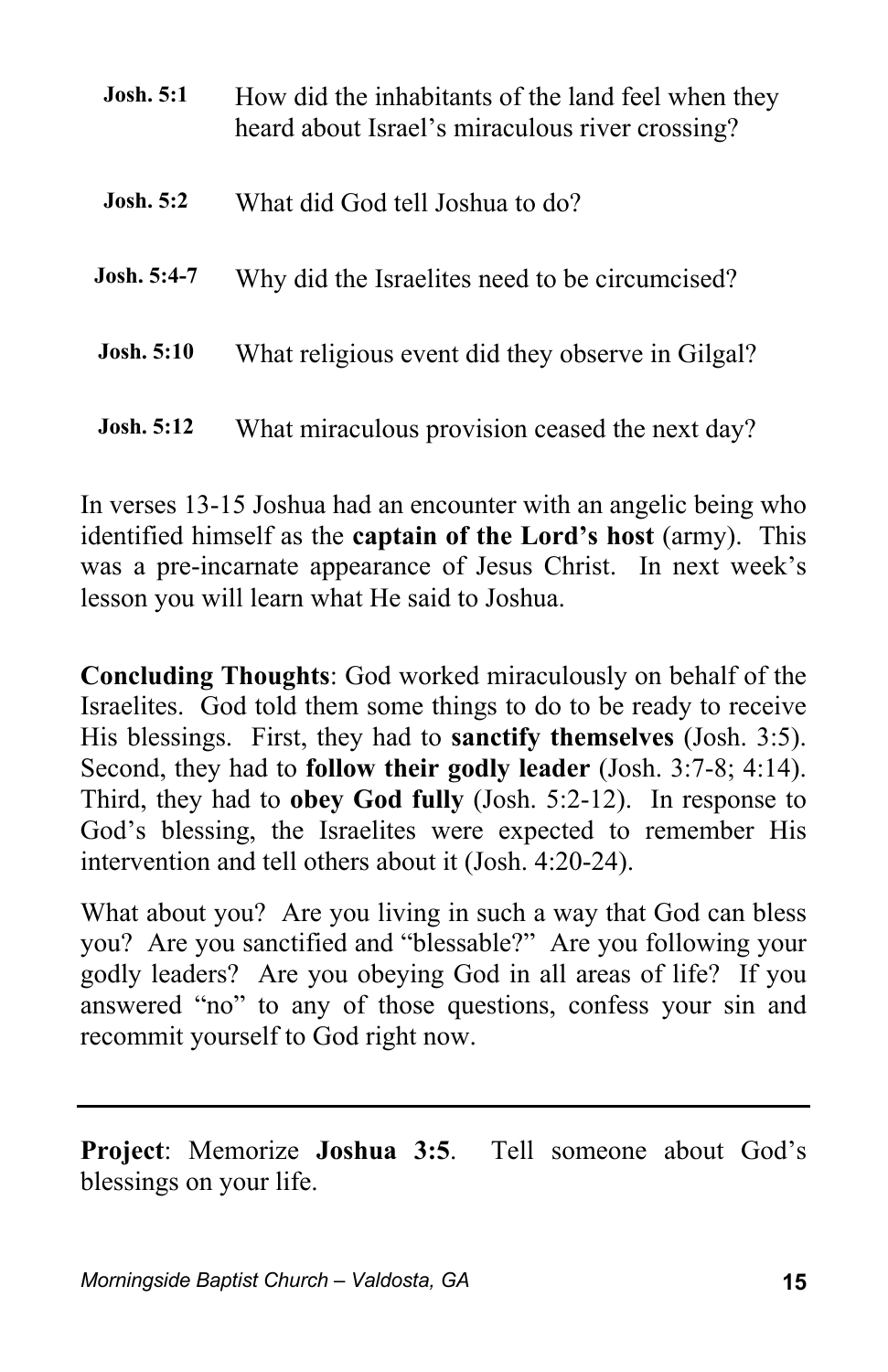#### **Victory and Defeat**

There is one crucial requirement for victory in the Christian life – **obedience** to God's commands. Similarly, there is one thing the Christian can do to ensure defeat and discouragement – **disobey** God's instructions. Simply put, obedience brings victory, while disobedience and compromise results in defeat and trouble.

These truths are vividly demonstrated in this lesson. The Israelites obeyed God and enjoyed complete victory at Jericho. Later one of the Israelites disobeyed God, which resulted in a humiliating and costly defeat at Ai. Read the following scripture verses and answer the questions to learn about Israel's experience.

| Josh. $6:1-5$ | What instructions did the Lord give Joshua about<br>Jericho?                                       |
|---------------|----------------------------------------------------------------------------------------------------|
|               | What did He promise would happen if they obeyed?                                                   |
| Josh. 6:6-11  | Joshua told the Israelites what God had told him.                                                  |
| Josh. 6:12-14 | The Israelites marched around Jericho once a day for<br>six days. Did they obey God in doing this? |
| Josh. 6:15-19 | Who were the only residents of Jericho that were to<br>be spared (v. 17)?                          |
|               | What was to happen to the silver, gold, brass, and<br>iron $(v. 19)$ ?                             |
|               | Were the Israelites to take any of the spoils of<br>victory for themselves?                        |
| Josh. 6:20-27 | What happened to the wall of Jericho when the<br>trumpets were blown and the people shouted?       |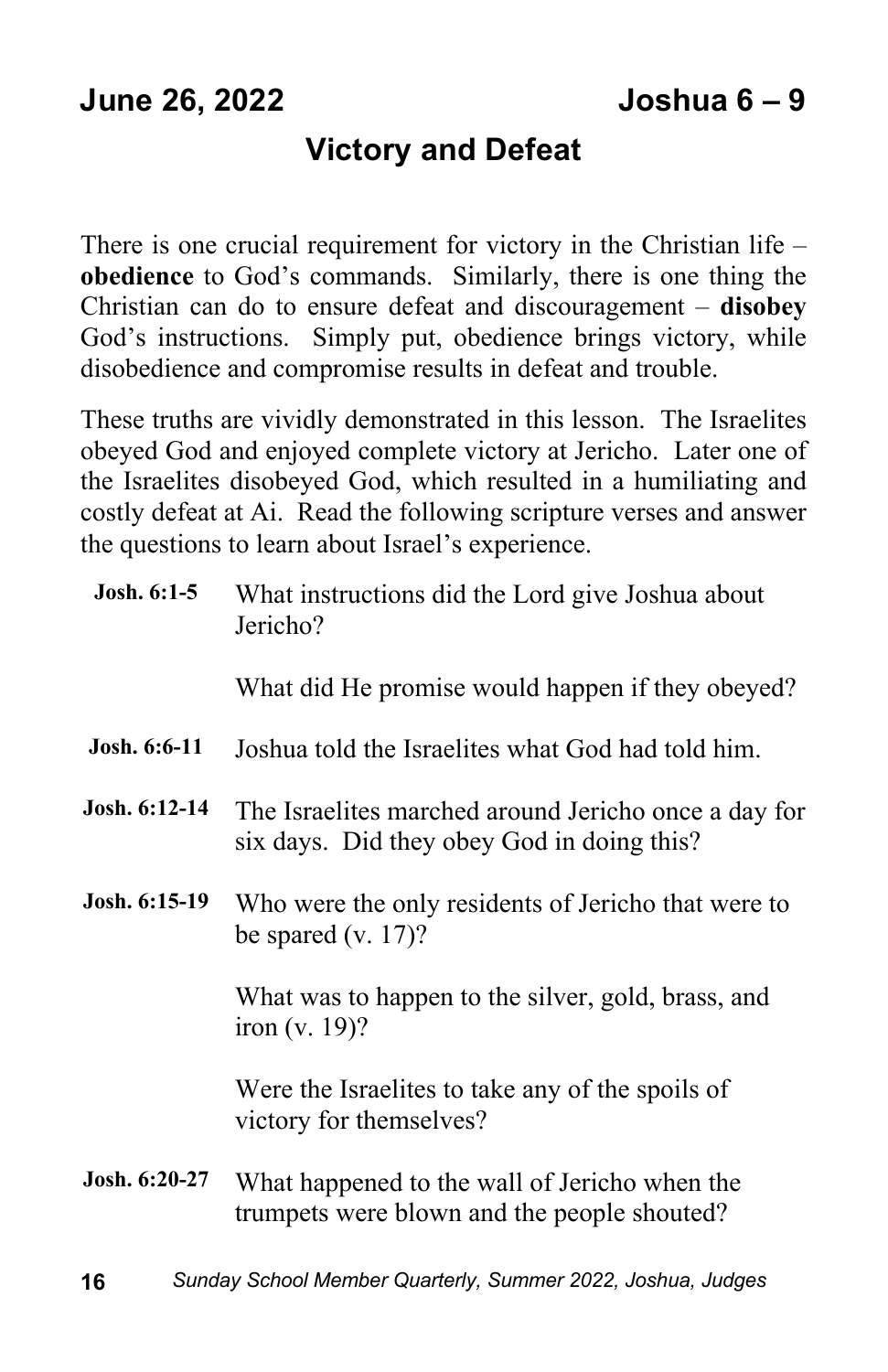The Israelites utterly destroyed Jericho and killed everyone except Rahab and her family. What does verse 27 say about Joshua?

| <b>Josh.</b> 7:1                                            | Why was God angry with the Israelites?                                                       |  |
|-------------------------------------------------------------|----------------------------------------------------------------------------------------------|--|
| Josh. $7:2-5$                                               | What happened when the Israelites attacked Ai?                                               |  |
| Josh. 7:6-9                                                 | What did Joshua and the elders of Israel do after the<br>terrible defeat at Ai?              |  |
| Notice in verse 9 that Joshua wanted to protect God's name. |                                                                                              |  |
| Josh. 7:10-11                                               | God answered Joshua. What sin did He say Israel<br>had committed?                            |  |
| <b>Josh.</b> 7:12                                           | What did God say would happen if Israel failed to<br>destroy the "accursed" from among them? |  |
| Josh. 7:13-15                                               | The Israelites were to sanctify themselves (Josh. 3:5)<br>and come before Him the next day.  |  |

**Josh. 7:16-18** Joshua did exactly as God said. Achan was identified as the one who had disobeyed God.

In verses 19-20 Joshua gave Achan the opportunity to glorify God by confessing his sin. Achan could have confessed his sin before the battle at Ai, after the defeat, when Joshua told the people to sanctify themselves, or before they began going through all the tribes and families. Instead, Achan waited to get caught.

| <b>Josh.</b> 7:21 | What did Achan do when he saw the forbidden<br>items?                 |
|-------------------|-----------------------------------------------------------------------|
|                   | Where did he hide them?                                               |
| Josh. 7:22-23     | The forbidden items were found exactly where<br>Achan said they were. |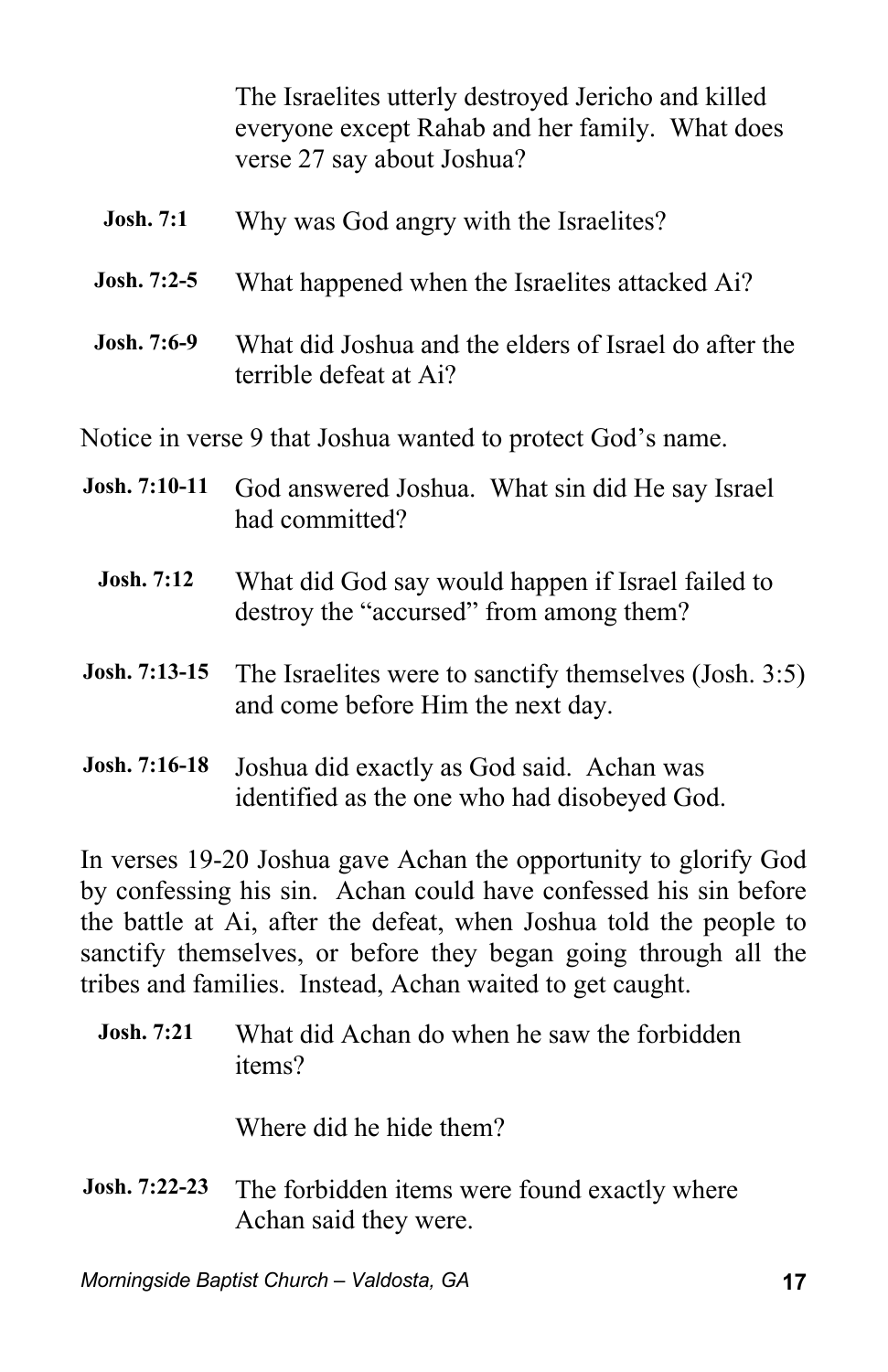#### **Josh. 7:24-26** What was done to Achan, his entire family, and all his possessions?

Why did the Israelites do this (Josh 7:15)?

In Joshua 8 the Israelites followed God's instructions and defeated Ai. The irony of Achan's sin was that if he had controlled his greed at Jericho, he would have had all the spoils he could carry at Ai (Josh. 8:2). In Joshua 9 the Israelites were deceived into making a peace treaty with the Gibeonites. God had specifically told them not to make peace or compromise with any of the inhabitants of the land (Ex. 23:32; Deut. 7:2). They made this mistake because they didn't ask God what to do (Josh. 9:14).

**Concluding Thoughts**: There is much we can learn from this lesson. When the Israelites explicitly obeyed God they were blessed with victory, but when they disobeyed they suffered humiliating and disheartening defeat. The same is true today. If you obey God you will be blessed with victory, but disobedience and compromise always bring defeat. The choice is yours.

Notice something else: when Achan sinned, **everybody** suffered. The world says your sin affects nobody but yourself, but that is simply not true. When you sin your family, your friends, and your church will suffer. **Sin is serious business**.

The theme of this quarter's study is *Costly Compromise*. In this lesson we have found Israel's first compromises and the troubles they caused. Compromise always brings trouble.

Has the Lord brought to your mind some area of sin, disobedience, or compromise in your life? If so, confess it right now. Don't be like Achan and wait to be caught. Confess your sin right now and ask the Lord to enable you to obey Him explicitly.

**Project**: If there is disobedience in your life take definite steps to correct it. Don't delay!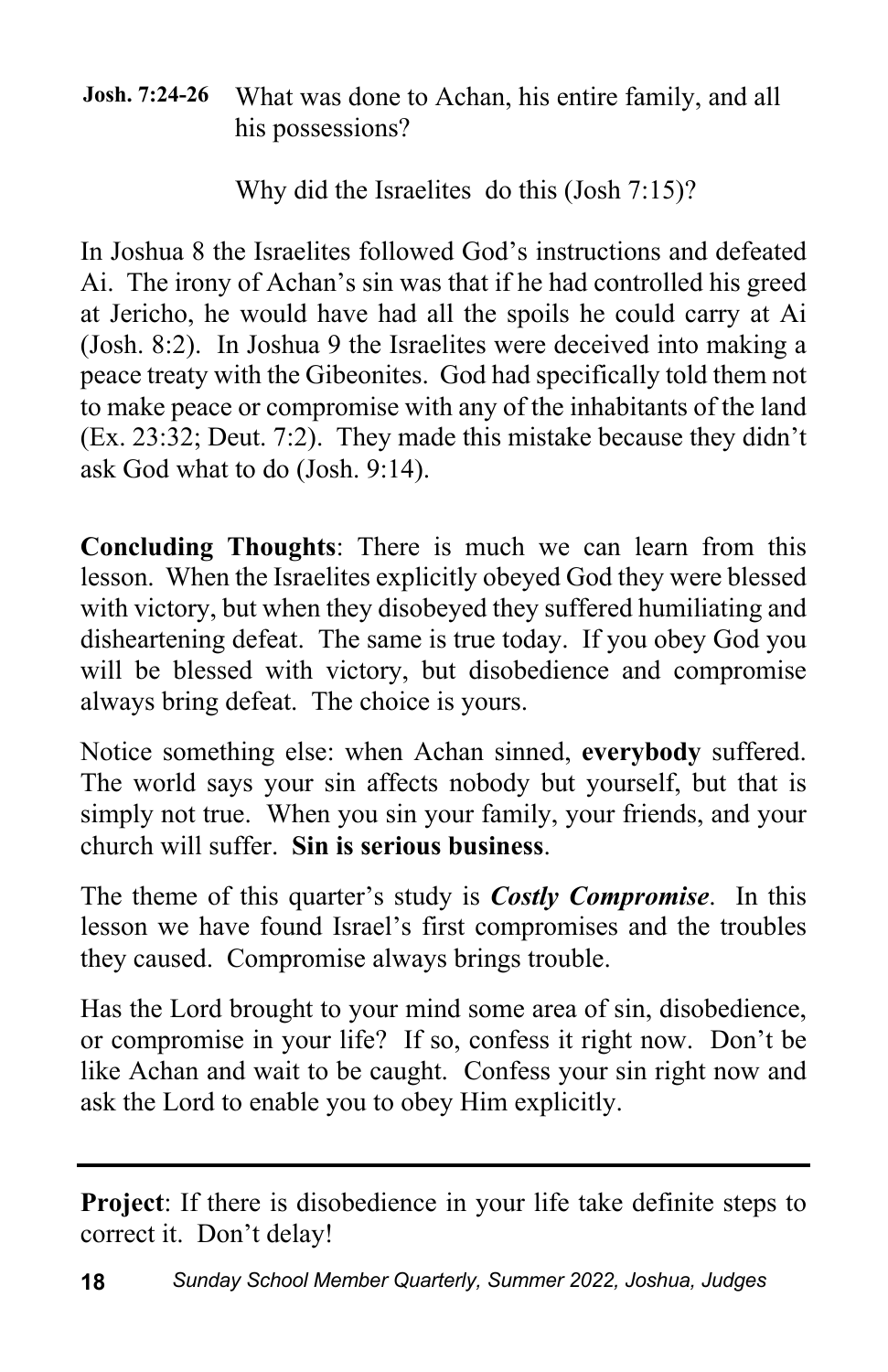#### **Victory through Obedience**

Experience is a good teacher. When you were young did you ever disobey your parents and then suffer unpleasant consequences? If so, you learned that disobedience carried a price tag. When you later had opportunities to disobey, hopefully you remembered that price tag and chose to obey.

After learning some hard lessons about the price of disobedience and compromise (both in the sin of Achan and their unwise treaty with Gibeon), Joshua and the Israelites tried to obey the Lord fully. They didn't want to continue to pay the price for disobeying.

Five Canaanite kings heard about the treaty the Gibeonites made with the Israelites (Josh. 9:15). Angered by this and fearful of the Israelites, the five kings joined together to attack Gibeon. The Gibeonites sent word to Joshua asking for help.

| <b>Josh. 10:8</b>   | What did God promise Joshua?                                                                                                                                                                                                                                             |
|---------------------|--------------------------------------------------------------------------------------------------------------------------------------------------------------------------------------------------------------------------------------------------------------------------|
| Josh. 10:9-10       | Israel went to battle and won a great victory.                                                                                                                                                                                                                           |
| <b>Josh. 10:11</b>  | How did God supernaturally intervene to help the<br>Israelites?                                                                                                                                                                                                          |
| Josh.<br>$10:12-14$ | What other miracle did God do to allow Joshua and<br>his army time to utterly defeat their enemies?                                                                                                                                                                      |
| Josh.<br>$10:15-27$ | Because they obeyed God, Israel won a great victory<br>over their enemies. The five kings were publicly<br>executed. According to verse 25, Joshua wanted his<br>leaders to learn an important lesson. "For thus shall<br>do to all your<br>the<br>,,<br>against whom ye |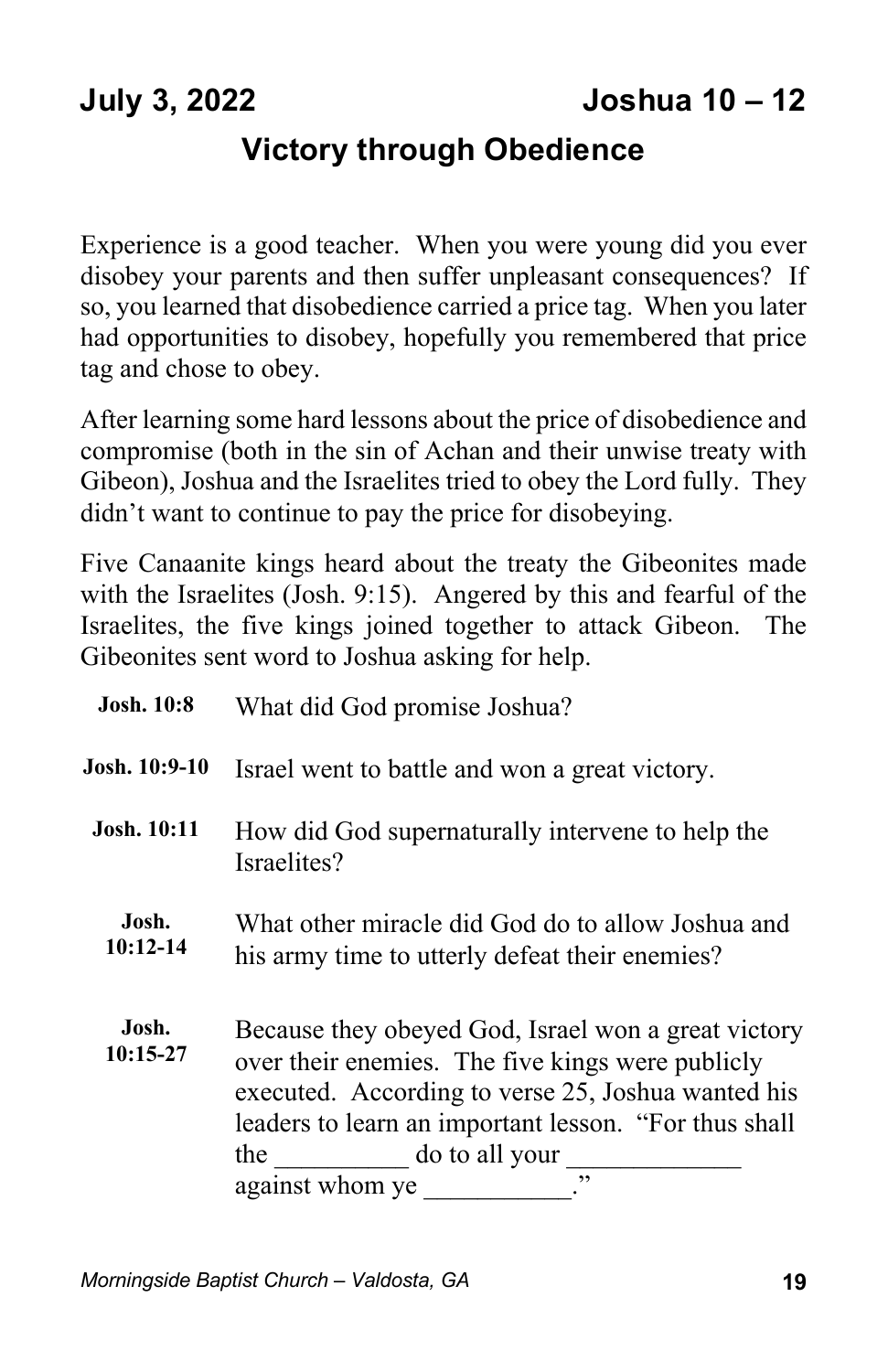Verses 28-43 describe the campaign to conquer southern Canaan. Remember that God had already given the land to the Israelites (Josh. 1:13) and He wanted them to utterly exterminate all the residents of the land (Num. 33:50-53).

| Josh. $11:1-5$      | A powerful coalition of northern kings joined<br>together to attack the Israelites.              |
|---------------------|--------------------------------------------------------------------------------------------------|
| <b>Josh.</b> 11:6   | What did God promise Joshua?                                                                     |
|                     | The word <b>hough</b> (KJV) means to hamstring the<br>horses, thus making them lame and useless. |
| <b>Josh.</b> 11:7-9 | Did God keep His promise of complete victory?                                                    |

Verses 10-15 tell us that Israel conquered the northern part of the Promised Land and killed all the inhabitants. Notice from verses 12 and 15 that all this was done in **obedience** to God's commands given through Moses (Num. 33:52-53; Deut. 7:1-2, 20:16-17).

| <b>Josh.</b> 11:20 | Why did the inhabitants of Canaan choose to fight |
|--------------------|---------------------------------------------------|
|                    | against the Israelites?                           |

**Josh. 11:23** How much of the land did the Israelites take?

Joshua 12 is a roster of the foreign kings defeated by the Israelites. Two kings were defeated under Moses' leadership on the east side of the Jordan River, and thirty-one kings were defeated in Canaan under Joshua's leadership. In chapter 13, however, we will learn that there was still more land God wanted the Israelites to conquer.

**Concluding Thoughts**: When Joshua and the Israelites disobeyed God or compromised with the enemy, they suffered defeat, humiliation, discouragement, delay, and loss of promised blessings. When they obeyed God fully, however, they enjoyed victory, blessings, confidence, and peace. Obedience brought victory, but please note this: even though God promised victory, the Israelites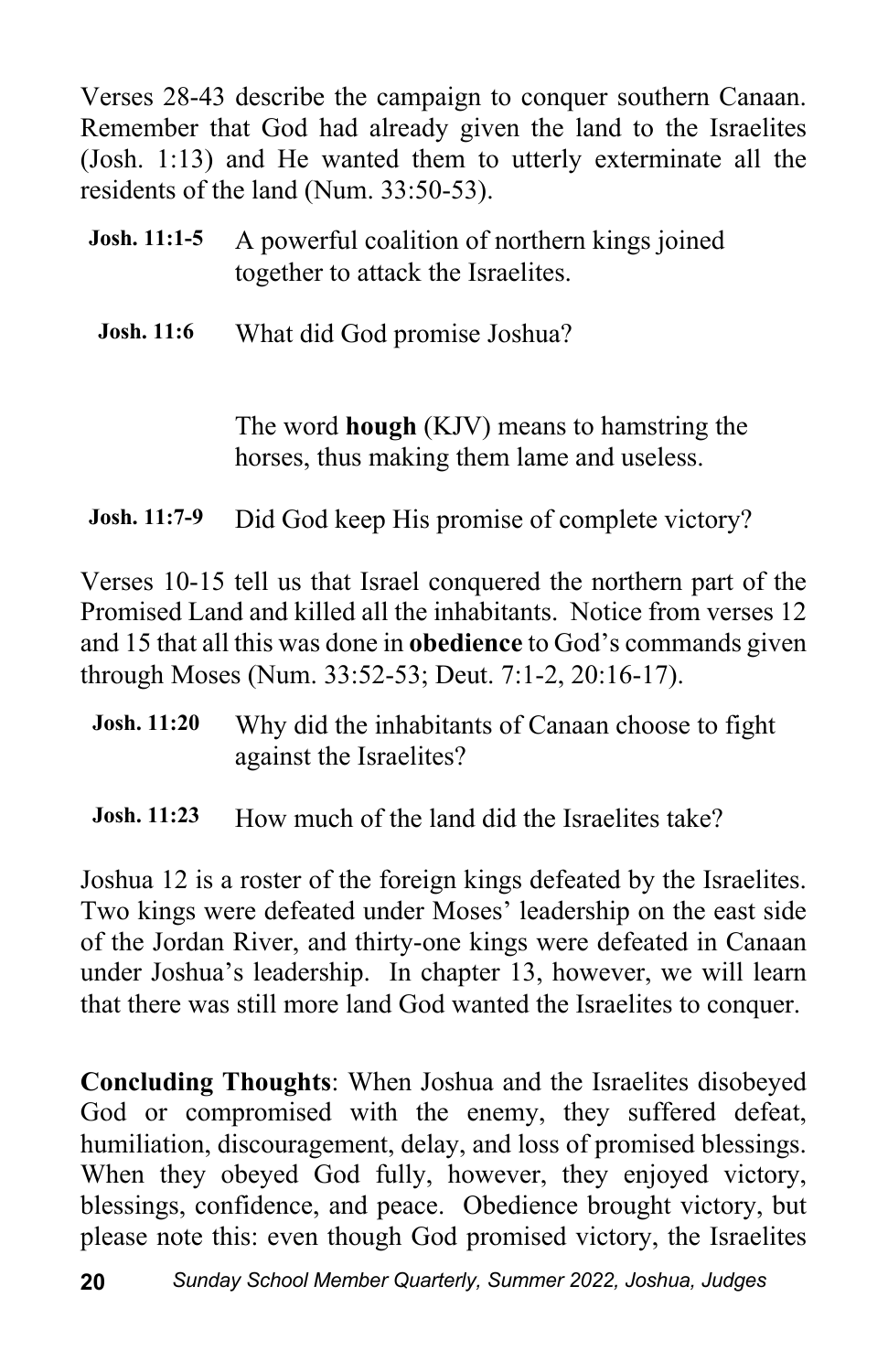#### still had to fight battles. **The promise of victory doesn't necessarily mean the absence of battle**.

These truths still apply to our lives. When we disobey God we can expect defeat, humiliation, discouragement, delay, and loss of promised blessings. When we obey God, however, we can expect victory, confidence, blessings, and peace. But remember this: there will still be battles to fight even though we obey God. When we obey God we can be confident of ultimate victory, even when facing a powerful enemy.

Are you obeying God fully? You might be happy to obey if you knew what God wanted you to do. What are some things God has specifically told you? Look at the following list and ask yourself if you are obeying God in each area. If you are, you can expect **victory** and blessings, but if you're not, you can expect **defeat**.

- Repent of your sins (Acts 17:30)
- Believe on the name of Jesus Christ for salvation (1 John 3:23)
- Read and study the Bible regularly (2 Tim. 2:15)
- Pray  $(1$  Thess. 5:17)
- Abstain from fornication (1 Thess. 4:3)
- Attend church regularly (Heb. 10:25)
- Tell others about Jesus Christ (Acts 1:8)
- Give 10% of your income to your local church (Mal. 3:10)
- Forgive one another (Eph. 4:32)
- Love your brothers and sisters in Christ (John 13:34)

Confess your sin of disobeying God and ask Him to help you obey Him in all the above areas.

**Project**: Take definite steps to correct any areas of disobedience this week. Obey God whether it feels good or not!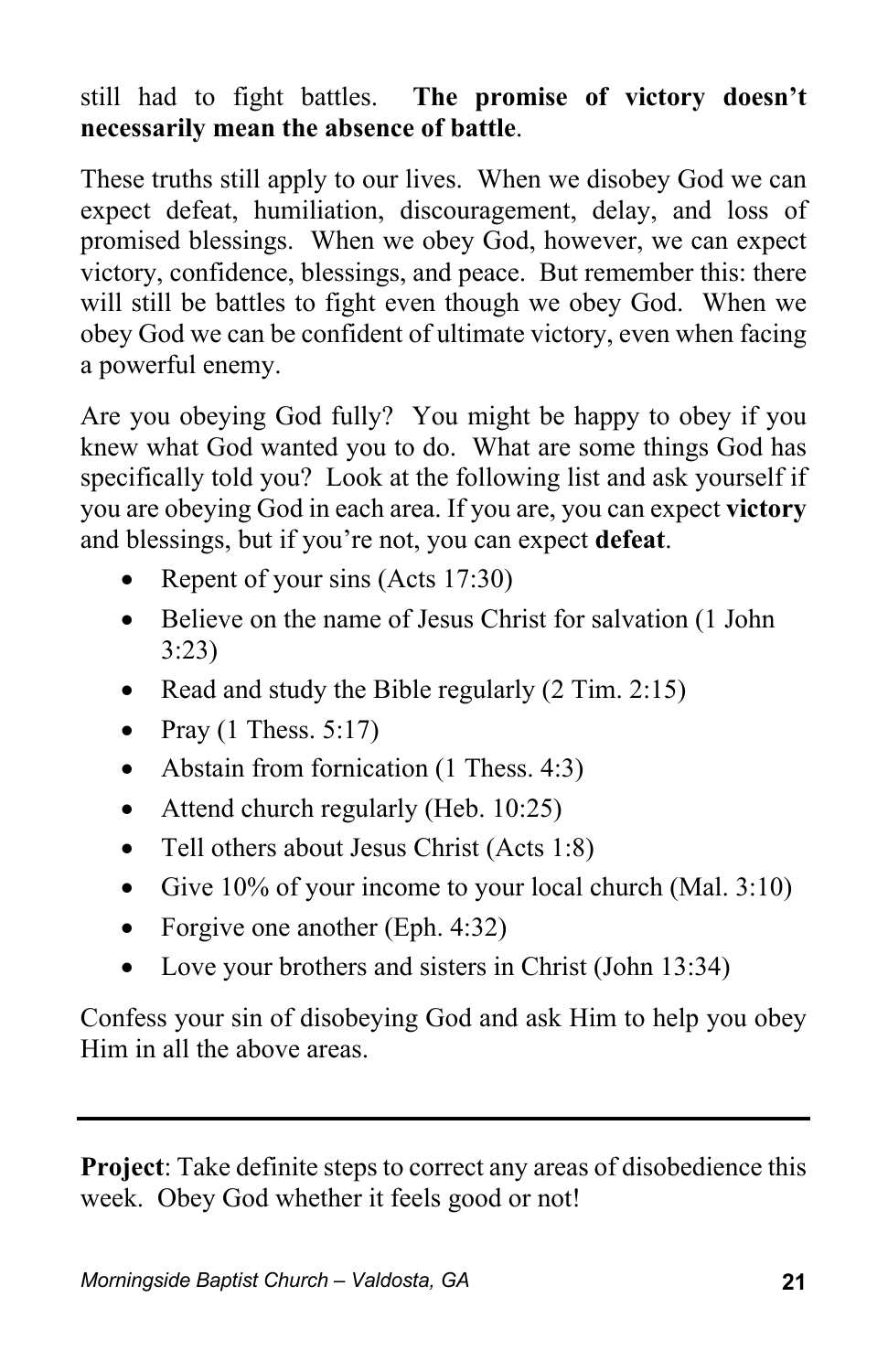#### **Claiming Your Inheritance**

Have you ever moved from one home to another? If you have, you know there is a lot to be done to get ready for the move – paperwork to be signed, utilities to be turned on, address changes to submit, etc. Then comes the big day when your possessions are moved into the new dwelling. All your furniture, clothes, and boxes of "stuff" are carried into your new home. All the work is over!

But wait a minute – there is still more work to be done. Your stuff may be **in** the new home, but you are not yet **settled in**. There are boxes to unpack, dishes to put away, pictures to hang, and a thousand other things to do before your new dwelling really becomes "home."

The same was true for the Israelites. Under Joshua's godly leadership they had conquered and possessed the Promised Land, but none of the tribes were yet settled into their individual inheritances. The Promised Land was not yet "home."

Today's lesson covers nine chapters of the book of Joshua. Read the entire nine chapters, but let's focus on the following passages.

| <b>Josh.</b> 13:1  | What did God tell Joshua about his age and about<br>the land?                                                                                          |
|--------------------|--------------------------------------------------------------------------------------------------------------------------------------------------------|
| Josh. $13:2-7$     | These verses describe the unconquered land that was<br>to be divided among the $9\frac{1}{2}$ western tribes.                                          |
| Josh. 13:8-13.     | Remember that $2\frac{1}{2}$ of the tribes wanted to settle on<br>the east side of the Jordan. Those tribes would<br>receive no inheritance in Canaan. |
| <b>Josh.</b> 13:14 | The Levites were to serve as the priests and the<br>keepers of the Tabernacle. What was their<br>inheritance?                                          |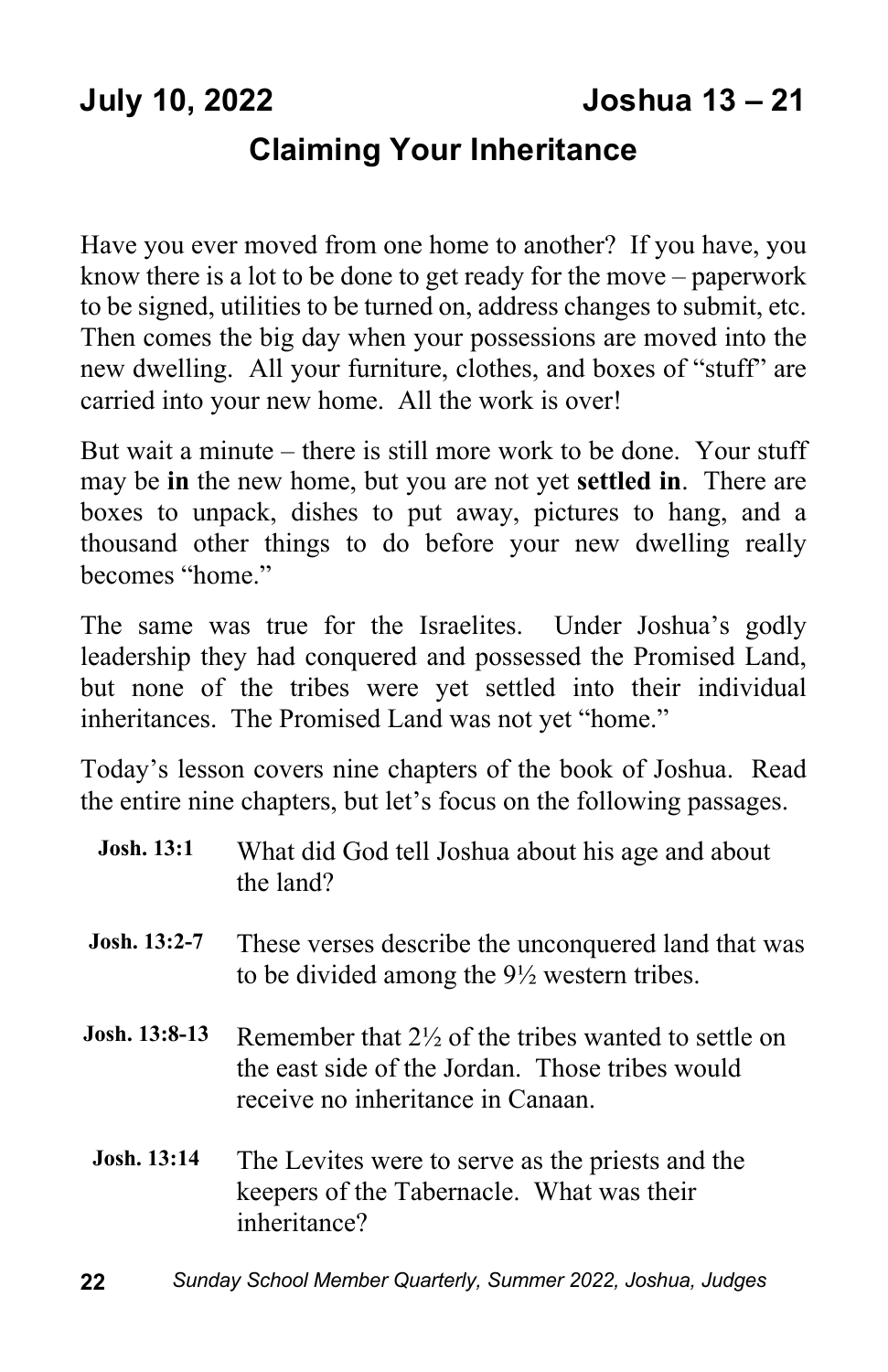**Josh. 14:5** Whose instructions were the Israelites still obeying?

**Josh. 14:6-15** What did Caleb ask for?

Remember that Joshua and Caleb were the only living Israelites who had come out of Egypt with Moses. Caleb was 40 years old at the time he and the other spies searched out the land. Moses had promised to give Caleb the land he surveyed (Deut. 1:36). A total of 45 years had elapsed since that time, 39 years in the wilderness and 6 years conquering the Promised Land. Caleb was now 85.

Chapters 15, 16, and 17 describe the land given to the tribes of Judah, Ephraim, and the western half of Manasseh. Note the following important verses for signs of trouble.

| Josh. 15:63        | What did the men of Judah fail to do?   |
|--------------------|-----------------------------------------|
| <b>Josh. 16:10</b> | What did the men of Ephraim fail to do? |
| <b>Josh.</b> 17:13 | What did the Israelites fail to do?     |

The Israelites conquered the Promised Land, but they compromised and failed to obey God in driving out all the people.

**Josh. 18:1** What did the Israelites set up at Shiloh?

Their portable worship facility finally had a permanent home.

| <b>Josh. 21:43</b> | What did the Lord give Israel? |
|--------------------|--------------------------------|
| <b>Josh. 21:44</b> | What else did He give them?    |
|                    | What about their enemies?      |

**Josh. 21:45** How many of God's promises came to pass?

*Morningside Baptist Church – Valdosta, GA* **23 Concluding Thoughts**: God promised an inheritance to the Israelites. He initially promised it to Abraham several hundred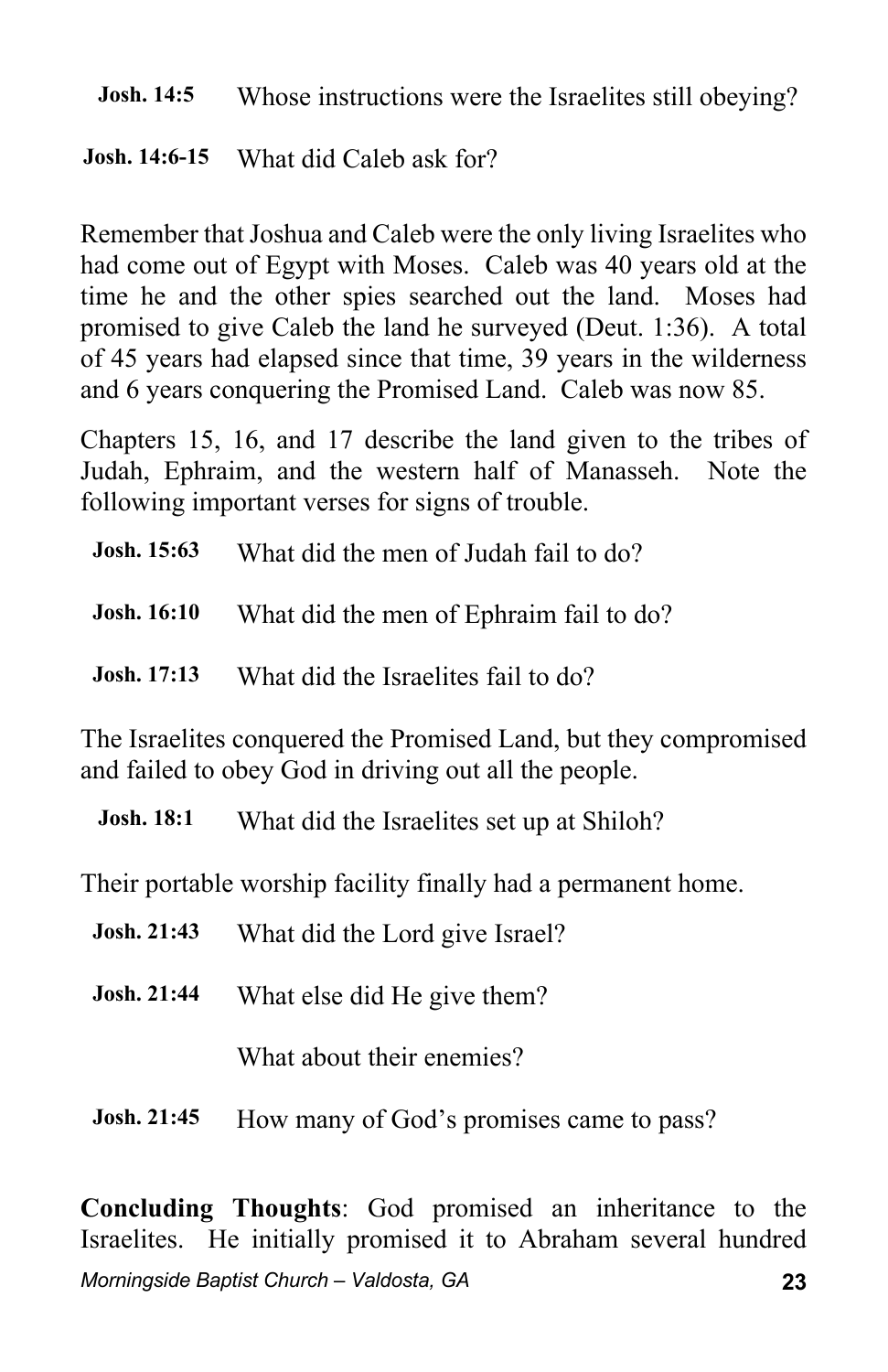years earlier, but He repeated the promise many times. The generation of Israelites living during Joshua's time could see the promised inheritance, but they still had to go and claim it.

If you are a Christian, God has promised you many things. What are some of those things? Here are just a few:

- Peace John  $14:27$
- Repentance Romans 2:4
- Forgiveness  $-1$  John 1:9
- Son-ship Romans  $8:14-16$
- All things that you need to live right  $-2$  Peter 1:3
- Freedom from the corruption of the world  $-2$  Peter 1:4

These are just a few of the things God has promised you. The Israelites could only claim their promised inheritance by **believing** and **obeying** God. The only way you can claim the things God has promised is to obey Him and trust what He says in the Bible.

Some television preachers say you can "claim" any blessing if you have enough faith: a new car, a new home, physical healing, or \$1,000,000 in the bank. The problem with their mistaken belief is that God never explicitly promised to give you those things.

The things God did promise in His Word, like those listed above, are available to you if you will accept them. If you let the devil fool you into thinking God doesn't care about you and you're not worthy of His blessings, then you won't experience them. Turn your concerns over to God right now.

If you're not a Christian, you're not eligible for **any** of those blessings. **God did promise, however, to save you** if you sincerely call on Him (Rom. 10:13). Read the verses printed on the back of this book. Confess your sins and ask God to save you right now.

**Project**: Memorize **Joshua 21:45**. Tell someone this week about what God is doing in your life.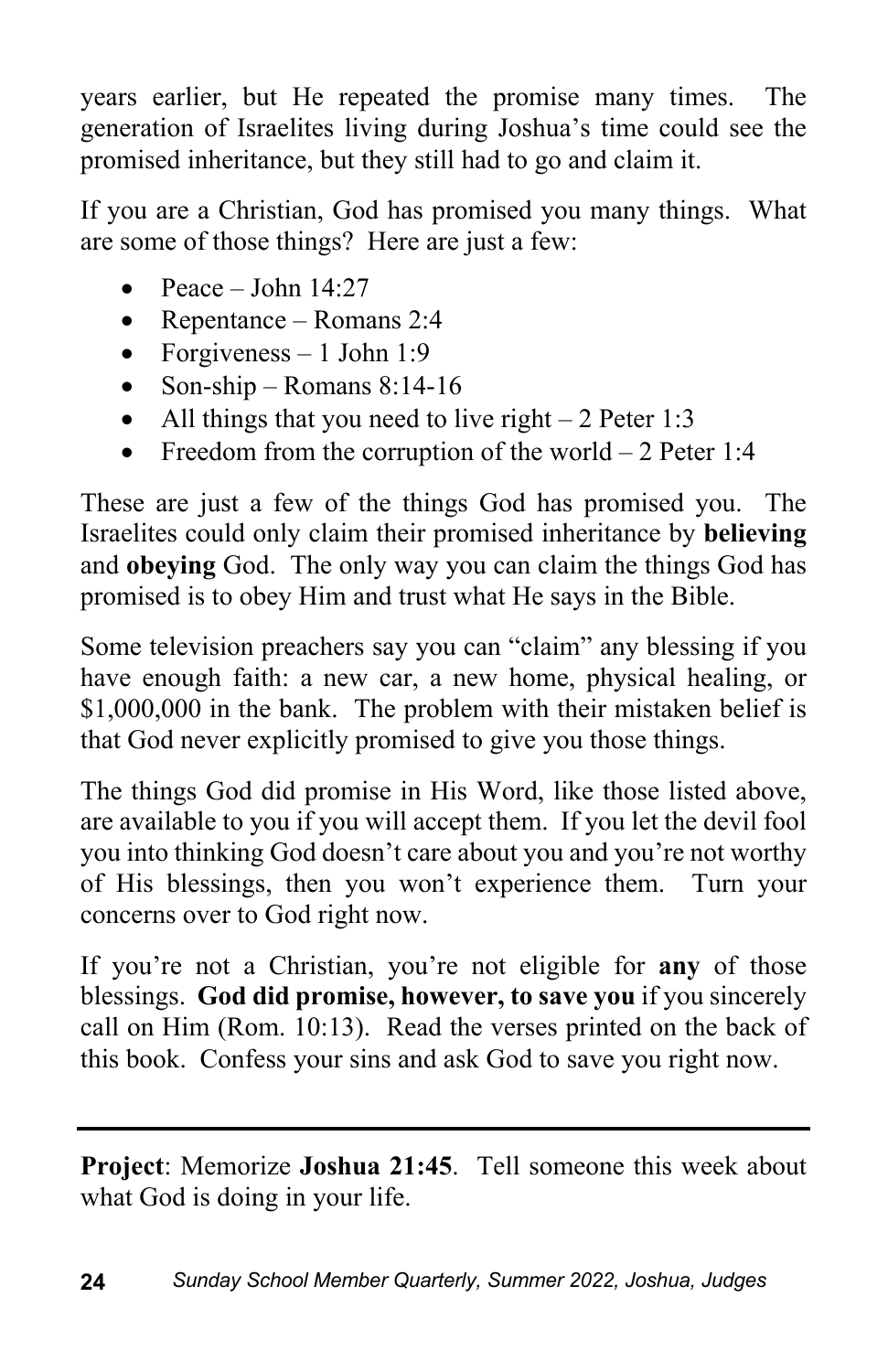#### **Remember the Lord**

Memory is a wonderful blessing the Lord has given us. Through your memory you can relive and enjoy happy times of the past. You can recall loved ones who have been dead for many years. Your memory allows you to learn valuable lessons from past mistakes and rejoice in past victories. It is good to remember.

Has God ever done anything special for you? Was there a time when you prayed earnestly for something and then saw a miraculous answer? If so, how do you remember God's past faithfulness? What can you do to recall His blessings and teach your children and grandchildren about how good God has been to you? Do you have any physical reminders of answered prayer? Are there things you can do to help you remember the Lord: your commitment to Him, your need to obey Him, and His faithfulness to you in the past? In this lesson you will learn what one group of Israelites did to remember the Lord and read some of Joshua's admonitions to the people about recalling His past works.

| The conquest of the Promised Land was complete,                |
|----------------------------------------------------------------|
| so Joshua sent the $2\frac{1}{2}$ eastern tribes home to their |
| families and land east of the Jordan River. They had           |
| fought alongside the other Israelites for six years.           |
|                                                                |

- **Josh.** 22:5 "But take diligent to do the commandment and the law, which Moses the servant of the LORD charged you, to the LORD your God, and to \_\_\_\_\_\_\_\_\_\_ in all His \_\_\_\_\_\_\_\_\_\_, and to keep His commandments, and to \_\_\_\_\_\_\_\_\_\_\_\_ unto Him, and to \_\_\_\_\_\_\_\_\_ Him with all your and with all your  $\cdots$
- **Josh. 22:10** What did the eastern tribes build beside the Jordan River?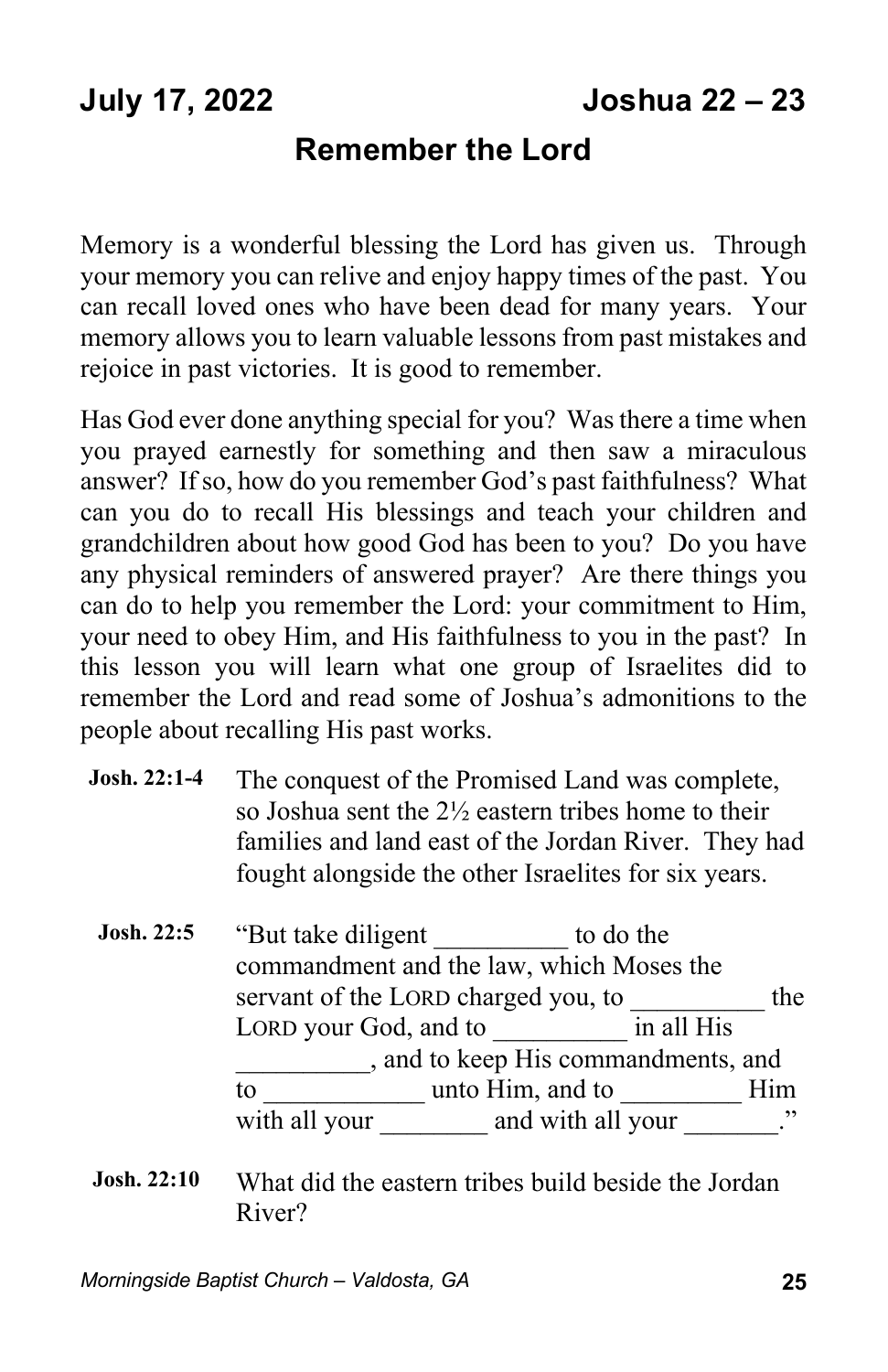| Josh.<br>$22:11-17$ | Leaders of the western tribes went to confront the<br>eastern tribes about the altar. What did they think<br>the eastern tribes were doing? |
|---------------------|---------------------------------------------------------------------------------------------------------------------------------------------|
| <b>Josh. 22:18</b>  | How did they think this would impact them?                                                                                                  |
| Josh.<br>$22:21-29$ | The eastern tribes defended themselves in building<br>the new altar. Why did they say they built it?                                        |
| Josh.<br>22:30-33   | Did this explanation satisfy the western tribes?                                                                                            |
| <b>Josh.</b> 22:34  | What was the purpose of the altar?                                                                                                          |

The altar served as a witness between the eastern and western tribes that they **all** belonged to the Lord and that He is God.

| Josh. 23:1-2        | Joshua was very old. He called all Israel together.                                                                                    |
|---------------------|----------------------------------------------------------------------------------------------------------------------------------------|
| $Josh. 23:3-5$      | What did he say the Lord had done for them?                                                                                            |
|                     | What else would God do for them?                                                                                                       |
| <b>Josh. 23:6</b>   | What did Joshua tell the Israelites to do?                                                                                             |
| <b>Josh. 23:7</b>   | What did he warn them not to do?                                                                                                       |
| Josh. 23:9-10       | To whom did Joshua give the credit for their great<br>military victories?                                                              |
| <b>Josh. 23:11</b>  | "Take good ____________ therefore unto                                                                                                 |
|                     | $\frac{1}{2}$ , that ye $\frac{1}{2}$ the LORD<br>$\cdot$<br>your                                                                      |
| Josh.<br>$23:12-13$ | Joshua warned them not to compromise. What did<br>he say God would do if they made peace with and<br>intermarried with the Canaanites? |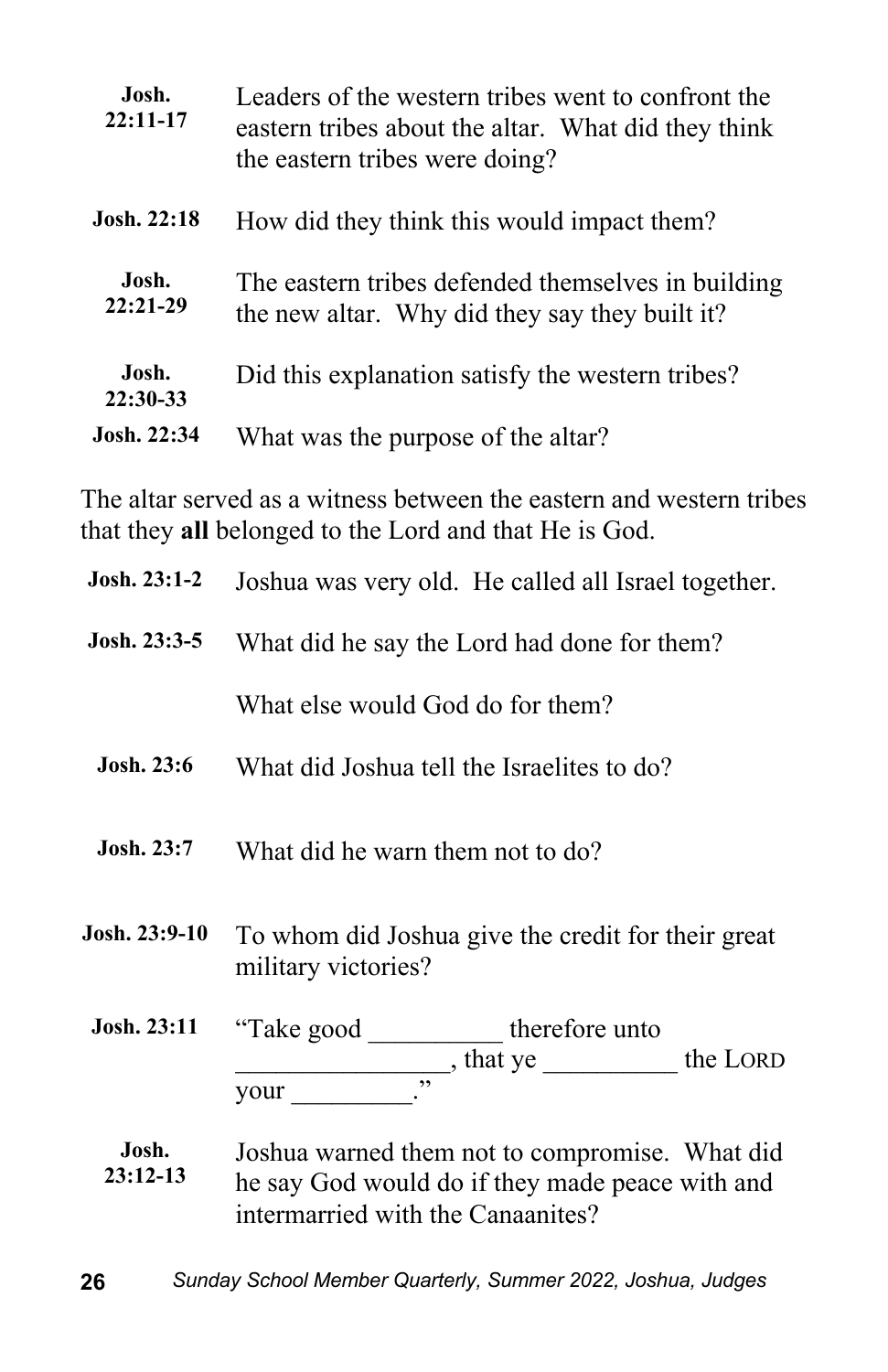| Josh. 23:14 | Had God failed to keep any of His promises?                                                                                                           |
|-------------|-------------------------------------------------------------------------------------------------------------------------------------------------------|
| Josh. 23:15 | Just as surely as God kept His good promises, what<br>did God promise to do if they compromised with the<br>enemy and turned away from following Him? |
| Josh. 23:16 | What would be the final result of failing to<br>remember the Lord?                                                                                    |

**Concluding Thoughts**: The eastern tribes of the Israelites built an altar on the bank of the Jordan River so future generations would not forget that they, like the western tribes, were God's people. The altar was a visible reminder of the Lord and their relationship to the tribes on the western side of the Jordan.

Shortly before his death, Joshua reminded the people of God's blessings and faithfulness to them in the past and urged them to stay true to Him in the future.

Remembering what God has done for you is a lot more than just enjoying fond recollections. **When God's people remember God's faithfulness in the past, they are more inclined to faithfully serve Him in the future**. Also, God's people need to leave "memorials" of some kind to teach younger generations.

What are you doing to remember God's past faithfulness? Are you doing anything? Why don't you start this week?

Are you doing anything to pass your faith and experience with God on to a younger generation? Why don't you do something about it this week?

**Project**: Memorize **Joshua 23:11**. Start a journal of God's faithfulness. Take time to right down anything you can remember about how God has worked on your behalf in the past. Keep that journal handy so you can add to it as God does more for you.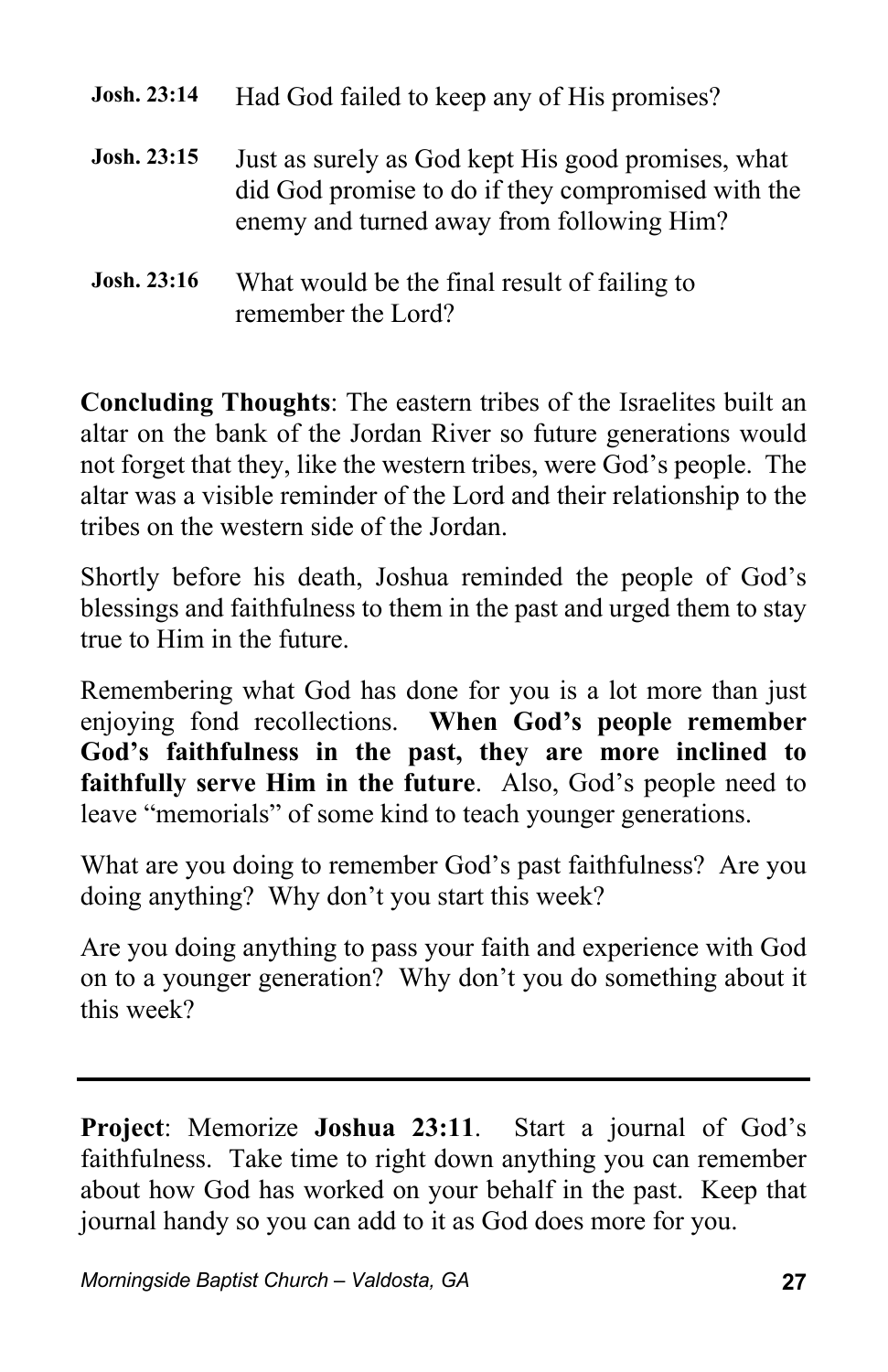### **Who Will You Serve?**

Commitment. What does that word mean to you?

We make commitments throughout our lives. There are big commitments such as marriage vows or the purchase of a home, and there are smaller commitments such as a promise to do something for your child or to meet a friend for lunch. Synonyms for commitment include promise, pledge, vow, and obligation. Those are serious words, but many people today take commitment very lightly. If it is inconvenient to honor their commitment, they just don't. How important is your commitment to God?

The children of Israel were at a crossroads. Their leader, Joshua, was about to die. Would they remain faithful to God after Joshua's death? Joshua challenged the Israelites to choose who they would serve and to make serious, lifelong commitments.

| <b>Josh. 24:1</b> | Who did Joshua call to meet with him at Shechem?                                                                                                |
|-------------------|-------------------------------------------------------------------------------------------------------------------------------------------------|
| <b>Josh. 24:2</b> | Israel's great ancestor, Abraham, was born near the<br>Euphrates River in what is now the country of Iraq.<br>His family worshipped other gods. |
| Josh. 24:3-4      | Who brought Abraham to the land of Canaan and<br>gave him children and grandchildren?                                                           |
| Josh. 24:5-6      | Who raised up Moses, plagued the Egyptians, and<br>brought the Israelites out of Egypt?                                                         |
| <b>Josh. 24:7</b> | Who protected Israel and killed the pursuing<br>Egyptians?                                                                                      |
| <b>Josh. 24:8</b> | Who gave the Israelites victory over their enemies<br>on the east side of the Jordan River?                                                     |
|                   |                                                                                                                                                 |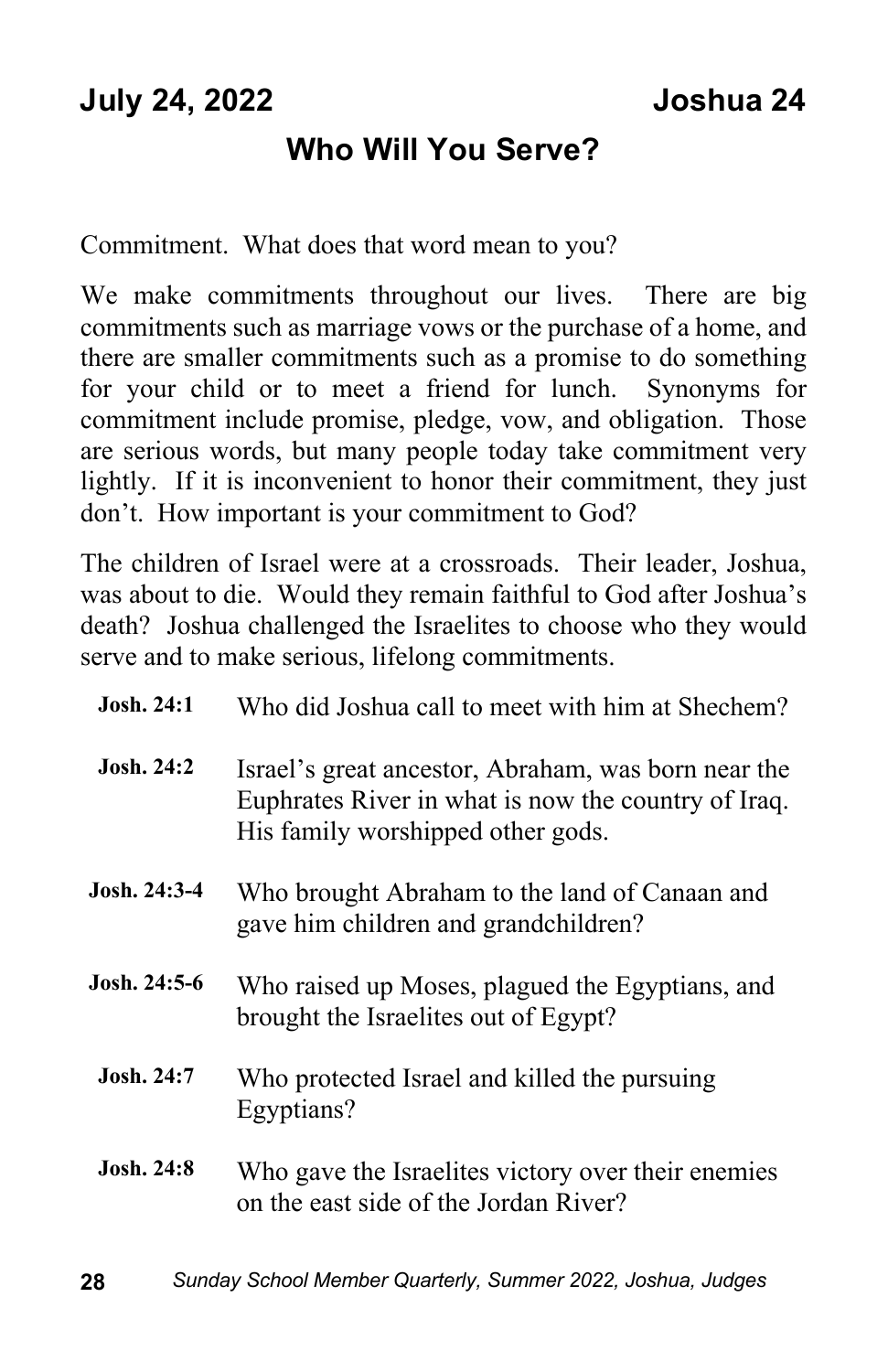| Josh. 24:9-10       | Who protected Israel from being cursed by Balaam?                                                                |
|---------------------|------------------------------------------------------------------------------------------------------------------|
| Josh.<br>$24:11-12$ | Who defeated Israel's enemies in the Promised<br>Land, sometimes without the Israelites even having<br>to fight? |
| Josh. 24:13         | Who gave the Israelites land, cities, and crops for<br>which they did not have to work?                          |

Joshua reminded Israel of all the wonderful and miraculous things God had done for them. If it weren't for God, the Israelites would have *nothing!* Stop for a moment and think about all the things God has done for you. If you began a journal last week, take a few moments to read over some of the wonderful and miraculous things God has done in your life.

After reminding them about God's provision, protection, and their utter hopelessness without the Lord, Joshua challenged the Israelites to make an important choice.

| Josh. 24:14         | What did Joshua tell the Israelites to " <i>put away</i> ?"                                                                           |  |
|---------------------|---------------------------------------------------------------------------------------------------------------------------------------|--|
| Josh. 24:15         | What choice did he challenge them to make?                                                                                            |  |
|                     | Who did Joshua say he and his family would serve?                                                                                     |  |
| Josh.<br>24:16-18   | Who did the people say they would serve?                                                                                              |  |
|                     | Why?                                                                                                                                  |  |
| Josh.<br>24:19-20   | What did Joshua say would happen if the Israelites<br>committed to serve God, but later forsook Him and<br>turned back to false gods? |  |
| Josh.<br>$24:21-24$ | The Israelites insisted they would serve God<br>faithfully. What promise did they make in verse 24?                                   |  |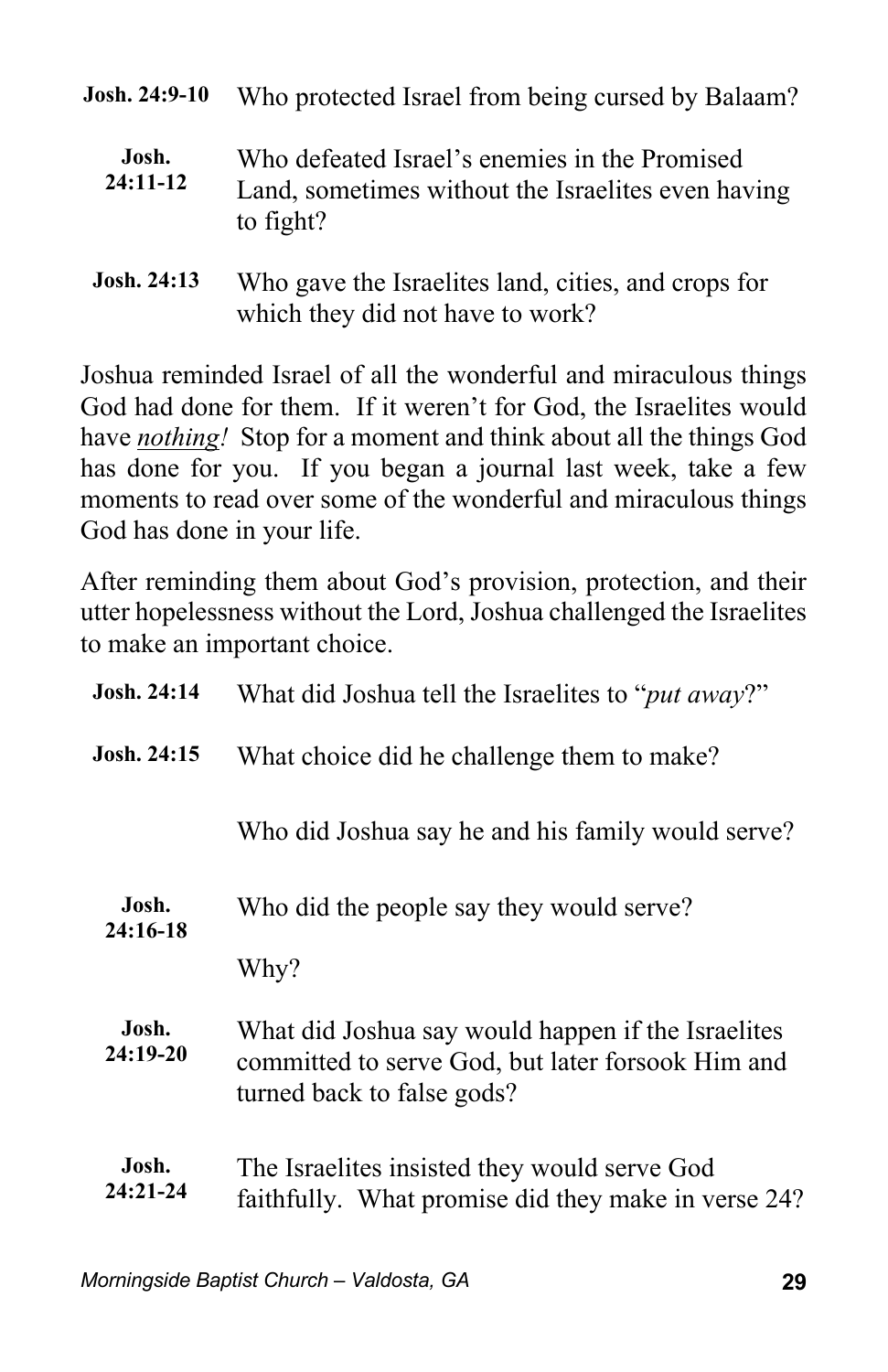| Josh.<br>$24:25-28$ | Joshua made a covenant with the people, wrote<br>these words in a book, and set up a great stone near<br>the sanctuary. What was the purpose of this stone? |  |
|---------------------|-------------------------------------------------------------------------------------------------------------------------------------------------------------|--|
| Josh.               | After these things Joshua died. According to verse                                                                                                          |  |
| 24:29-33            | 31, how long did the Israelites faithfully serve God?                                                                                                       |  |

**Concluding Thoughts**: The Israelites faced a serious choice: to serve the true and living God who had protected, guided, and provided for them, or to serve false gods. They chose to serve God and were willing to make a public commitment of their choice.

From our perspective their choice seems very simple. You might think, "If I had been standing before Joshua that day, I would certainly have chosen to serve God." That was long ago, but **what about right now?** You are not standing before Joshua, but you are standing before a holy God. **You have a choice to make**. Will you serve Him wholeheartedly or will you serve false gods?

If you have never trusted Jesus Christ as your Savior, what are you waiting for? Read the verses printed on the back of this book. Repent of (turn away from) your sins and commit your life to Jesus. Call your Sunday School teacher or some other Christian friend and make your commitment public.

If you are already a Christian you have a choice, too. Will you faithfully serve God, or will you serve yourself and the attractions of the world? "*Love not the world, neither the things that are in the world. If any man love the world, the love of the Father is not in* him" (1 John 2:15). Do you love the Lord, or do you love the world? Recommit your life to Jesus Christ right now.

**Project**: Memorize **Joshua 24:15**. Demonstrate your commitment to God by attending Sunday School and worship this Sunday.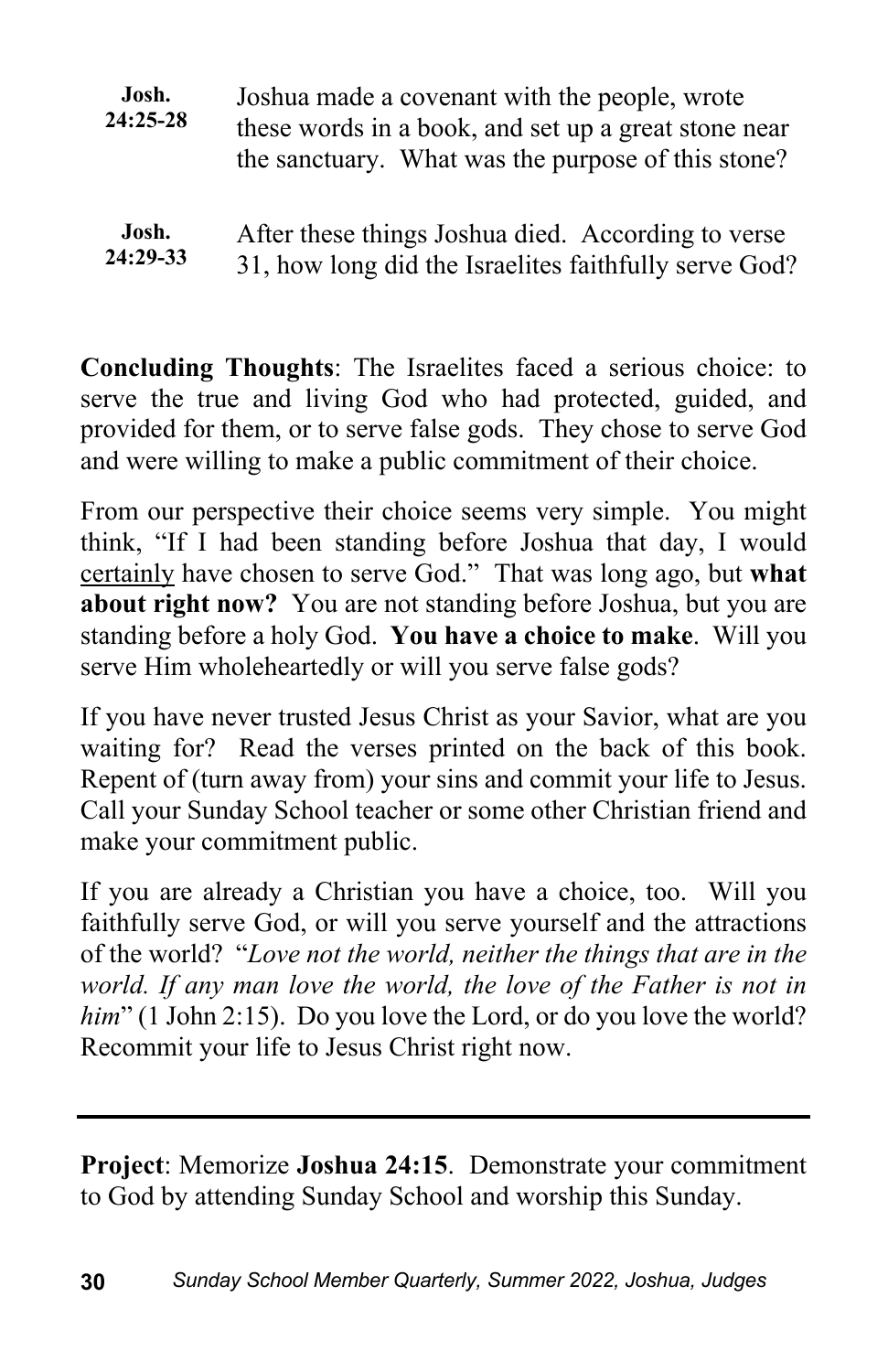## **Introduction to Judges**

#### **Authors:** Unknown

**Date:** 11<sup>th</sup> century B.C.

The book of Judges records the activities of thirteen leaders (judges) whom God used to deliver Israel from foreign oppression during the 300-year era period from the death of Joshua (approximately 1375 B.C.) to the beginning of Samuel's ministry (about 1075 B.C.). It also gives us a glimpse of the religious and moral conditions in Israel during that time.

**Author**: The book does not name its author, but Jewish tradition identifies Samuel (for whom the books of 1 and 2 Samuel are named) as the author.

**Theme**: The theme of the book is found in Judges 17:6 – "*In those days there was no king in Israel, but every man did that which was right in his own eyes*." The book of Judges reminds us that our sin nature causes humans to regress into rebellion, sin, and idolatry. This has been true since the Garden of Eden and is still true today.

**Cycle**: The book of Judges displays a repeated cycle in the life of the people of Israel. This cycle is described in Judges 2:16-19 and may be summarized as follows:

- Israel **sinned** against God
- God allowed foreigners to **oppress** Israel
- Israel **cried** out to God for help
- God raised up a **judge** who delivered Israel from her oppressors
- Israel had **rest** and peace

Sadly, that cycle of sin, oppression, and crying out to God is still repeated in the lives of many people today.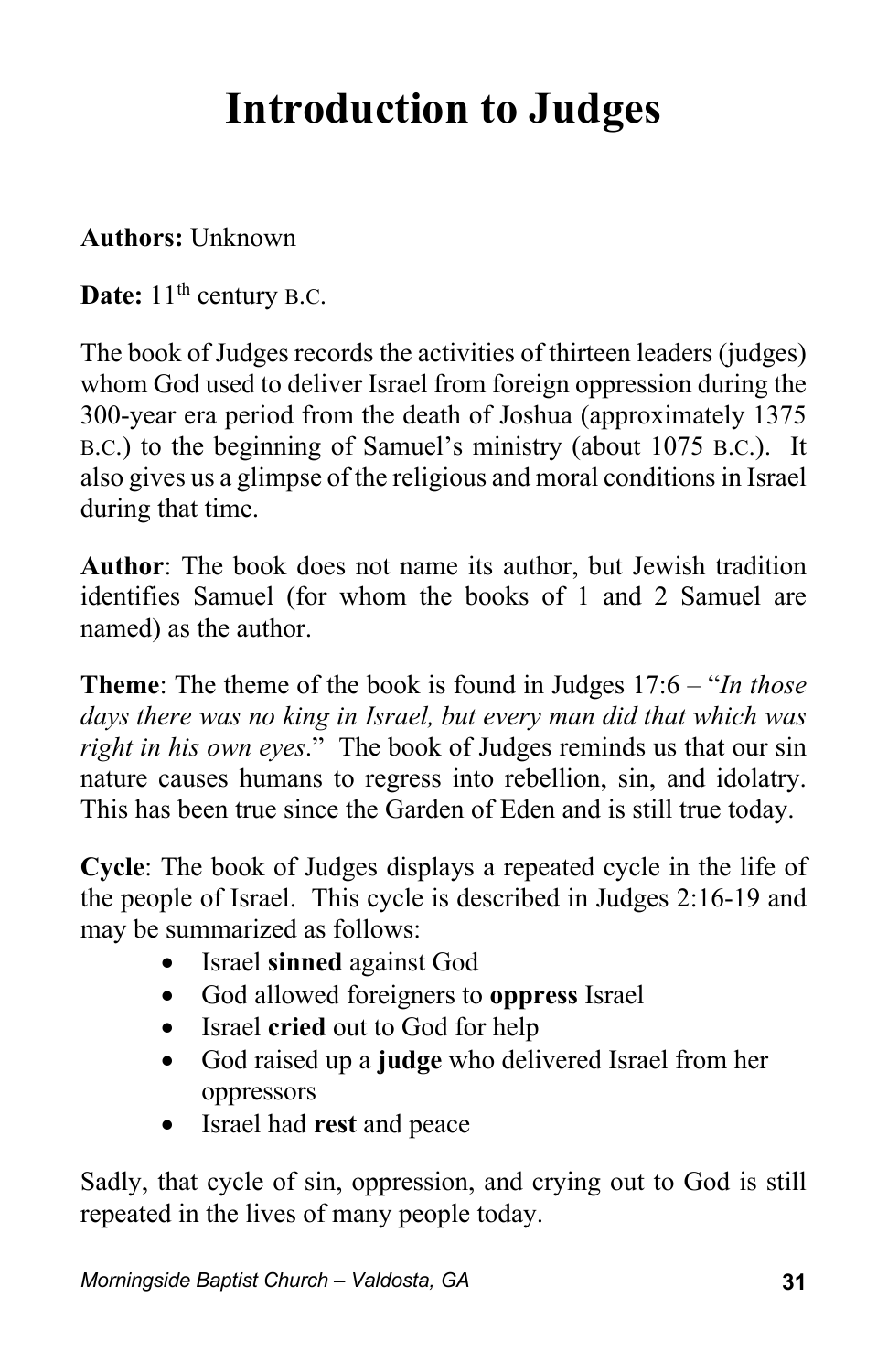### **July 31, 2022 Judges 1 – 3**

#### **The Cost of Compromise**

Can you remember a time in your life when you were in desperate trouble and cried out to God for help? You probably asked your friends to pray for the Lord to work in your life. Then your prayer was answered – God did something to deliver you from your troubles. Hallelujah!

How did you react to that wonderful answer to prayer? Did you rejoice and thank God? Did you rush to tell your friends about God's goodness? What else did you do in response to God's answer to prayer? Did God's provision and blessing upon you cause you to make a new or deeper commitment to God? Did you commit to serve God even more than you had before?

Here's the key question: **Are you still serving God the way you did after being delivered from your troubles?** Are you still living up to whatever commitment you made to the Lord, or have you backed up on that commitment? If you have regressed from your previous commitment, you're a lot like the Israelites you will study about over the next few weeks.

Read Judges 1, but don't get bogged down by all the unusual names. Here's what you need to notice: **all** the tribes living in the Promised Land (Canaan – the territory west of the Jordan River) **failed to obey God** in driving out the Canaanites who lived in their lands.

| <b>Judg. 2:1</b> | What had God done for Israel in the past?                                                           |  |  |
|------------------|-----------------------------------------------------------------------------------------------------|--|--|
| <b>Judg. 2:2</b> | In what ways had the Israelites disobeyed God?                                                      |  |  |
| <b>Judg. 2:3</b> | What had God promised if they did not drive out all<br>the Canaanites (see also Josh. $23:12-16$ )? |  |  |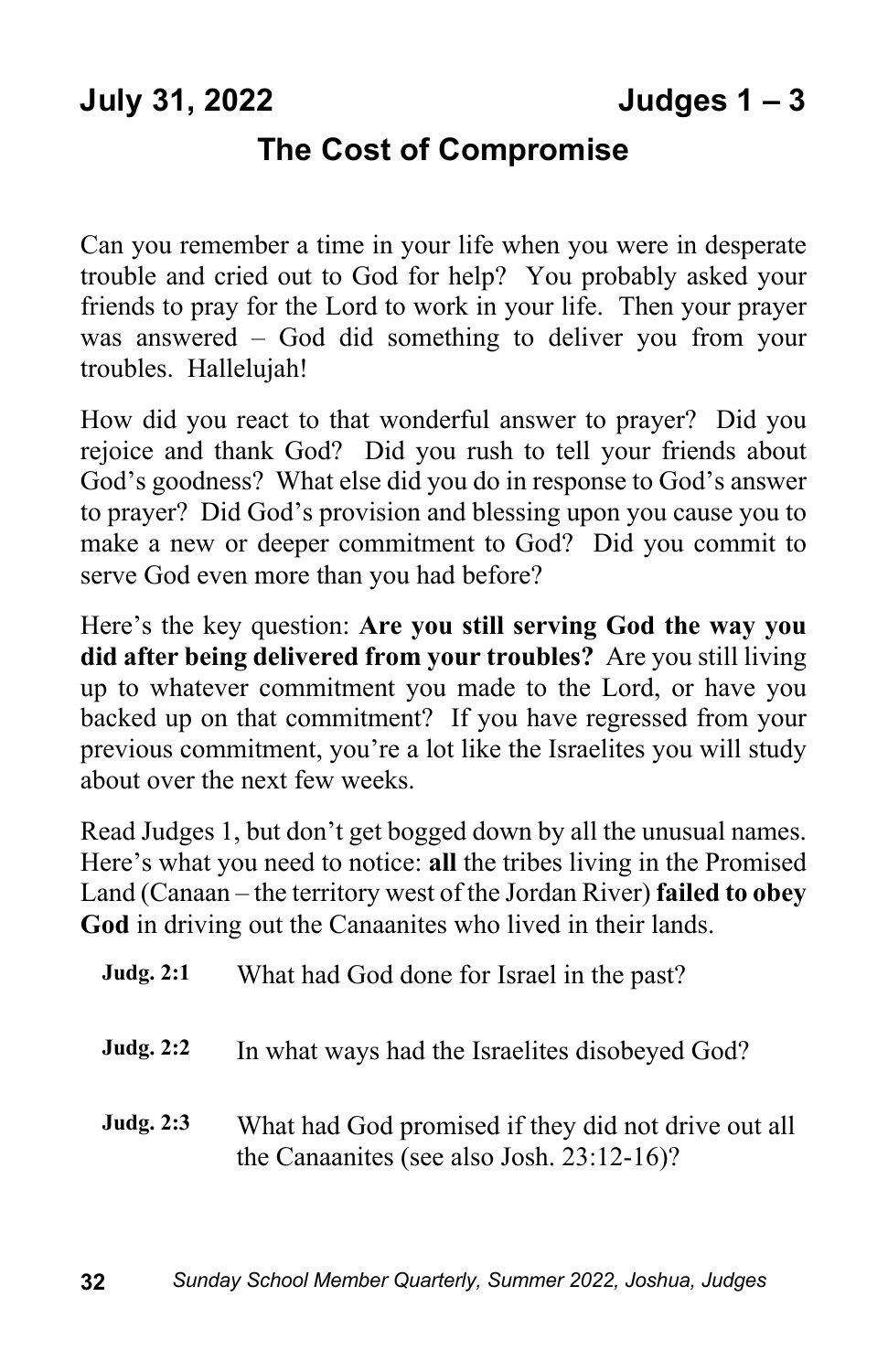| Judg. 2:4-5       | How did the Israelites respond to this message from<br>God?                                                                              |
|-------------------|------------------------------------------------------------------------------------------------------------------------------------------|
| Judg. 2:6-9       | These verses tell us again about the death of Joshua.<br>According to verse 7, how long did the Israelites<br>faithfully serve the Lord? |
| <b>Judg. 2:10</b> | What does the Bible say about the new generation<br>that arose after Joshua's death?                                                     |

The Israelites forsook Almighty God who had done so many things for them, and served the false gods of the Canaanites (v. 11-13). The worship of these false gods involved wicked practices such as prostitution and human sacrifice.

| Judg.<br>$2:14-15$ | What did God do in response to the Israelites'<br>rebellion and idolatry?                |  |
|--------------------|------------------------------------------------------------------------------------------|--|
| Judg.<br>$2:16-18$ | What kind and gracious thing did God do for the<br>sinful Israelites?                    |  |
|                    | Did the Israelites always follow the judge God<br>provided for them?                     |  |
| <b>Judg. 2:19</b>  | What did the Israelites do after each judge died?                                        |  |
|                    | What does this verse say about the spiritual<br>condition of each successive generation? |  |
|                    |                                                                                          |  |

**Judg. 2:20** How did God feel about this?

Because of Israel's sin, God refused to drive out the remaining inhabitants of the land, who caused trouble for the Israelites for centuries. As a matter of fact, there is still unrest in that region **today** because the Israelites failed to obey God way back then!

**Judg. 3:1-4** Why did God leave heathen nations in the land?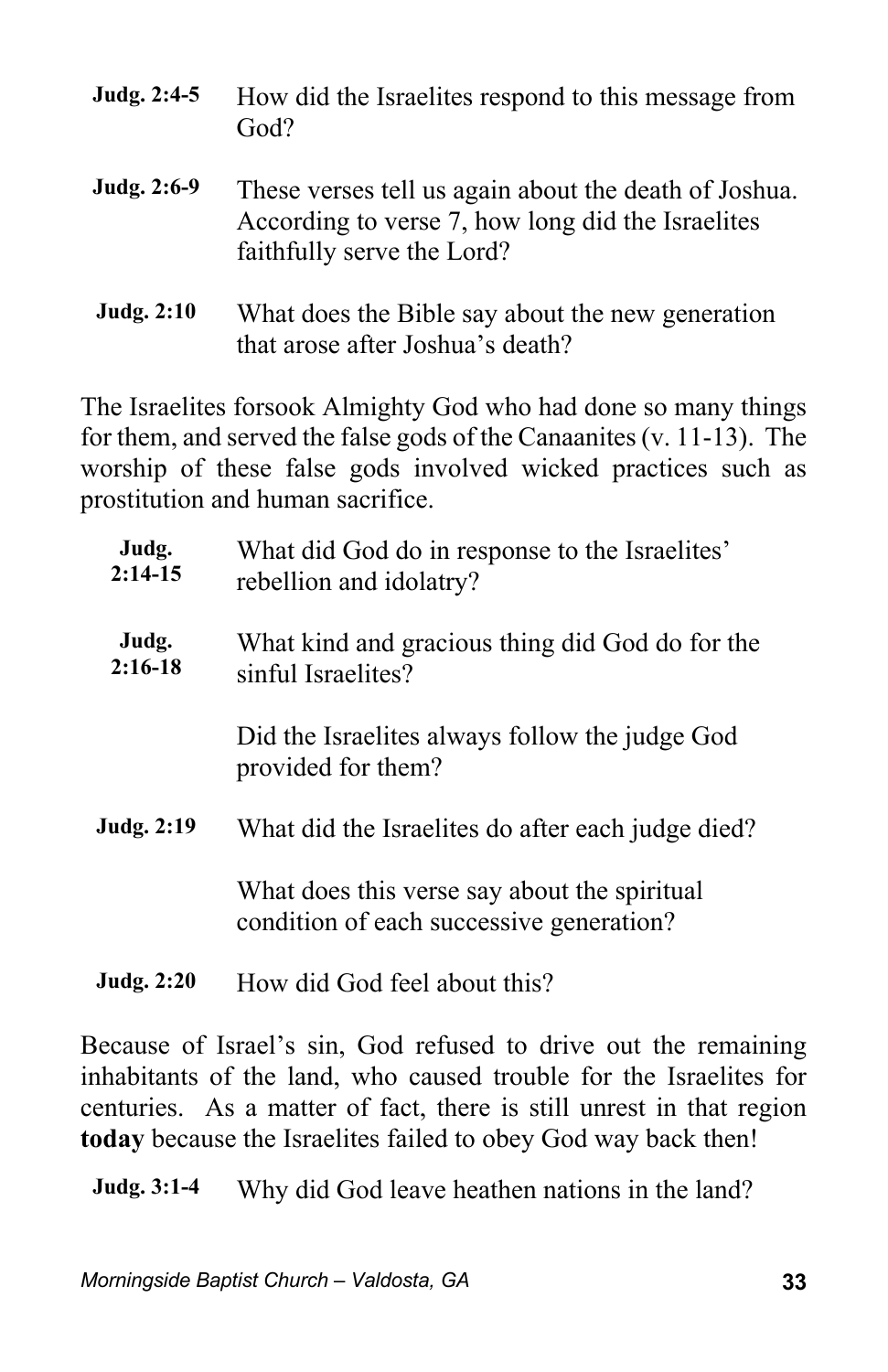|                    | intermixing with the Canaanites?                                                                                                                                                                                |
|--------------------|-----------------------------------------------------------------------------------------------------------------------------------------------------------------------------------------------------------------|
| Judg. 3:8-11       | <b>Othniel</b> was the first judge. God raised up Othniel<br>to deliver Israel from 8 years of oppression by the<br>Mesopotamians (modern Iraq). How long did Israel<br>have peace after Othniel defeated them? |
| Judg.<br>$3:12-30$ | <b>Ehud</b> was the second judge. He killed the king of<br>Moab and delivered Israel from 18 years of bondage<br>to Moab. How long did Israel then have peace?                                                  |
|                    |                                                                                                                                                                                                                 |

**Judg. 3:6-7** How far did the Israelites go in disobediently

**Judg.** 3:31 The third judge was named

**Concluding Thoughts**: The ancient Israelites compromised by accepting idolatry and the evil people they were supposed to drive out of their land. They failed to destroy their idols and places of wicked worship. They even intermarried with idol worshippers. As a result, they faced oppression at the hands of their enemies.

God graciously raised up judges to deliver the Israelites, but they repeatedly returned to their sin. Rebellion and sin are human nature. Unfortunately, that is still our nature – even if we belong to Christ.

Have you compromised your commitment to God, returning to your old sinful ways? Are you dabbling with the entertainment, lifestyle, and vocabulary of the world? Are you less committed than you once were? Such compromises will cost you dearly.

If you answered "yes" to any of those questions, you need to repent and return to faithfully serving God. If you don't, you can plan on facing oppression and bondage. Turn back to God today.

**Project**: Memorize **Judges 2:10**. Return to your old faithful ways. Read your Bible daily, pray daily, and come to Sunday School and Worship each week.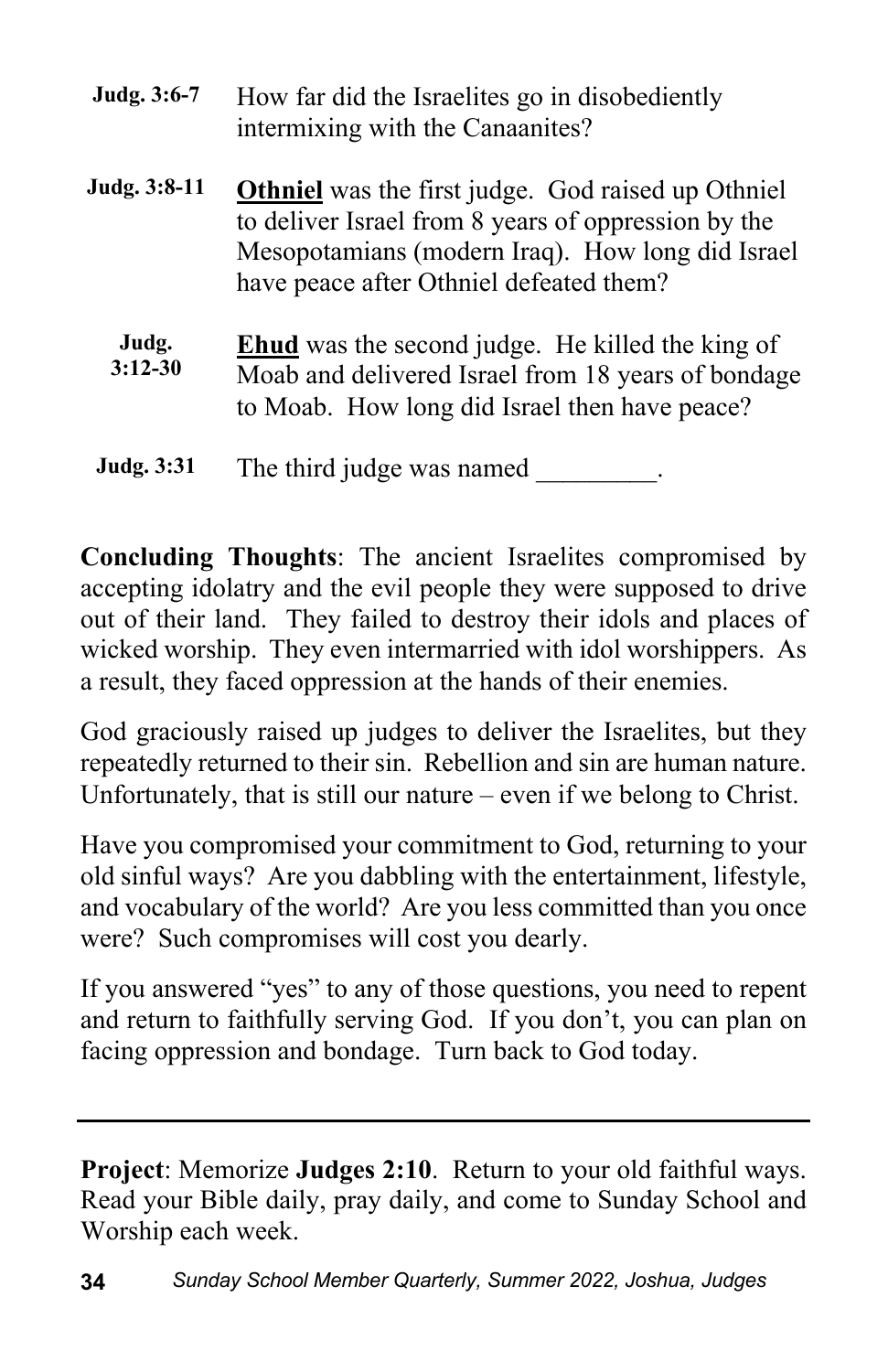#### **August 7, 2022 Judges 4 – 9**

### **Trust and Obey**

The chorus of the familiar old hymn says:

*Trust and obey, for there's no other way To be happy in Jesus, but to trust and obey.*

Those words are so simple, but they communicate a very important truth: the only way to experience true joy and blessing is to trust God completely and obey Him explicitly.

In this lesson you will learn about three more of Israel's judges. When they trusted and obeyed God, they enjoyed His blessings and things turned out good. When they didn't fully trust and obey God, however, trouble inevitably followed. Read on to learn more.

**Judg. 4:1-3** What happened after Israel's last judge died?

Do you recall the cycle described in the **Introduction to Judges** on page 31? Israel repeatedly **sinned**, fell under **oppression** from a foreign enemy, and **cried** out to God for help. God then raised up a **judge** who delivered Israel from her oppressors, after which the nation enjoyed a period of **peace** and rest. After each judge died, however, the people went right back into sin, starting the cycle all over again. You will see this cycle throughout the book of Judges.

**Judg. 4:4-5** Who judged Israel at that time?

**Deborah** lived just north of Jerusalem, in the territory belonging to the tribe of Ephraim.

**Judg. 4:6-7 Barak** lived in the region of Naphtali near the Sea of Galilee (about 70 miles north of Deborah). Deborah called for Barak and gave him a message from God. What was that message?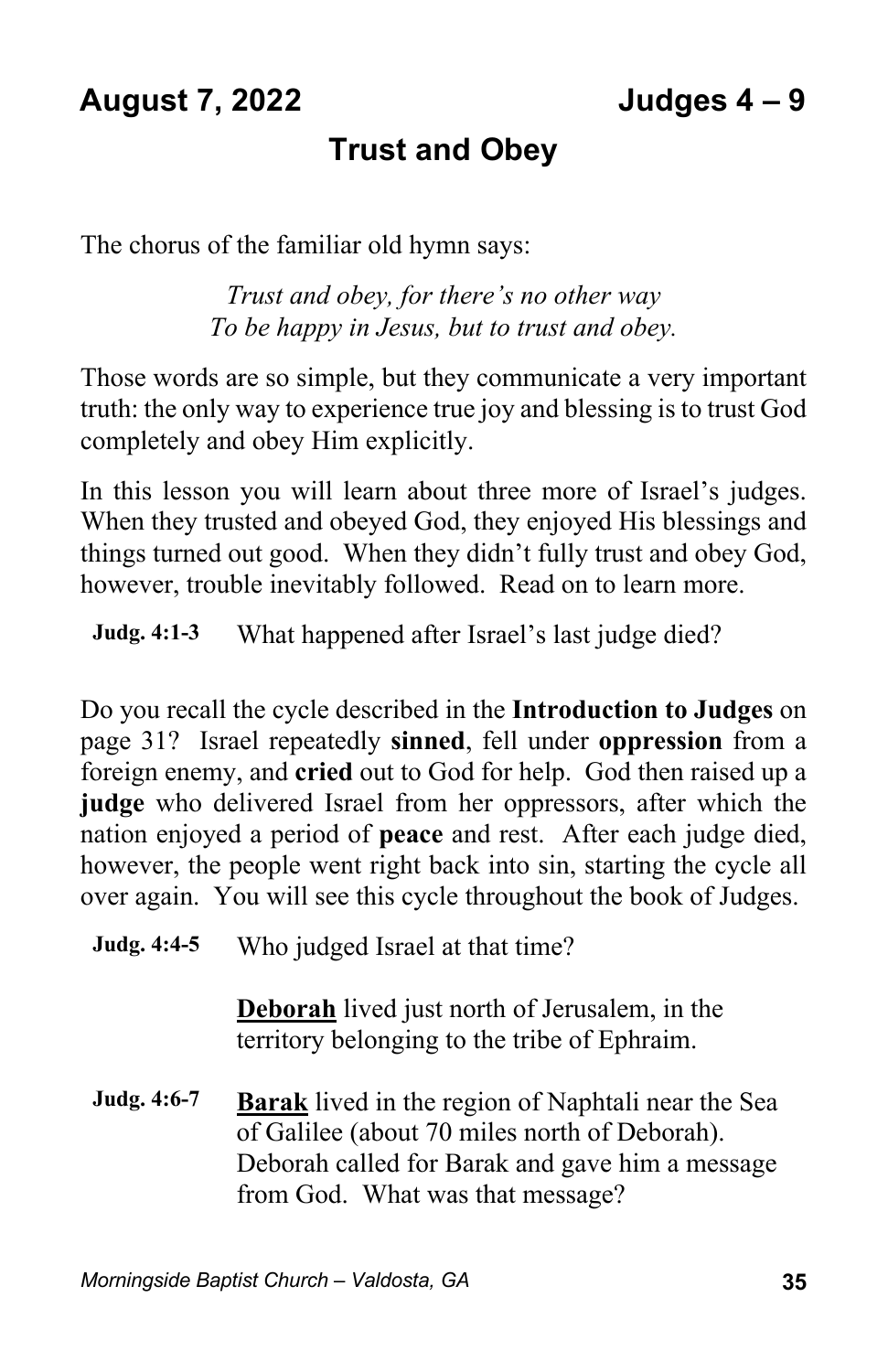| <b>Judg. 4:8</b>   | What did Barak require before he would do as God<br>said and go to war?                                                                              |
|--------------------|------------------------------------------------------------------------------------------------------------------------------------------------------|
| <b>Judg. 4:9</b>   | What did Deborah say would be the result if she<br>went with Barak?                                                                                  |
| <b>Judg. 4:14</b>  | What assurance did Deborah give Barak as he went<br>to war?                                                                                          |
| Judg.<br>$4:15-16$ | The defeat was so devastating that Sisera (the<br>enemy commander) ran away and his soldiers<br>committed suicide.                                   |
| Judg.<br>$4:17-20$ | Sisera thought he had found a safe haven in Jael's<br>tent, because there was peace between his people<br>and her people (she was not an Israelite). |
| Judg.<br>$4:21-24$ | What did Jael do to Sisera?                                                                                                                          |
|                    | According to verse 23, who subdued the enemy?                                                                                                        |

Because of Barak's lack of faith (v. 8) Deborah told him a woman would gain credit for the victory (v. 9). We should trust and obey God by faith without putting conditions on our obedience.

Chapter 5 contains Deborah's song of rejoicing and praise to God for the great victory. The Israelites enjoyed peace for forty years (Judg. 5:31). Chapters 6 – 8 tell about the next judge, **Gideon**.

| <b>Judg. 6:1</b>   | What did Israel do to cause the LORD to deliver<br>them into oppression by Midian?             |
|--------------------|------------------------------------------------------------------------------------------------|
| Judg. 6:6-10       | Israel cried out to God for help. According to verse<br>10, what had the Israelites disobeyed? |
| Judg.<br>$6:11-12$ | Who appeared to Gideon?                                                                        |
|                    | This was actually a pre-incarnate appearance of the<br>Lord Jesus Christ (see v. 14).          |
| 36                 | Sunday School Member Quarterly, Summer 2022, Joshua, Judges                                    |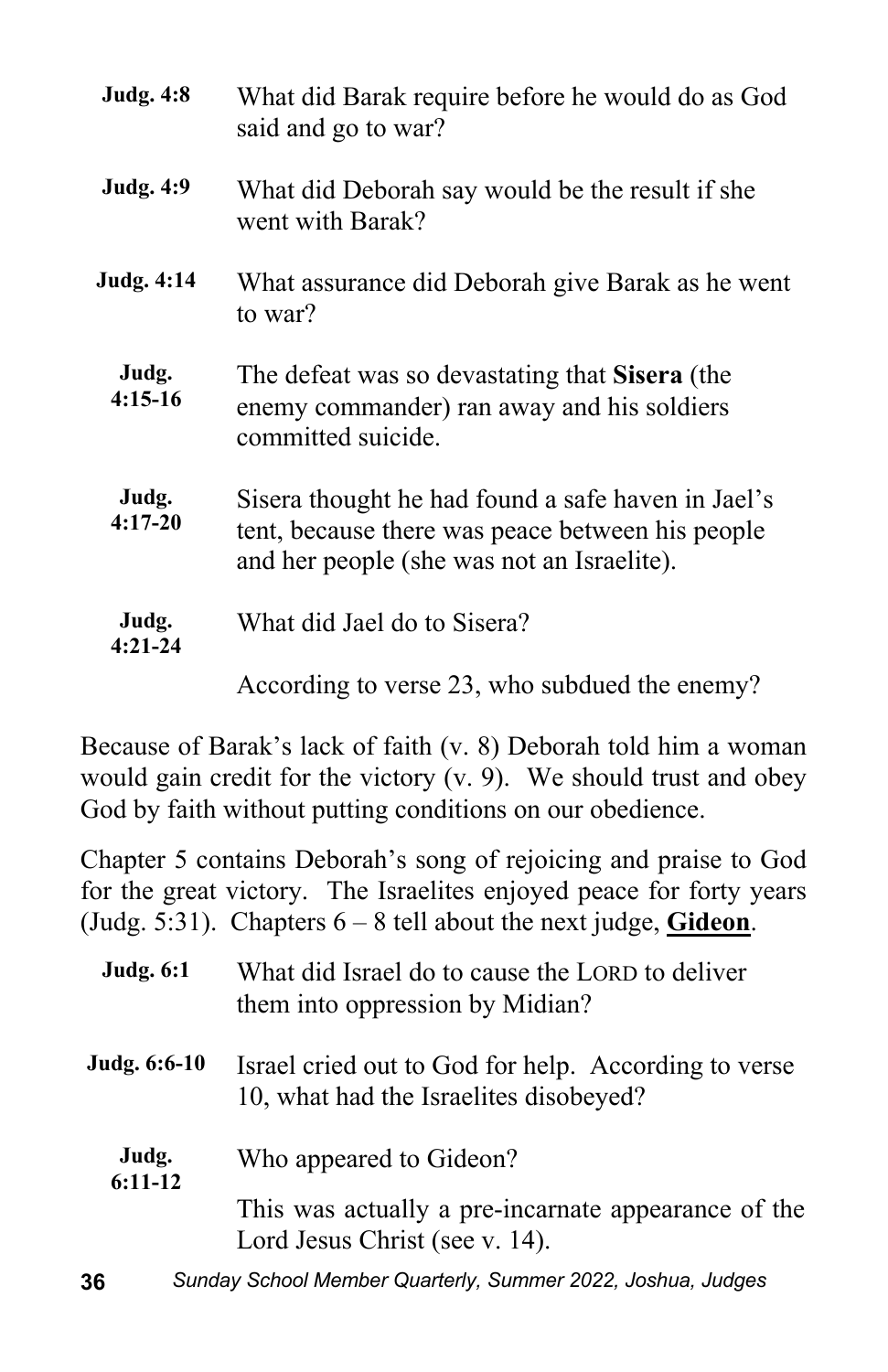|                    | What did he tell Gideon?                                                                                                                      |  |  |
|--------------------|-----------------------------------------------------------------------------------------------------------------------------------------------|--|--|
| Judg. 6:13         | What did Gideon ask God?                                                                                                                      |  |  |
| Judg. 6:14         | What did the LORD tell Gideon?                                                                                                                |  |  |
| Judg.<br>$6:15-24$ | Gideon asked God for a sign; the Lord gave him a<br>sign that confirmed His call upon Gideon.                                                 |  |  |
| Judg.<br>$6:25-32$ | God told Gideon to destroy a pagan altar and build<br>an altar for the Lord. Did he obey God?                                                 |  |  |
| Judg.<br>$6:33-40$ | Enemies gathered and Gideon prepared for battle.<br>His faith was weak, though, so he asked God for<br>two more signs. What were those signs? |  |  |
| Judg. 7:2          | Why did God want Gideon's army to be <b>smaller</b><br>before he fought the battle?                                                           |  |  |
| Judg. 7:3          | How many of Gideon's soldiers left?                                                                                                           |  |  |
|                    | How many remained with Gideon?                                                                                                                |  |  |
| Judg. 7:4-8        | God said this was still too many. How many soldiers<br>did He let Gideon keep?                                                                |  |  |
|                    |                                                                                                                                               |  |  |

Gideon divided his force into three companies, equipping each man with a trumpet and a torch hidden in a clay pitcher.

| Judg.<br>$7:20-22$ | Gideon's men surrounded and completely surprised |
|--------------------|--------------------------------------------------|
|                    | the Midianite army. What does verse 22 say the   |
|                    | Midianite soldiers did to one another?           |

In chapter 8 Gideon's men pursued and killed the fleeing enemy.

**Judg. 8:22** What did the men of Israel want Gideon to do?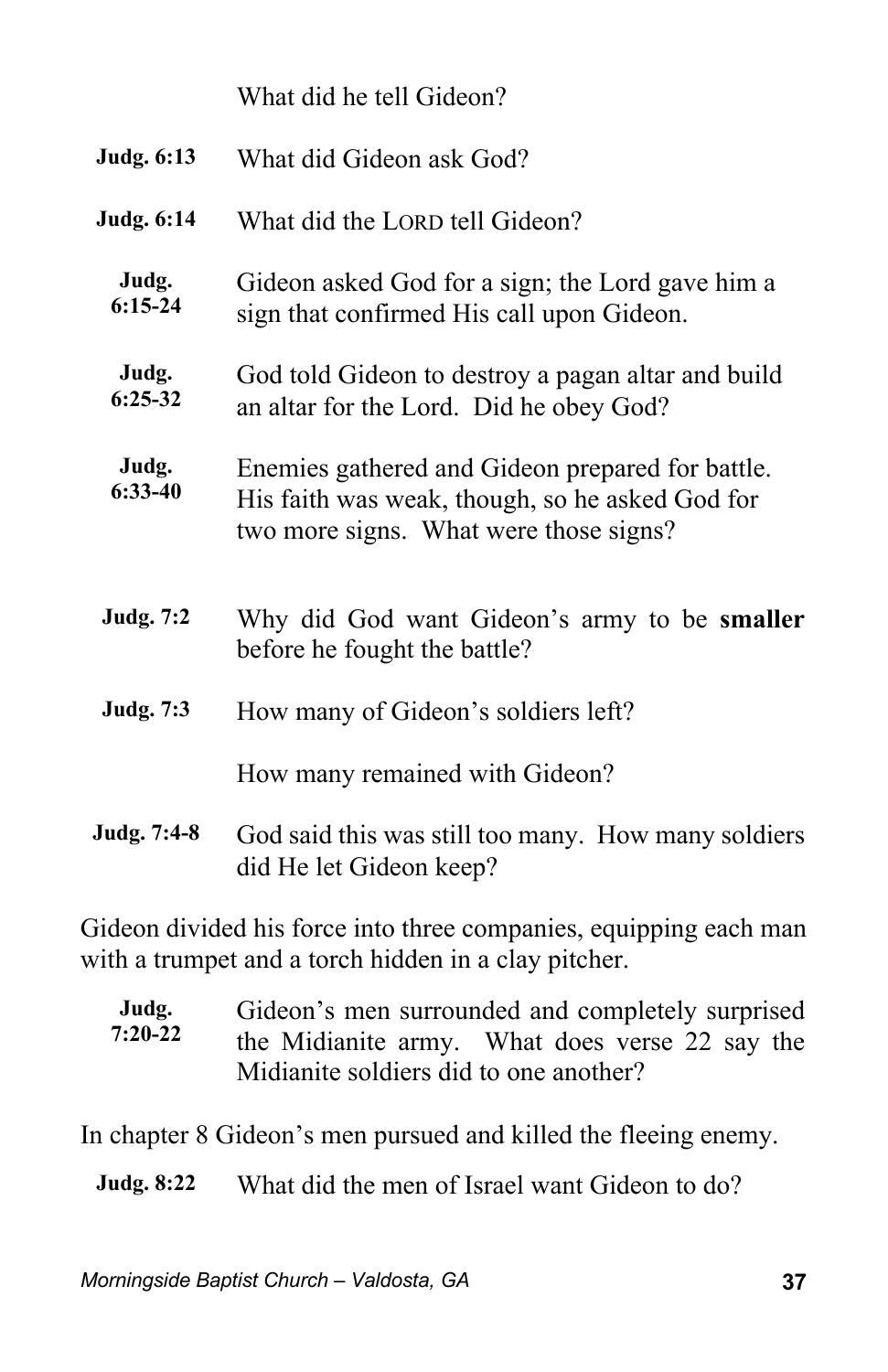#### **Judg. 8:23** Who did Gideon say should rule over Israel?

#### **Judg. 8:28** How long did Israel have peace?

When Barak and Gideon trusted and obeyed God, they experienced victory. Both men, however, had times of weak faith when they doubted God. In Gideon's later years he compromised by getting involved in polygamy and immorality. As soon as he died the Israelites forgot God and returned to their sinful ways (Judg. 8:34). Chapter 9 tells us that one of Gideon's illegitimate sons killed his half-brothers and claimed to be the king of Israel. This was not God's will and resulted in more sin and death.

**Concluding Thoughts**: Trusting God completely and obeying His instructions are the **only** ways we can have happy, successful lives. When Israel's judges trusted and obeyed God, things went well for them and for their nation. When Israel sinned by trusting false gods and disobeying the Lord, they always ended up in trouble.

The same principle is true for you today. If you will take your problems to God, listen to God, obey God, and trust God, things will go well for you. If you ignore God and try to do things your own way, you are certainly headed for trouble.

Perhaps you are already in trouble because you haven't been doing things God's way. If so, admit your mistakes to God. Cry out to Him and ask for His help. Turn from your sin of idolatry (doing things your way rather than God's way) and begin obeying God right now. Obey God in the things you already know to do and then commit to obey Him in other things He will show you in the future. Admit your utter dependence on the Lord. Turn to Him now.

**Project**: Obey God in every way this week. Attend Sunday School and Worship so you can learn more about God's will for your life.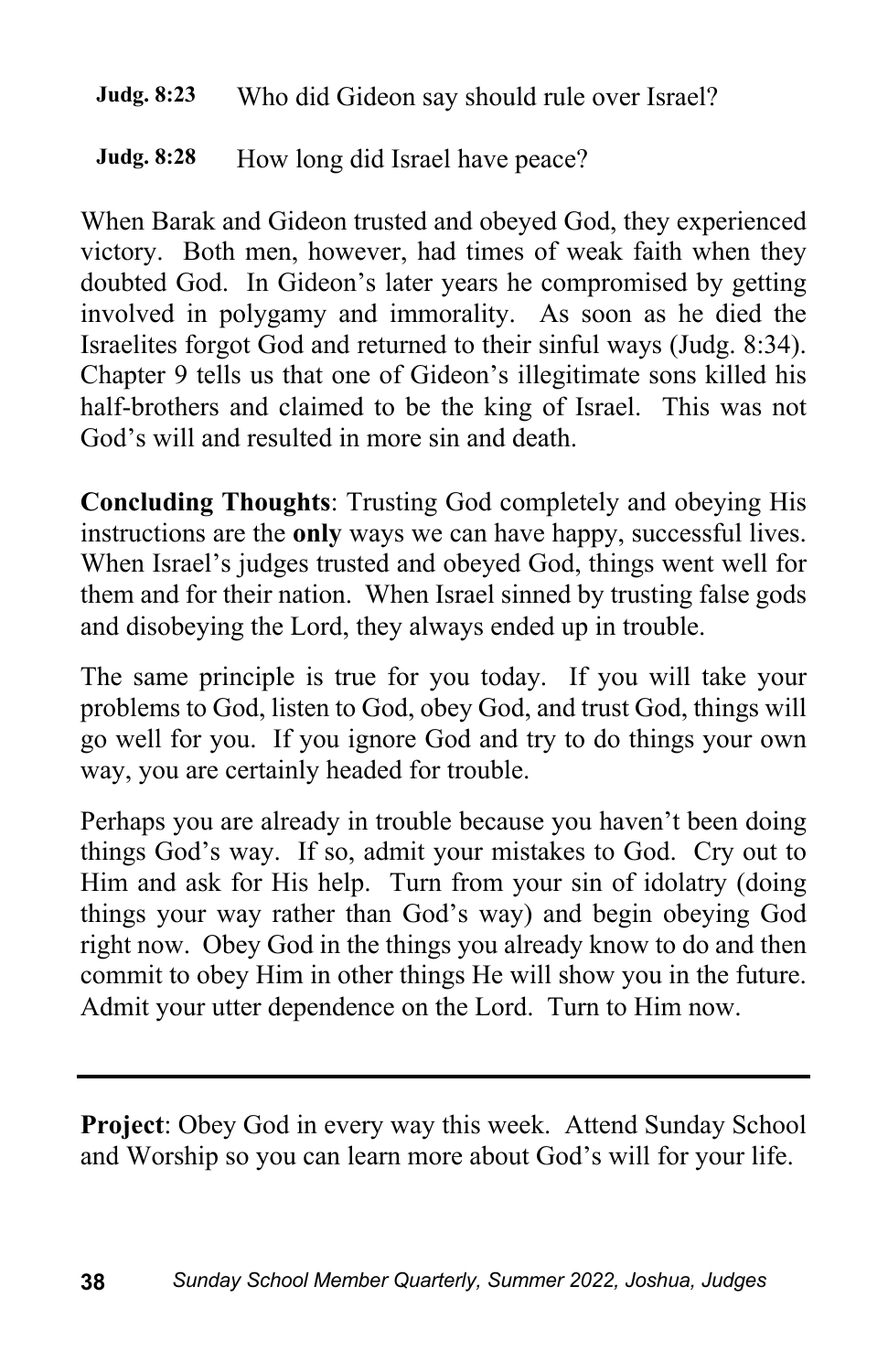## **August 14, 2022 Judges 10 – 12**

### **Bargaining with God**

Turn back to the **Introduction to Judges** on page 31 and review the cycle repeated throughout the book of Judges. Over and over, Israel **sinned**, fell under foreign **oppression**, and **cried** out to God for deliverance. In response, the Lord raised up a **judge** to lead Israel and deliver them from oppression; after which they enjoyed a period of peace and **rest**. When Israel had a good leader, they were faithful to God, but as soon as that leader died Israel reverted to their old sinful ways.

Because of this repeated cycle, Israel was constantly in and out of trouble. They worshipped idols and there were even civil wars between the various tribes. The spiritual climate in Israel was poor, much like it is in modern-day America. When people experience troubles and are weak spiritually, they often try to "bargain" or "make deals" with God. They beg for God's help and promise to do things for Him if He will rescue them from trouble or give them victory.

Have you ever tried to bargain with God? In today's lesson you will learn about a man who did, and the awful price he paid.

Judges 10:1-5 tell about two more judges, **Tola**, and **Jair**.

| <b>Judg. 10:6</b>  | What did the Israelites do?         |  |
|--------------------|-------------------------------------|--|
| <b>Judg.</b> 10:7  | How did God feel about this?        |  |
|                    | What did He do to them?             |  |
| <b>Judg. 10:8</b>  | How long were they oppressed?       |  |
| <b>Judg. 10:10</b> | What did the children of Israel do? |  |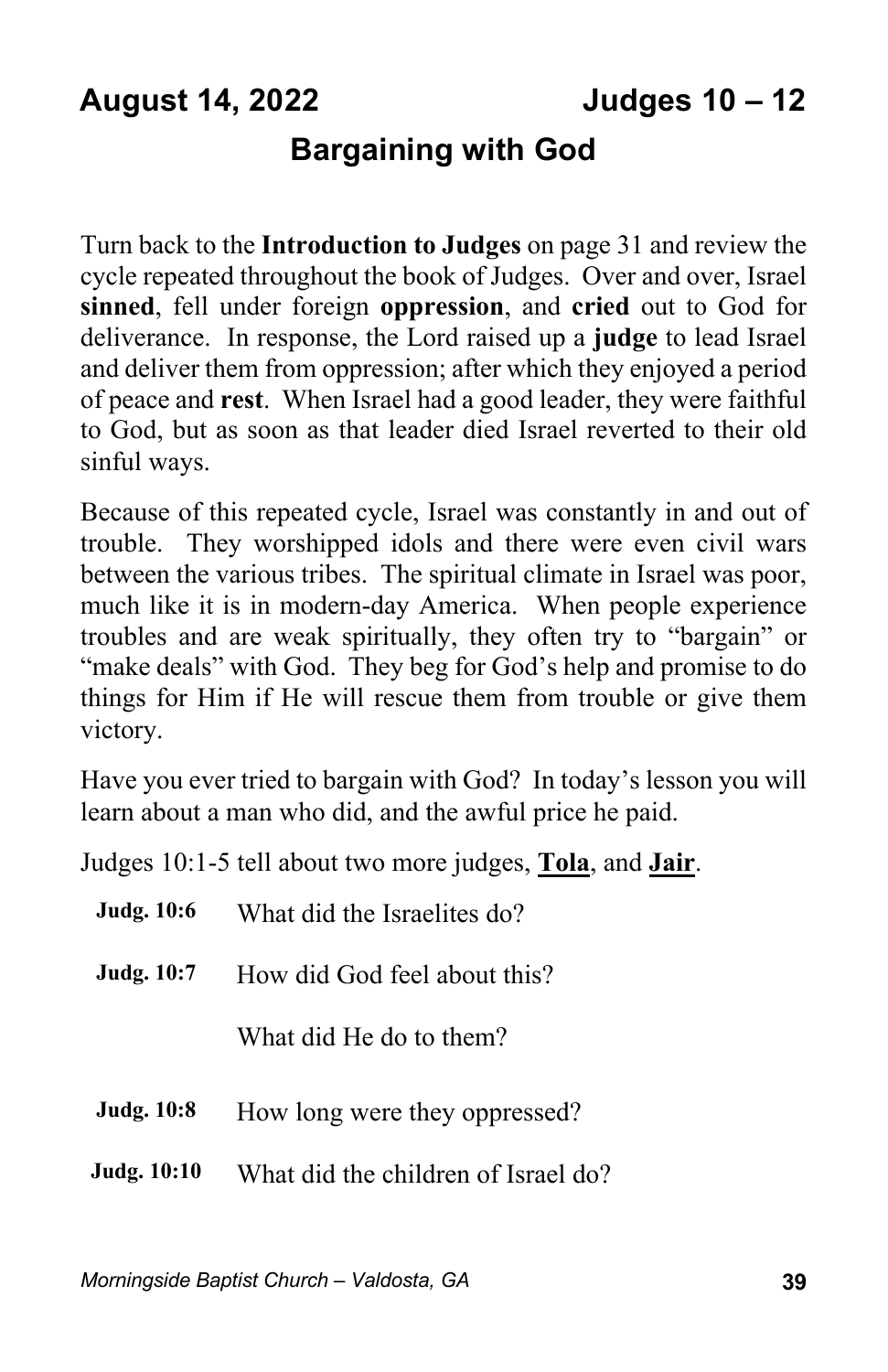God initially ignored their cries for help (v. 11-14), but when the Israelites turned from their idolatry, He felt pity for them (v. 16).

**Judg. 11:1** The next judge was **Jephthah**. What two facts does this verse tell us about him?

**Judg. 11:2-3** What did his half-brothers do to him?

**Judg. 11:4-6** What did the elders of Gilead want Jephthah to do?

Verses 12-28: Jephthah sent word to the king of Ammon, asking why he was coming to fight against Israel. The king falsely accused Israel of taking his land. In fact, God gave the land to Israel 300 years earlier when they defeated another nation, not the Ammonites.

| Judg. 11:29       | "Then the | of the<br>upon Jephthah." He led his people into battle. | came |
|-------------------|-----------|----------------------------------------------------------|------|
| Judg.<br>11:30-31 | promise?  | Jephthah made a vow to God. What did He                  |      |

Vows such as this were common among pagan kings and generals. Jephthah was bargaining with God: "If you do \_\_\_\_\_\_\_\_ for me then I will do for you in return." Here's the key question: Did **God** tell Jephthah to make such a vow?

| Judg.<br>$11:32-33$ | Jephthah's army won a great victory: "and the<br>delivered them into his hands." |  |
|---------------------|----------------------------------------------------------------------------------|--|
| Judg. 11:34         | Who was first to greet Jephthah when he returned<br>home?                        |  |
| Judg. 11:35         | Why was Jephthah upset?                                                          |  |
| Judg. 11:39         | What did Jephthah do to his daughter?                                            |  |
|                     |                                                                                  |  |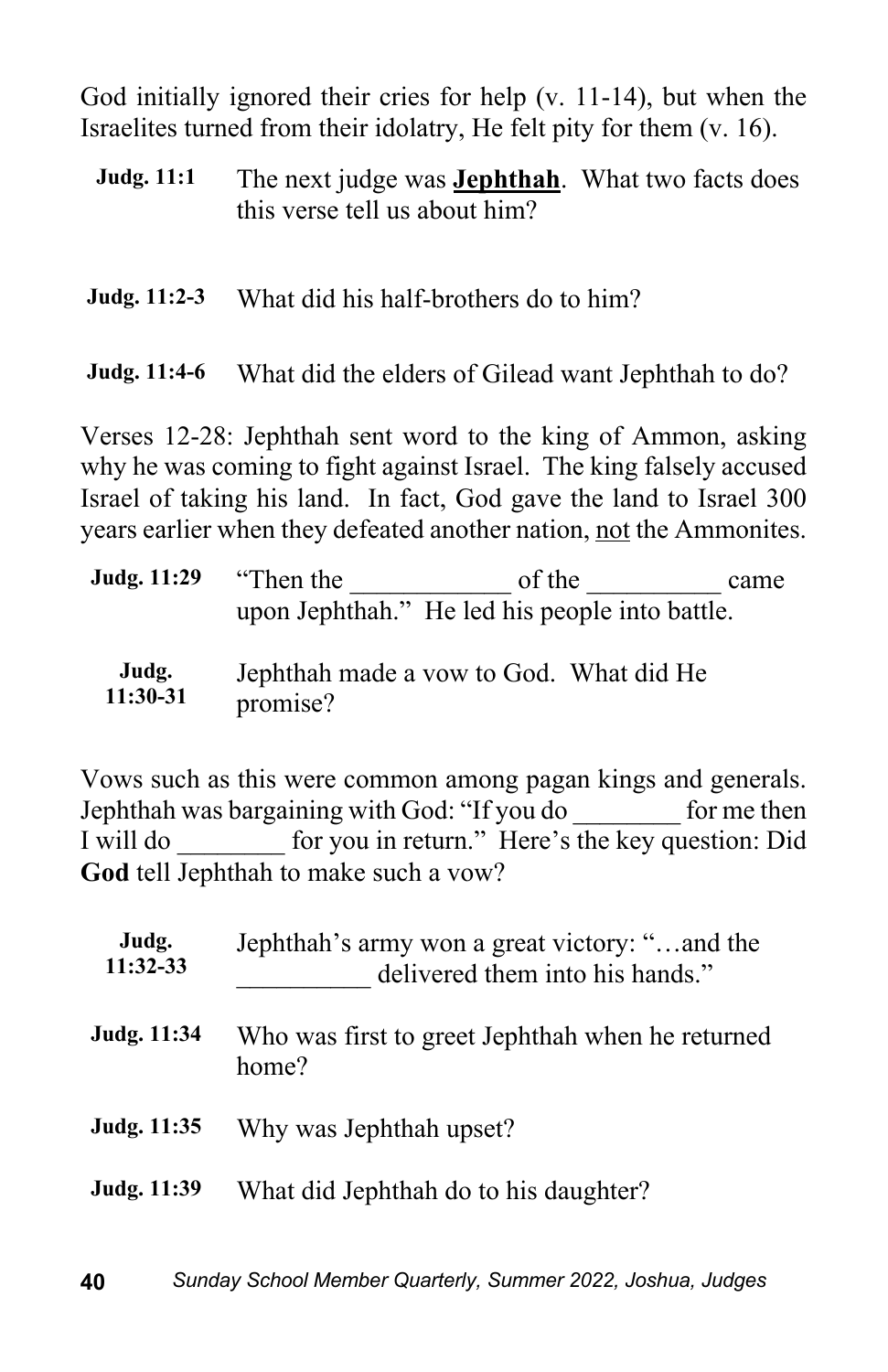God has **never** sanctioned or approved human sacrifice. Jephthah was a man whose values were shaped by his ungodly culture. In the face of battle, he tried to bargain with God and he made a foolish vow. The Lord used Jephthah to win a victory, but Jephthah never asked Him for help or direction. God never told him to make that vow or to sacrifice his daughter. In fact, Leviticus 27 tells how Israelites were to redeem (with a money gift) those pledged to God in a vow. Jephthah sacrificed his daughter because he was influenced by the paganism and false religion so prominent in Israel. He thought he was being **spiritual** by keeping his vow, but in reality, he was just being **foolish**.

Chapter 12 tells about civil war in Israel and identifies three more judges: **Ibzan**, **Elon**, and **Abdon**.

**Concluding Thoughts**: We can fall into the same error as Jephthah. When we get into trouble or come under oppression we usually panic, and when we panic we might try to bargain with God. Because we live in an ungodly, man-centered culture, it is easy for us to do things God never told us to do, all the time thinking we are being spiritual.

If you faithfully read and study God's Word, you will not be fooled by the world's so-called "spirituality." You will know what is right (by God's standard: the Bible) so you will not bargain with God or make foolish promises. If, on the other hand, you **don't** take time to put God's Word in your mind and heart, you will certainly fall prey to the world's deceptions and make foolish and hurtful decisions like Jephthah did.

The choice is yours. Which course will you follow?

**Project**: Spend time in God's Word this week. Use the **Daily Bible Reading Guide** every day. Memorize **Proverbs 3:5-6**. God promises to give you guidance when you seek it from Him and not from the world.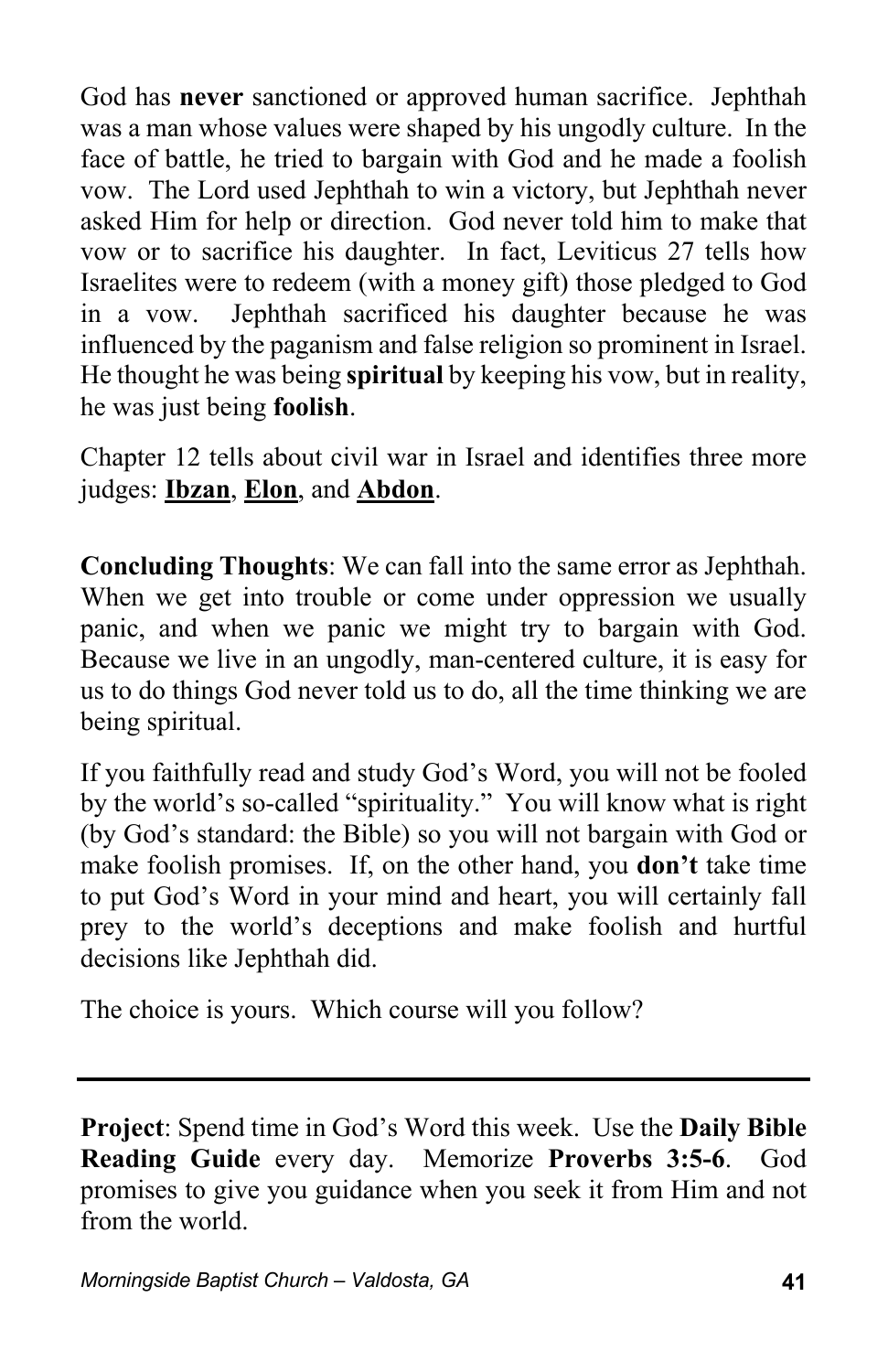## **August 21, 2022 Judges 13 – 16 Self-centered, Irresponsible Living**

Few people really care about God. Godly standards of behavior have nearly vanished from society. Immorality is common, even among leaders. Truth and honor are virtually nonexistent. Regional and partisan conflicts sap the strength of the nation.

Does that sound like modern-day America? Yes, it does; but those phrases also describe Israel during the time of the judges. The next judge we will study is **Samson**. He was chosen by God to bring judgment upon Israel's enemies and oppressors, the Philistines. Samson was also a man shaped by his sinful culture. He made poor choices based upon his self-centered and irresponsible desires. Learn the result of Samson's choices and behavior by studying the following verses.

| <b>Judg. 13:1</b> | What did the children of Israel do again? |  |
|-------------------|-------------------------------------------|--|
|-------------------|-------------------------------------------|--|

What happened as a result of this?

**Judg. 13:2-5** Manoah and his wife had no children. The angel of the LORD (a pre-incarnate appearance of Jesus) came and told her she would have a child. What instructions did He give her?

Samson was to be a **Nazarite**. Read Numbers 6:1-8 to discover three things Nazarites were not permitted to do.

| Judg.      | The Lord kept His promise. His Spirit came upon |  |
|------------|-------------------------------------------------|--|
| $13:24-25$ | Samson at times.                                |  |

**Judges 14** Samson married a Philistine woman. This was disobedience, but God used it as an occasion for Samson to fight against the Philistines (v. 4). Samson killed 30 Philistines (v. 19).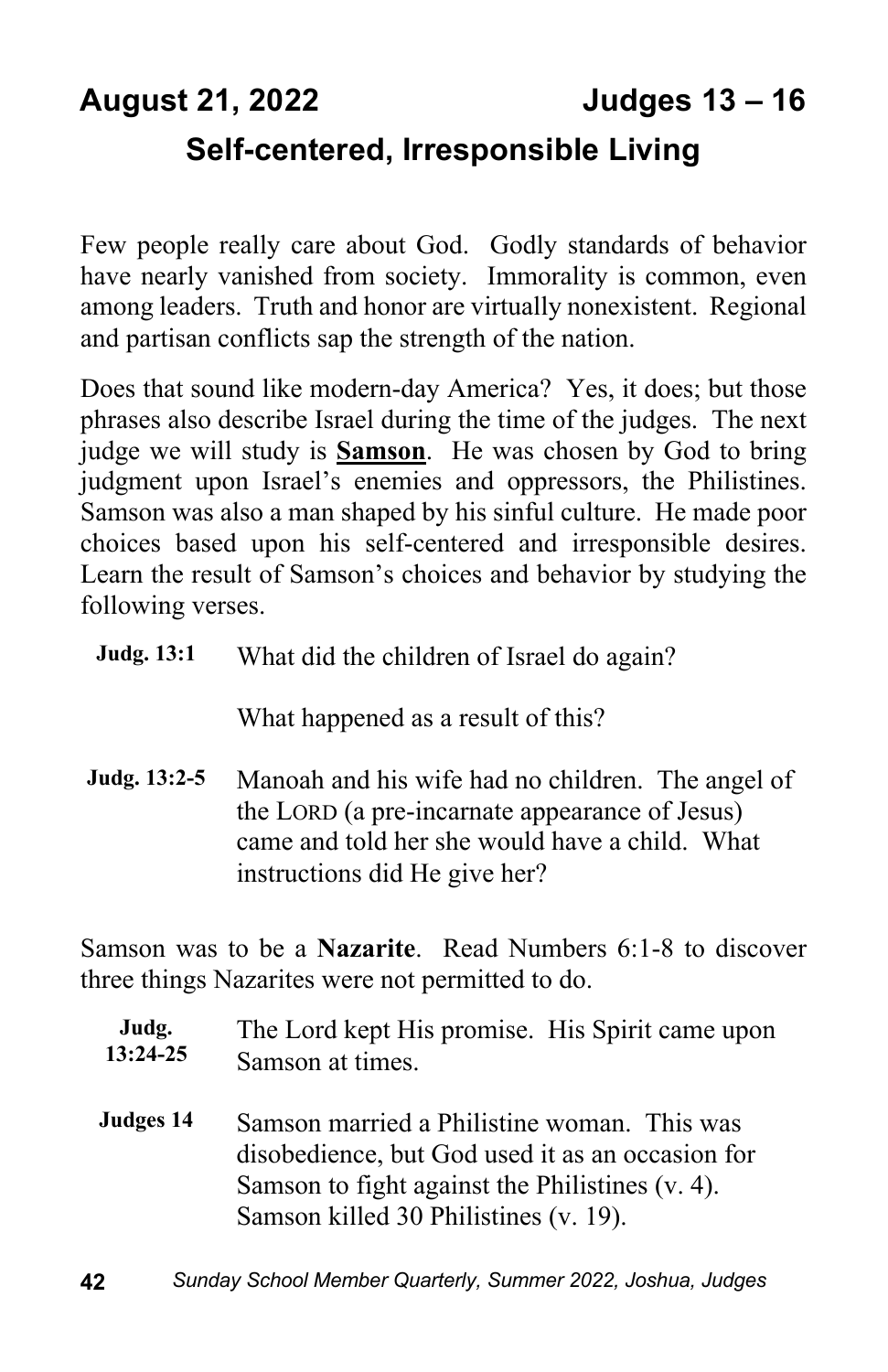| Judges 15           | Samson's father-in-law gave his wife to another<br>man. Samson retaliated by destroying the crops of<br>the Philistines. This gave him occasion to kill more<br>than 1,000 Philistines (verses 8 and 16).                                                                                                                                                                                                                       |
|---------------------|---------------------------------------------------------------------------------------------------------------------------------------------------------------------------------------------------------------------------------------------------------------------------------------------------------------------------------------------------------------------------------------------------------------------------------|
| <b>Judg. 16:1</b>   | What irresponsible choice did Samson make?                                                                                                                                                                                                                                                                                                                                                                                      |
| Judg. 16:2-3        | The Philistines hoped to kill Samson. What did he<br>do that demonstrated his great strength?                                                                                                                                                                                                                                                                                                                                   |
| <b>Judg. 16:4-5</b> | Samson fell for another woman. Poor moral choices<br>continually got Samson in trouble. What did the<br>Philistine leaders offer to do for Delilah if she<br>discovered the key to Samson's strength?                                                                                                                                                                                                                           |
| Judg.<br>16:6-15    | Three times Delilah asked Samson about the source<br>of his strength, and each time he lied to her. Do you<br>think they truly loved each other?                                                                                                                                                                                                                                                                                |
| Judg.<br>16:16-17   | Rather than recognize Delilah as his enemy, Samson<br>was ruled by his selfish lust and remained with her<br>"daily." She finally nagged and pestered him<br>enough that he "told her all his heart." Samson's<br>strength came from God: his long hair was merely<br>the outward sign of his special calling as a Nazarite.<br>"When Delilah became more important to him than<br>God, his strength was removed." <sup>2</sup> |
| Judg.<br>$16:18-19$ | What did Delilah do?                                                                                                                                                                                                                                                                                                                                                                                                            |
| <b>Judg. 16:20</b>  | What did Samson not realize?                                                                                                                                                                                                                                                                                                                                                                                                    |
| <b>Judg. 16:21</b>  | Lust and irresponsible living cost Samson to lose<br>everything. Proverbs 7:22-27 reveal that this is the<br>natural result of immorality.                                                                                                                                                                                                                                                                                      |
|                     |                                                                                                                                                                                                                                                                                                                                                                                                                                 |

<sup>2</sup> John F. MacArthur, Jr., *The MacArthur Study Bible*, (Dallas: Word Publishing) 1997.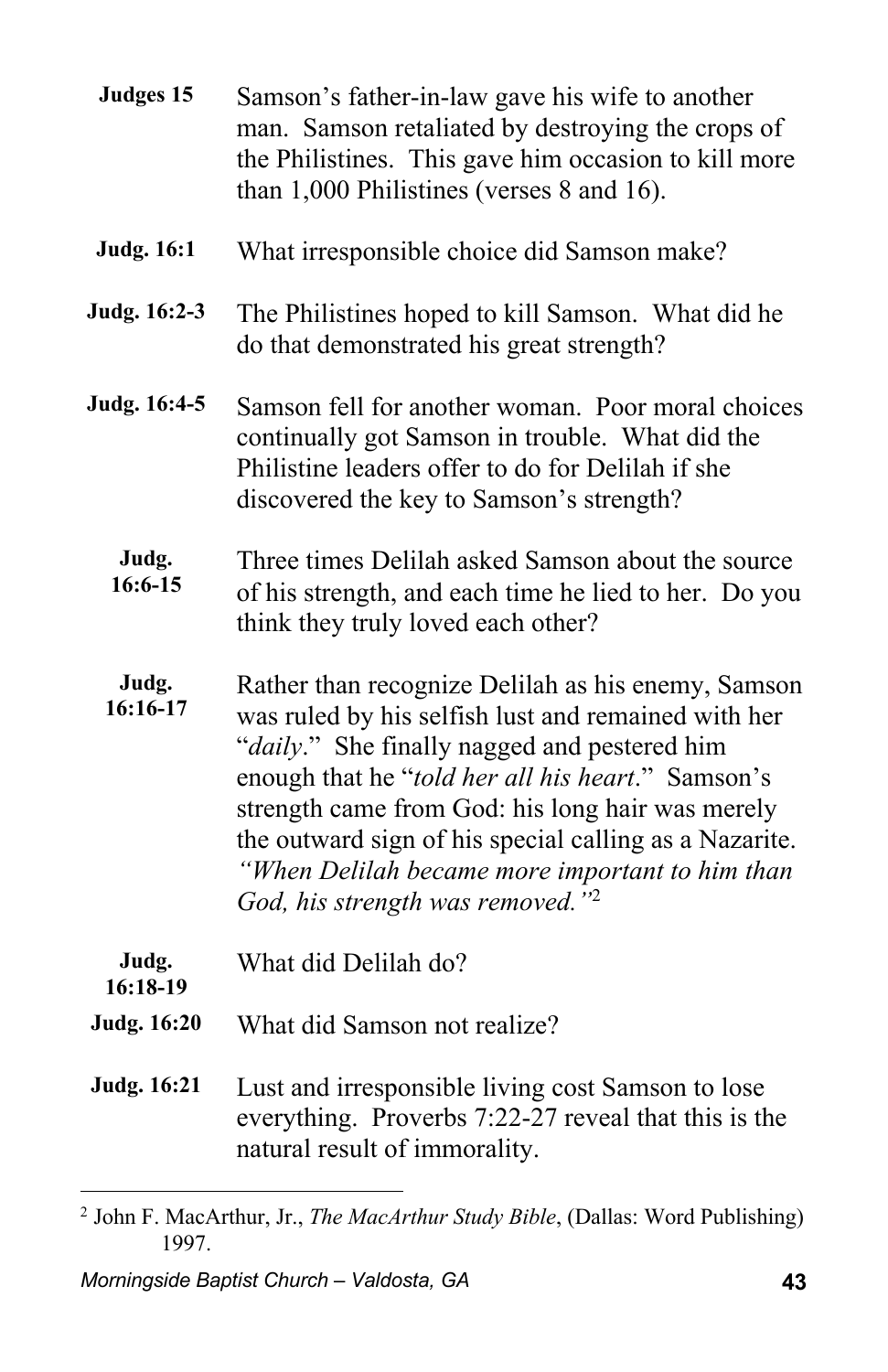| Judg.<br>16:23-27  | The leaders of the Philistines gathered at their pagan<br>temple to celebrate their victory over Samson. He<br>was tied between the pillars that supported the<br>building. How many Philistines were present? |
|--------------------|----------------------------------------------------------------------------------------------------------------------------------------------------------------------------------------------------------------|
| <b>Judg. 16:28</b> | What did Samson ask God, and why?                                                                                                                                                                              |
| Judg.<br>16:29-30  | What did Samson do?                                                                                                                                                                                            |

Samson was a man called by God but polluted by the wicked culture in which he lived. God used Samson to strike several strong blows against the Philistines, in spite of his sinfulness. He was a man of great promise, who threw away his birthright because of his unbridled lust. Samson killed a lot of Philistines, but he provided **no** moral leadership or example to his people.

**Concluding Thoughts**: Our world is much like Samson's. Sexual immorality and other sins are rampant. Our world is no longer shocked or disappointed when prominent people live irresponsibly.

Let's bring this closer to home. Is your behavior self-centered, irresponsible, and sinful like Samson's? Have you thrown away your opportunity to set a good example for others simply because you choose to fulfill your selfish lusts? Like Samson, God may still use you at times, but if you live irresponsibly your behavior will ultimately destroy you. Compromise is always costly.

It is not too late to confess your sin, turn away from it, and start obeying God. Confess your sin right now and turn to Jesus Christ. He can forgive you and cleanse you (1 John 1:9).

**Project:** As you read the news or follow social media this week, notice the many examples of irresponsible living. Spend time in God's Word, and run away from sin (1 Cor. 6:18; 1 Thess. 4:3-7). Don't miss Sunday School and Worship this week.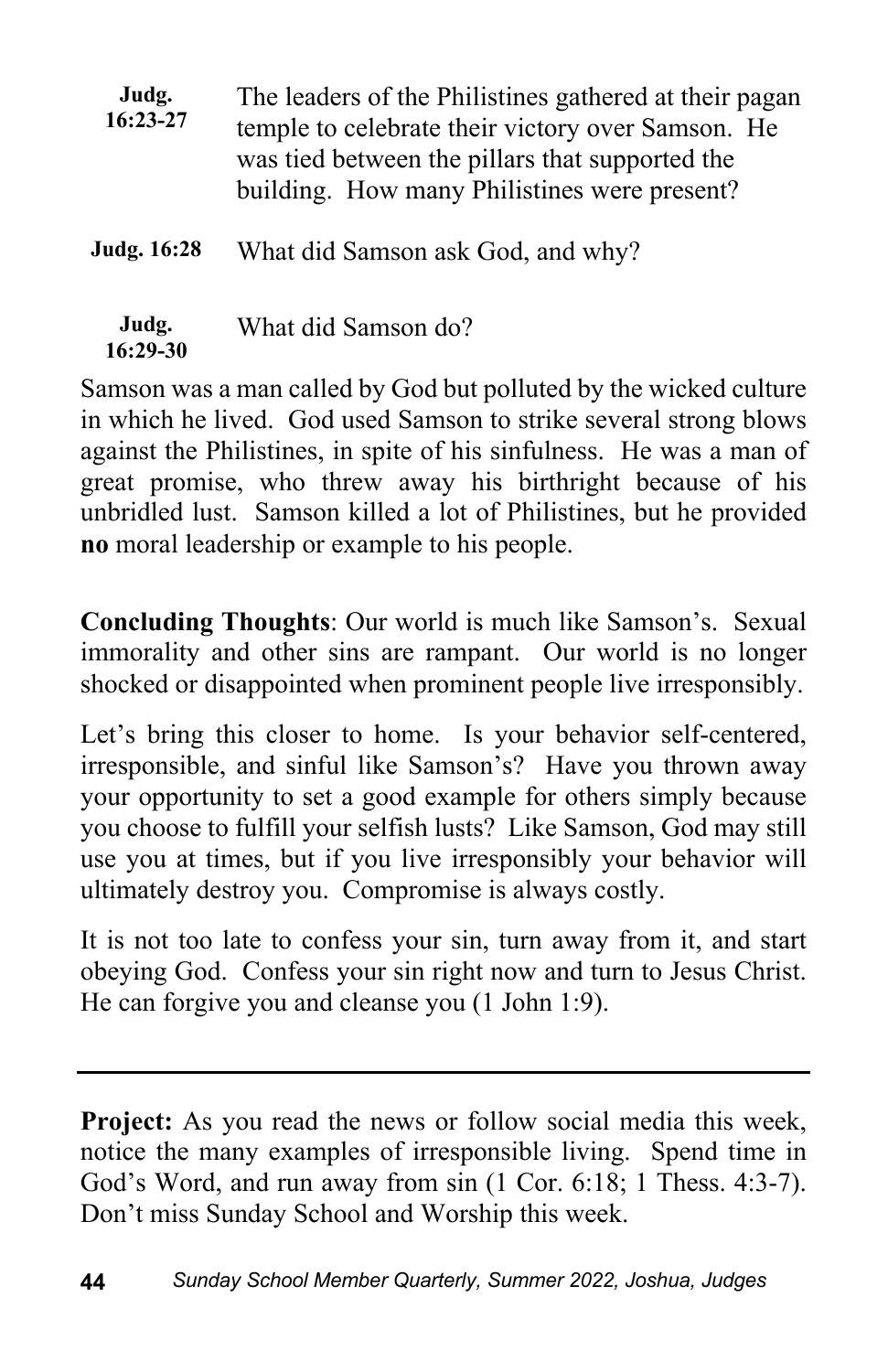## **August 28, 2022 Judges 17 – 21 Doing Your Own Thing**

"I don't want anyone telling me how I should live my life. My behavior is totally my choice. As long as I'm not hurting anyone else, I can do as I please. I don't want anyone trying to impose their beliefs on me. I'm not subject to a bunch of out-dated rules. I can make up my own mind about what I think is right and wrong!"

Have you ever heard anyone make statements such as those? They are very common these days. In modern America, "doing your own thing" is widely accepted and even hailed as a virtue. You will see the same attitude in today's lesson. This is our last lesson from the book of Judges. These closing chapters present a collage of events that show how far Israel had fallen into sin and disobedience toward God. At the time of Joshua's death Israel was following God (Judg. 2:7), but by the end of the era of the judges (about 300 years later) Israel was "doing their own thing."

**Judg. 17:5** A man who lived in Ephraim made idols and set up a place of worship. There was only one place that God had told the Israelites to worship – the tabernacle. Who did this man appoint as his priest?

According to God's clear commands, only Levites who were descended from Aaron could legitimately serve as priests.

| Judg. 17:6         | "In those days there was no                                                                        | 1n |
|--------------------|----------------------------------------------------------------------------------------------------|----|
|                    | Israel, but every man did that which was                                                           |    |
|                    | in his own                                                                                         |    |
|                    | This is a key verse. You will find this thought                                                    |    |
|                    | repeated three more times in today's lesson. What                                                  |    |
|                    | was the standard of behavior in Israel at that time?                                               |    |
| Judg.<br>$17:7-13$ | A young Levite traveling through the area agreed to<br>serve as Micah's household priest. This was |    |
|                    | disobedience and rebellion toward God.                                                             |    |

*Morningside Baptist Church – Valdosta, GA* **45**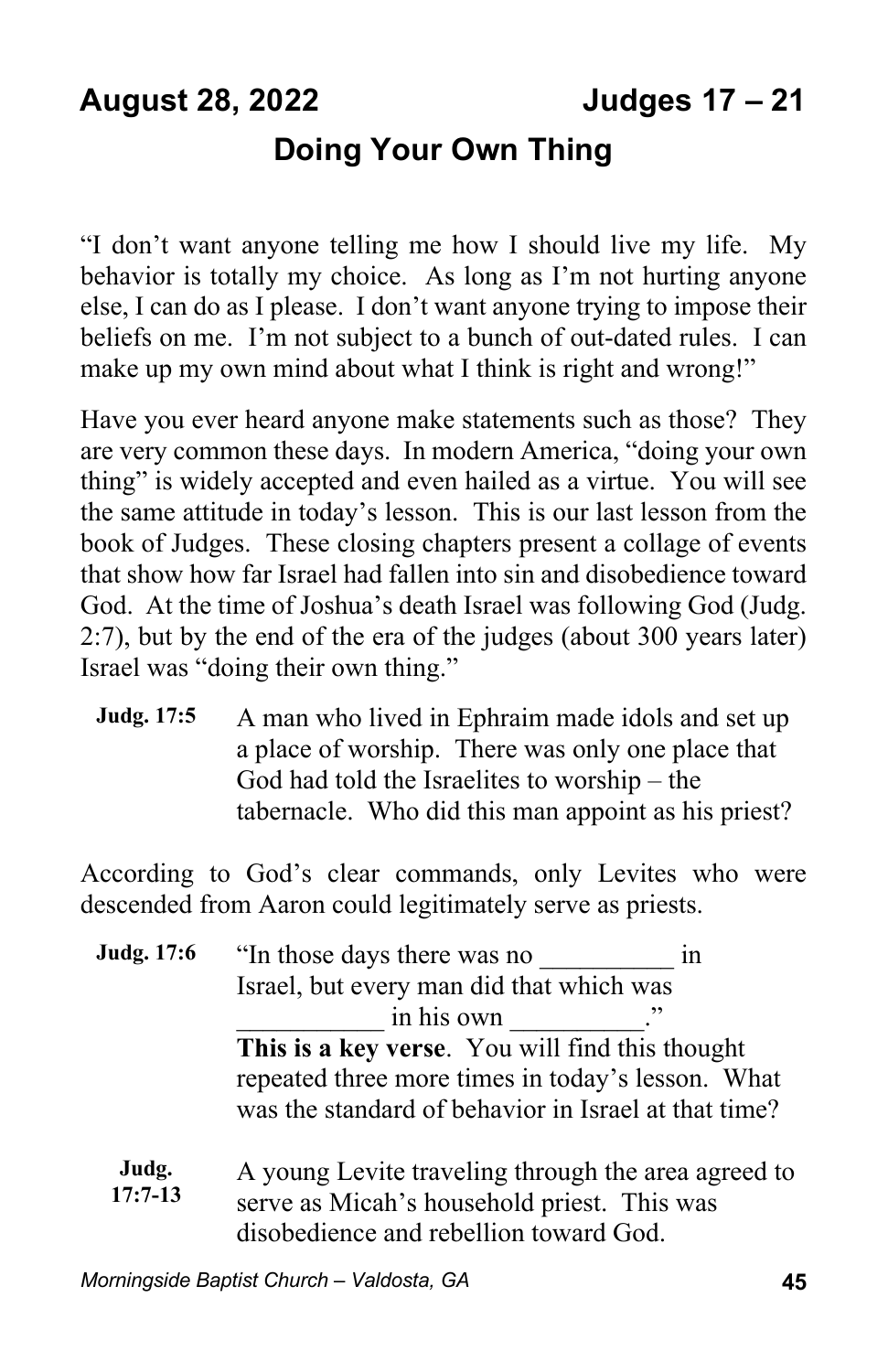**Judg. 18:1** Here is that key thought again. There was no king to lead the people to follow and obey God.

The tribe of Dan disobeyed God by not driving out the inhabitants of their appointed land. The rest of chapter 18 tells us that the tribe of Dan conquered another territory far to the north. They took the Levite and the idols mentioned in chapter 17 and set them up in their new homeland. The sin of idolatry was a foundational building block of the territory of Dan.

**Judg. 19:1** What problem still existed in Israel?

Having a **concubine** (a slave/secondary wife) was **culturally** acceptable in ancient times, but it was **never** approved by God.

| Judg. 19:22       | This strange story demonstrates the sinfulness of<br>Israel. The Levite and his concubine were traveling<br>and spent the night in the town of Gibeah in the<br>territory of Benjamin. Why did the men of that<br>town beat on the door? |
|-------------------|------------------------------------------------------------------------------------------------------------------------------------------------------------------------------------------------------------------------------------------|
|                   | What did they want?                                                                                                                                                                                                                      |
| Judg.<br>19:23-24 | What bizarre and sinful thing did the host offer to<br>try to protect his guest?                                                                                                                                                         |
| Judg. 19:25       | What bizarre and sinful thing did the Levite do to<br>protect himself?                                                                                                                                                                   |
| Judg.<br>19:26-28 | The concubine died from sexual abuse. The Levite<br>took her body and went home.                                                                                                                                                         |
| Judg.<br>19:29-30 | The Levite cut the woman's body into 12 pieces and<br>sent them to the 12 tribes of Israel. He blamed<br>everyone for her death but himself! All Israel was<br>shocked at this atrocity, leading to a civil war.                         |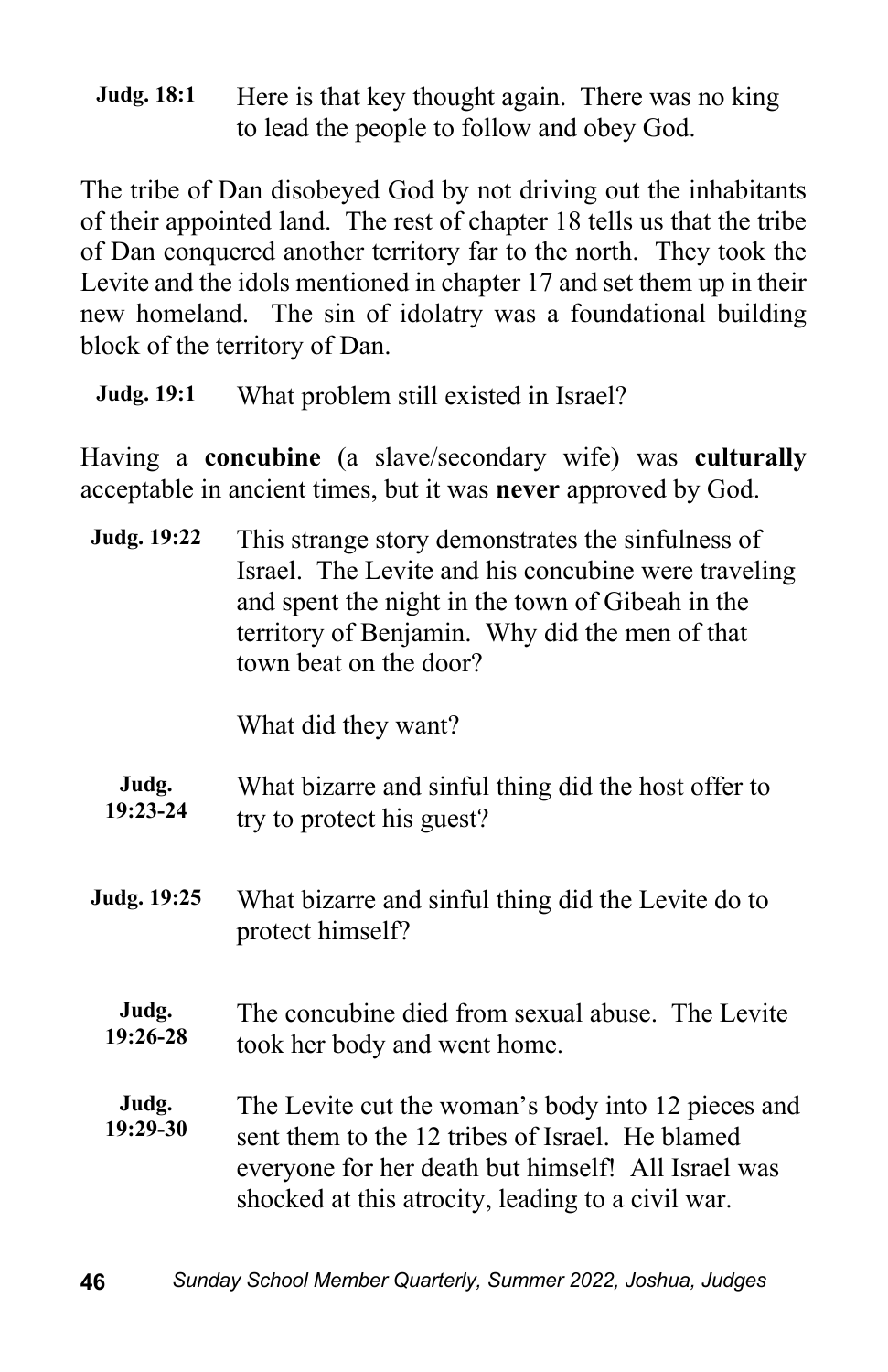- **Judges 20** An army of 400,000 Israelite soldiers gathered to take revenge upon the tribe of Benjamin. The Israelite army lost 40,000 soldiers before defeating Benjamin. Over 25,000 men of Benjamin were killed. The Israelites burned many cities and killed many more people in Benjamin.
- **Judges 21** The men of Israel had sworn not to give their daughters to any of the surviving men of Benjamin, so they devised two bizarre schemes to supply wives for them.
- **Judg. 21:25** There was still no king in Israel. What standard of behavior did the people follow?

These chapters describe a sin-sick nation that compromised with the world by turning from God and His Word. They willingly allowed sinful behavior, but then were shocked when that sinful behavior produced its natural, ugly, deadly result.

The same is true today. Our sin-sick nation allows and promotes sinful behavior. We glorify and pay huge sums of money to movie and TV studios and musical groups that promote violence and sex. We encourage everyone to do what is right in his or her own eyes. Sin is big business in this country, but when sin produces its natural result (school shootings, violent street gangs, dysfunctional families, sexually transmitted diseases, and serial killers) we express shock and disbelief. Like the ancient Israelites, we are merely reaping the natural reward of turning away from God.

**Concluding Thoughts:** You can't change society as a whole, but you can have a dramatic influence on your own life and those close to you. Quit "doing your own thing" and begin doing things **God's way**. Confess your sin and beg God for mercy.

Much of the sin described in today's lesson involved immorality. Since sin begins in the mind, you must be very careful to guard your mind. The sin you ponder in your mind will eventually find a way

*Morningside Baptist Church – Valdosta, GA* **47**